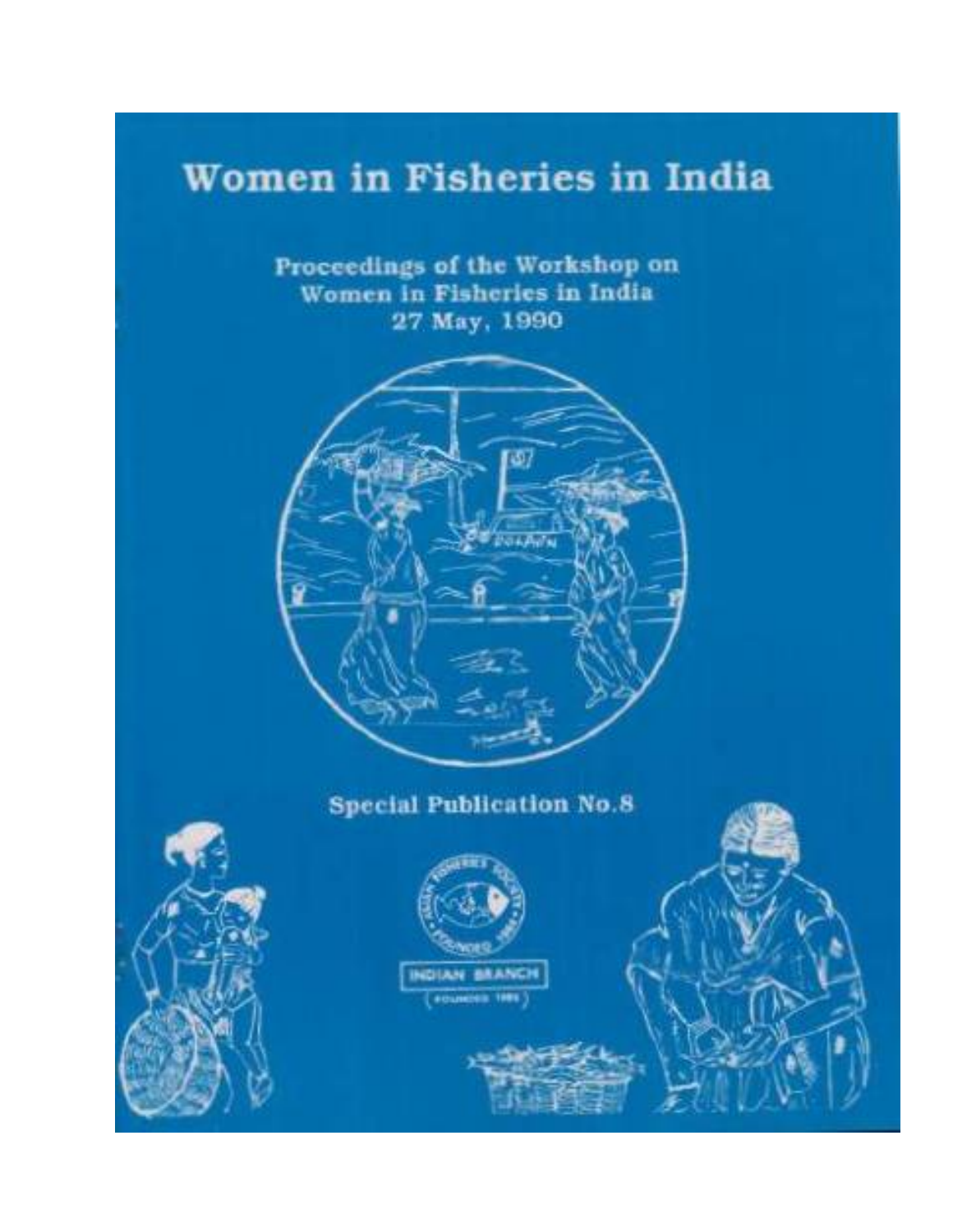# Women in Fisheries in India

**Edited by Sudhindra R. Gadagkar**

**1992**

**Special Publication No. 8 Asian Fisheries Society, Indian Branch**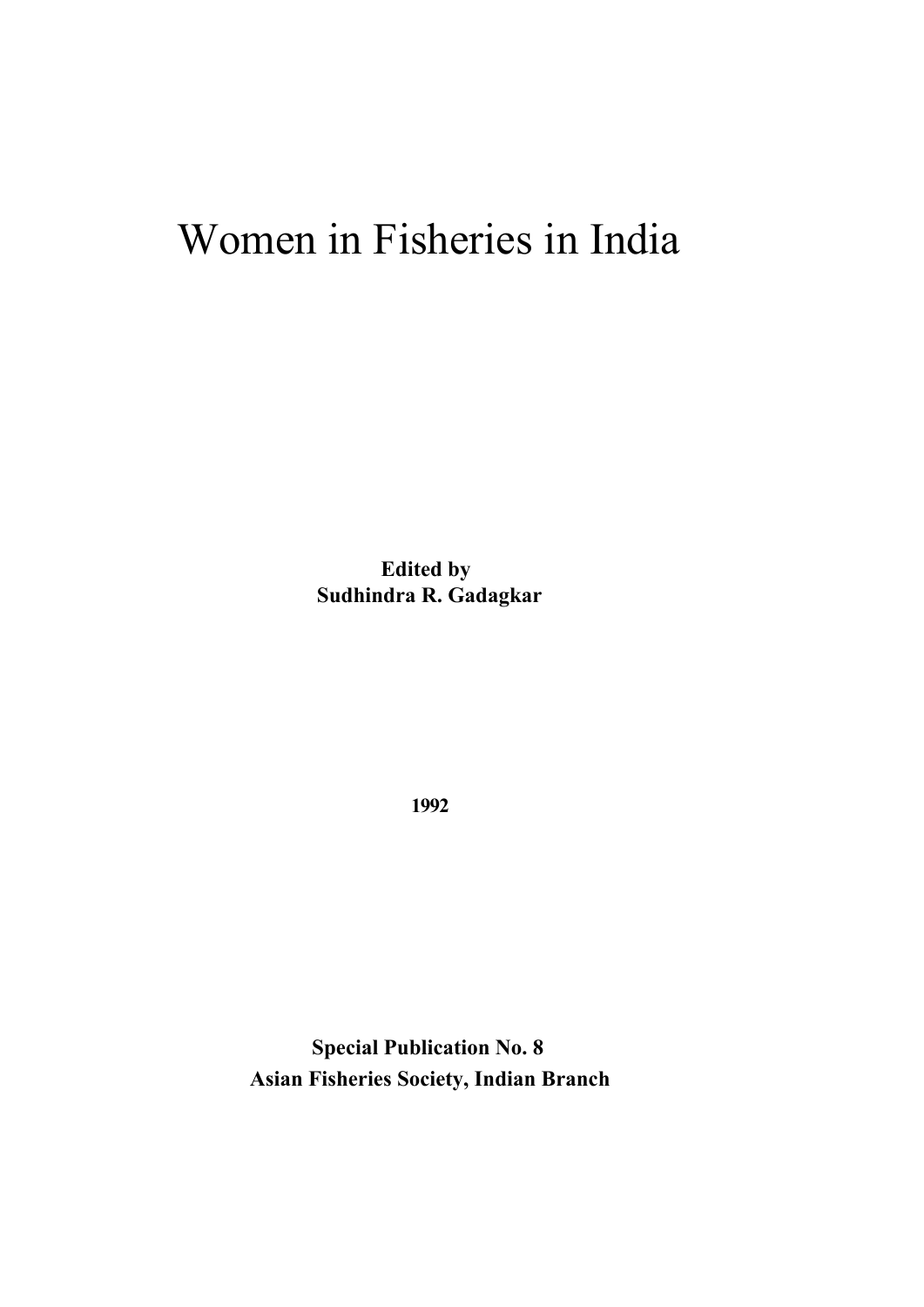### **Women in Fisheries in India**

Proceedings of the Workshop on Women in Indian Fisheries, 27 May, 1990.

Edited by

Sudhindra R. Gadagkar

1992

Sudhindra R. Gadagkar, 1992, Women in Indian Fisheries. Proceedings of the Workshop on Women in Indian Fisheries, 27 May 1990. Special Publication 8, 51 pp. Asian Fisheries Society, Indian Branch, Mangalore, India.

Cover credit: Muralikrishna, B.

Copyright, Asian Fisheries Society, Indian Branch

Printed at Sharada Press, Mangalore, India.

**ISBN 81-85340-11-0**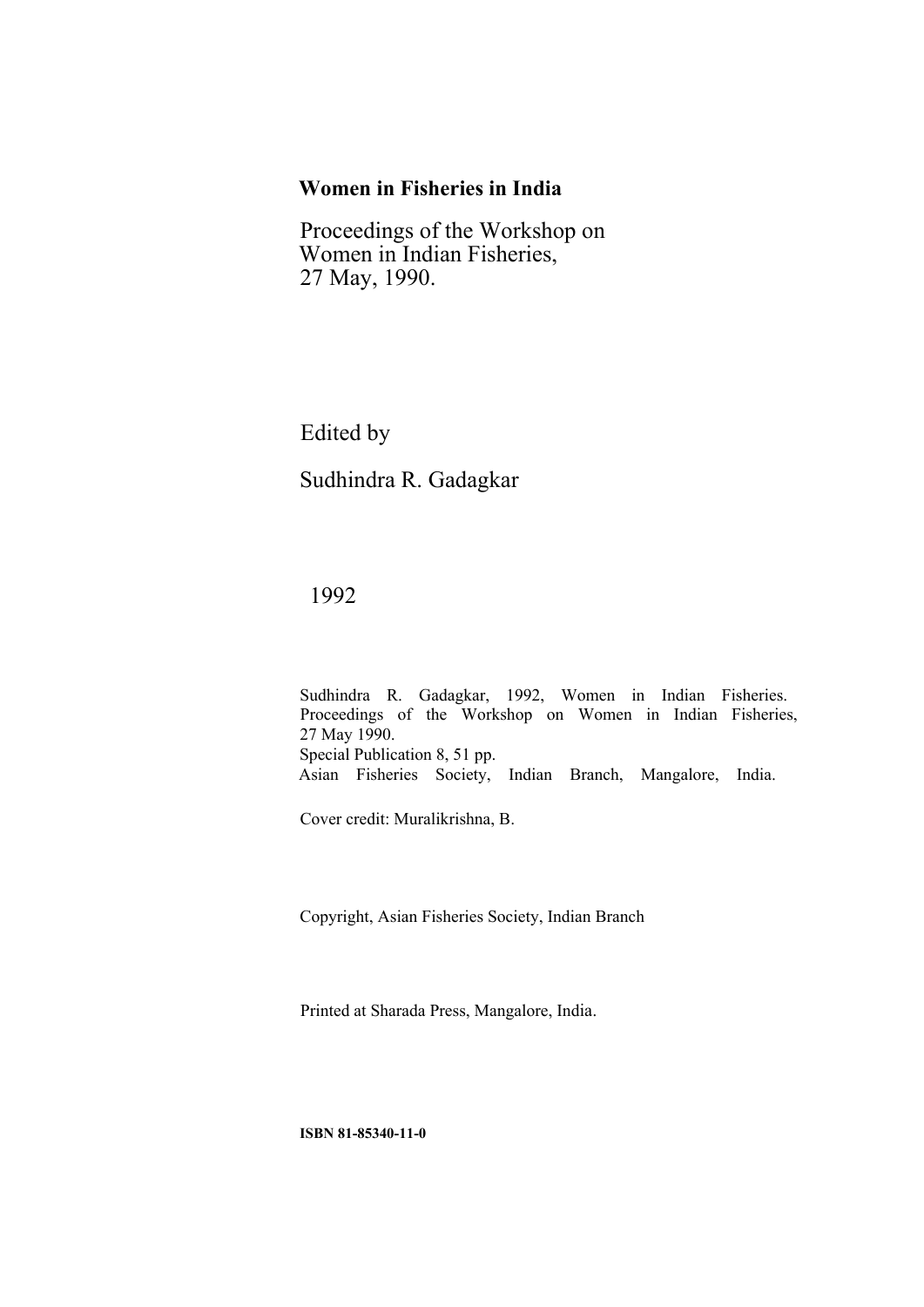### **Contents**

| Fisheries - A Feminist Perspective                                                                                            |    |
|-------------------------------------------------------------------------------------------------------------------------------|----|
| Women Fish Vendors of South Kerala and their Efforts to Organise                                                              |    |
| Fisherwomen's Problems and Their Social Participation in Chidambaranar<br>District of Tamil Nadu                              |    |
| Problems of Women Workers in the Fish Processing Industry                                                                     |    |
| <b>Empowering Fisherwomen</b>                                                                                                 |    |
| Role of Apex Institutions in Promoting Fisherwomen Cooperatives                                                               |    |
| Employment Opportunities for Women in Freshwater Aquaculture                                                                  |    |
| Employment Opportunities for Women in Coastal Aquaculture                                                                     |    |
| <b>Employment Generation for Women in Fisheries</b>                                                                           |    |
| Fishery Technology Package for the Upliftment of Coastal Women                                                                |    |
| Training of Women in Fish Processing and Fish Culture                                                                         |    |
| Training Campaigns on Fish Processing for Fisherwomen in Chidambaranar and<br>Tirunelveli Kattabomman Districts of Tamil Nadu |    |
| Women in Fisheries Research and Education                                                                                     | 45 |
| Women in Fisheries Management and Administration                                                                              |    |
|                                                                                                                               |    |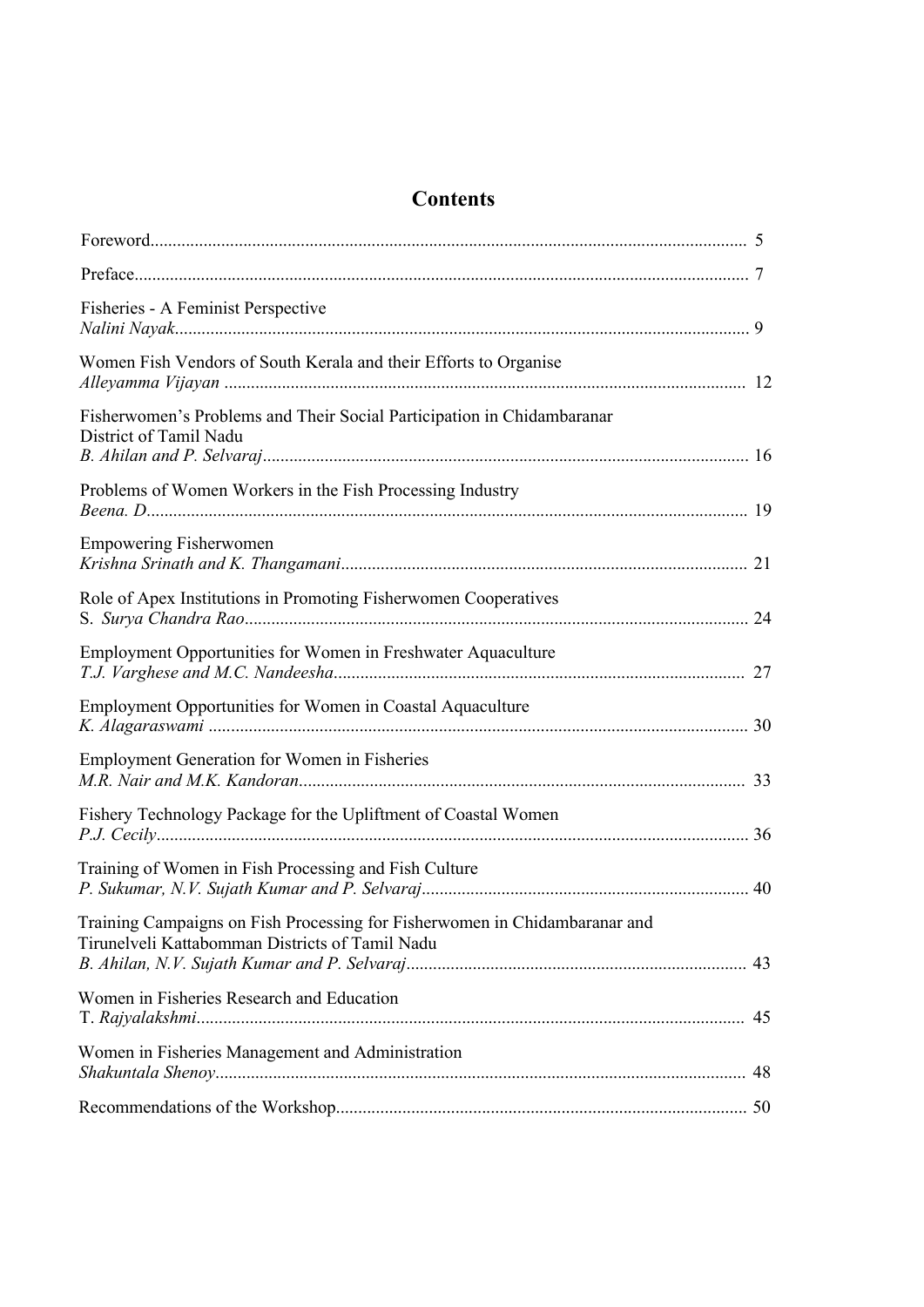### <span id="page-4-0"></span>**Foreword**

Ours has been a man-dominated world from the very beginning. In earlier times, the role of women was largely restricted to the household and their participation in other spheres of activities was practically non-existent. This situation was mainly due to ignorance and a misconception about the skills of women and man's own conception of his superiority. This situation is very aptly reflected by the commonly used expression of "weaker sex' while referring to women. In spite of the very impressive technological and sociological progress the world has witnessed during the present century, women are yet to participate in various activities on an equal footing with men. Misconceptions, taboos and superstitions still persist in many of the underdeveloped and developing countries. This prompted the United Nations to declare the 1980s as the 'Decade of the Women', during which period activities were initiated all over the world to uplift the status, role and welfare of women. This declaration was due to the realization of the enormous loss of economic and social benefits by not involving women adequately in the development process in general, and the agricultural and rural sectors in particular.

The involvement of women in the fisheries sector in India in earlier times was largely restricted to retail sale of fish and simple indigenous methods of fish processing. The emergence of modern fish processing industries provided a new avenue of employment to innumerable women. Aquaculture as an industry is of very recent origin and is yet to involve women in any significant manner. With the meteoric growth of women's education in the country in recent decades, women have started entering all walks of life, including the various fisheries sectors, such as research, development, training, extension and industry, and have already made their presence felt. However, even though the integration of women in the fisheries mainstream is already on the move, there is still ample scope for further substantial growth. It was with a view to take stock of the present situation, identify the bottlenecks and constraints and formulate viable recommendations for fruitful and equitable involvement of women in fisheries that the Indian Branch of Asian Fisheries Society (AFSIB) decided to organise a Workshop on Women in Fisheries in India in May 1990, in conjunction with the Second Indian Fisheries Forum. The response received from all those invited to participate, particularly the lady experts in various fisheries sectors, was most heartening. The workshop saw the presentation of many useful papers and lively discussion, all of which led to the formulation of some valuable recommendations. It is hoped that this publication containing the proceedings of the workshop would prove to be a useful reference tool for all those concerned with fisheries planning, development, research, extension, training and industry.

I take this opportunity to record the Society's indebtedness to all the participants who contributed to the success of the workshop. A special word of thanks is due to Dr. Indrani Karunasagar, who was the moving spirit behind the organization of the workshop and to Shri. Sudhindra R. Gadagkar, who has done an excellent job in editing the proceedings. I also wish to commend the initiative of Dr. M.C. Nandeesha, the dynamic Secretary of AFSIB, in suggesting the workshop topic and for spearheading its organization and publication of the proceedings.

I would also like to place on record the Society's indebtedness to the Department of Women and Child Development, Ministry of Human Resources Development and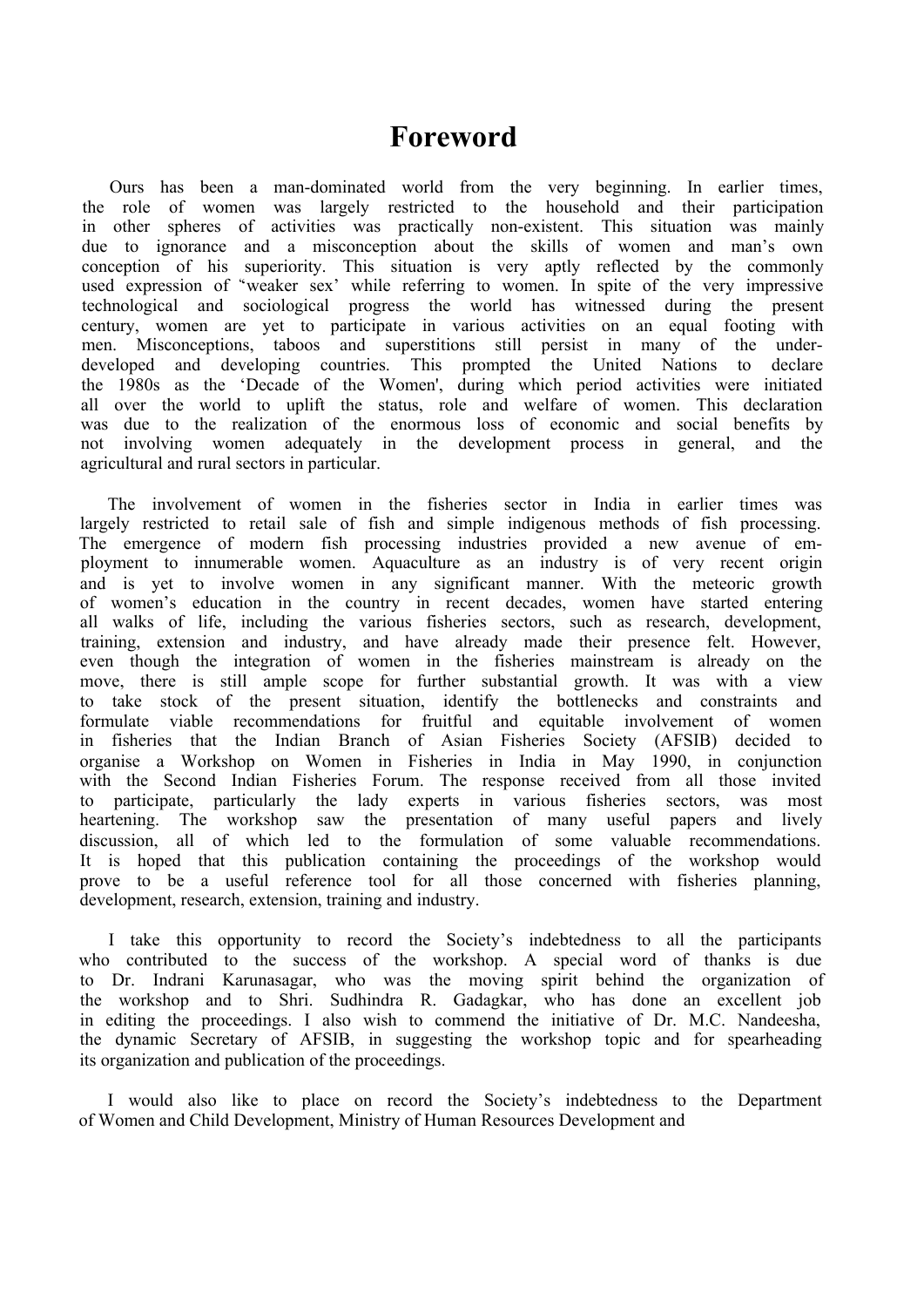the Ministry of Agriculture, Government of India, and the Royal Norwegian Embassy (NORAD), New Delhi, for readily providing funding support for organising this workshop and in bringing out the proceedings.

> *H.P.C. SHETTY Chairman,* Asian Fisheries Society, Indian Branch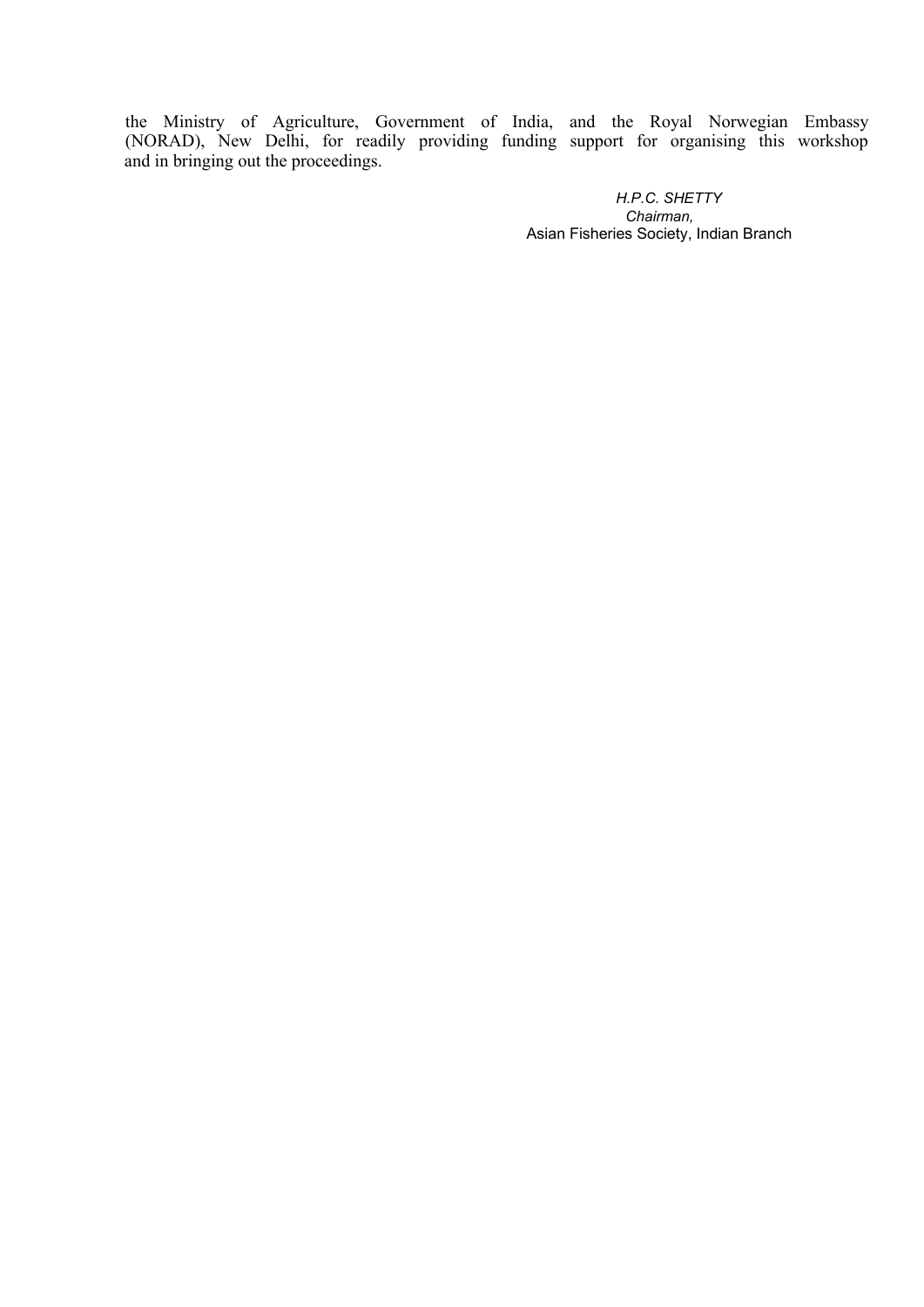## <span id="page-6-0"></span>Preface

I take pleasure in presenting this special publication of the Asian Fisheries Society (Indian Branch), entitled Women in Fisheries in India'. This volume contains fourteen papers presented at the Workshop on Women in Fisheries in India, held at Mangalore on 27 May 1990.

A workshop, or indeed any forum on women in fisheries in the Indian context, assumes significance on three basic accounts: 1) the important role the traditional fisherwomen and fish workers play in the marine fishing industry and the fact that they are exploited despite playing such an important role, 2) the need for a greater involvement of rural women in all newly emerging fields, including coastal aquaculture, and 3) the limited role currently played by educated women in the field of fisheries, *vis-a-vis* the potential that exists.

It was in order to address these issues, raise questions, and look for solutions that the present workshop was conducted. The timing and venue of the workshop were made to coincide with the Second Forum of the Asian Fisheries Society (Indian Branch) to elicit audience participation from the knowledgeable gathering. Apart from the key-note address, thirteen selected papers were presented in this workshop. Many of the papers deal with problems faced by women in their traditional role of fish marketing and processing. They explain how the traditional fisherwoman today has lesser access to the resources due to the advent of mechanisation in fishing, net making, etc., and the entry of big businessmen into the field, and how the personal relationship between the fisherwoman and other market intermediaries has changed to a business-like one. Gender discrimination is seen both in the work place and at home. In this context, some authors describe her exploitation in the fishing industry despite the important role she plays. Similarly at home, in spite of the fact that it is invariably her income that bears a direct relationship to the nutritional status, health and education of the children, it is she who has to bear the brunt of all deprivations. Some papers point out the role of fisherwomen cooperatives in alleviating her plight while others describe the genesis of an organised movement and collective action by fisherwomen themselves for this purpose. In order to improve the economic status of fisherwomen a few authors have suggested several employment opportunities, particularly in aquaculture, where most rural women could be gainfully occupied. In the search for avenues for employment some authors have been involved in transfer-of-technology programmes, and have described their experiences. The need to include trained and experienced fisherwomen in extension activities and in policy making bodies, has been rightly stressed in some papers. They also emphasise the role of trained women in the fields of fisheries education, research and management. The thirteen papers in this volume follow the key-note address, in the general order described here.

A word regarding the editing is in order. As most of the papers were excessively lengthy and written in a rather conversational style, ideally they should have been sent back to the authors for modification based on written guidelines. However, as the time was very short when I was given the responsibility of editing the proceedings, I was asked to suitably reorganise and modify the written matter myself, as an alternative. In some cases I have taken the liberty of even changing the title of the paper to better reflect the text. It is my sincere hope that I have been able to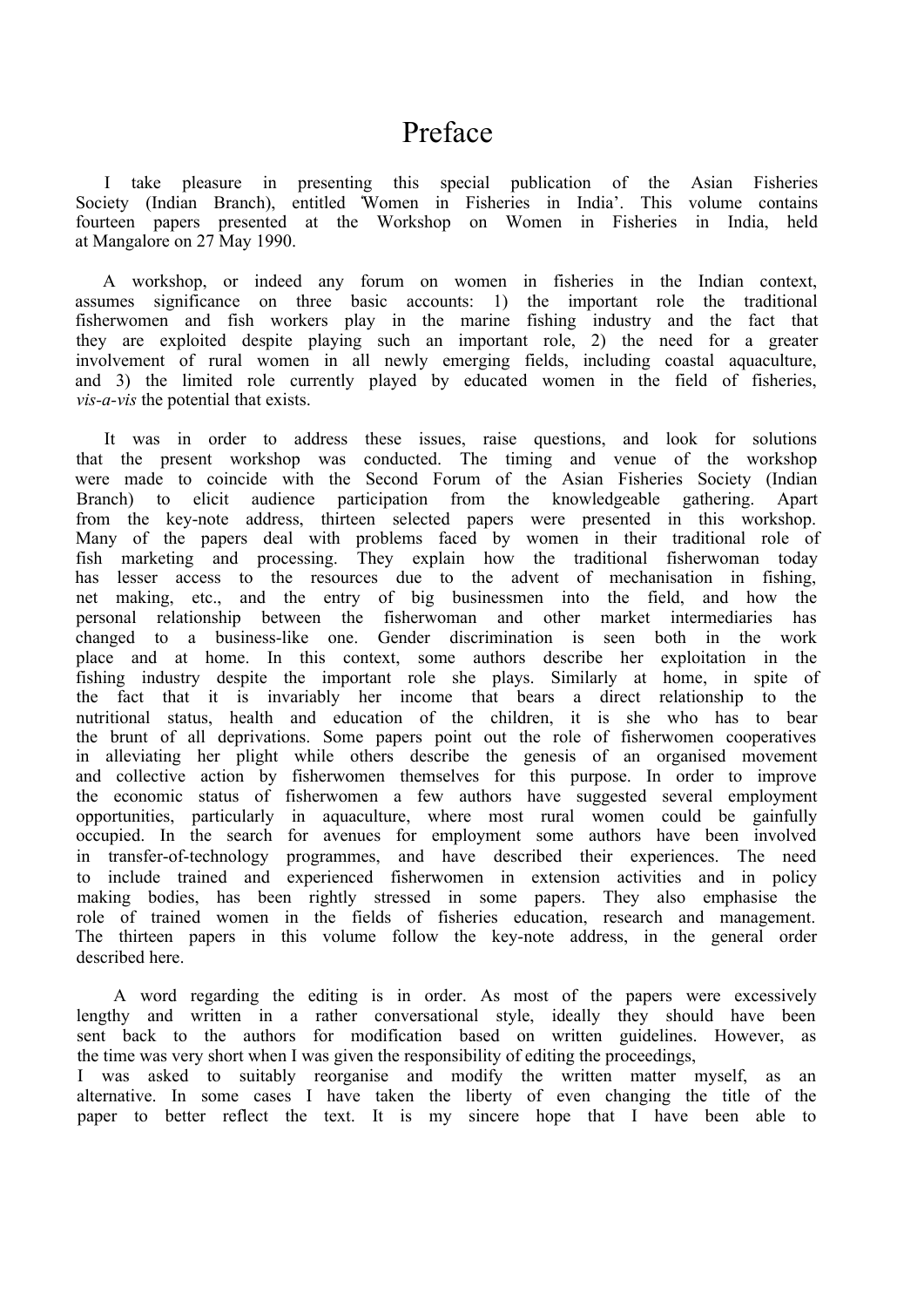correctly interpret the views and opinions of the authors. I would request that any mistakes in interpretation are pointed out so that any later editions of this volume can be suitably revised. I also hope the modifications have resulted in making this volume more in keeping with standard publications of its kind, as far as style and presentation are concerned.

I would also like to make a note regarding the use of the word 'fisherwoman' in this volume. First of all, according to both American and British dictionaries, while the word 'fisherman' is perfectly valid, apparently a change in gender is not permitted. (Perhaps this fact aptly reflects her plight!) This necessitated rewriting the word as 'fisher woman'. However, since this usage seemed rather awkward, especially considering its frequent use in all the papers, I have retained 'fisherwoman' throughout. Secondly, throughout this volume, unless specified by the context, the word 'fisherwoman' must be taken to mean a woman engaged in the production, processing or marketing of fish, irrespective of the community she belongs to.

The publication of this volume has been inordinately delayed due to a host of reasons. Despite the delay, however, it is hoped that this publication contributes towards fulfilling the objectives set forth in the organisation of the workshop, and that the concerned authorities take due note of the recommendations and do the needful.

I would like to acknowledge the helpful suggestions made by Mr. Ramachandra Bhatta in editing the proceedings.

> *SUDHINDRA R. GADAGKAR College of Fisheries,* University of Agricultural Sciences, Mangalore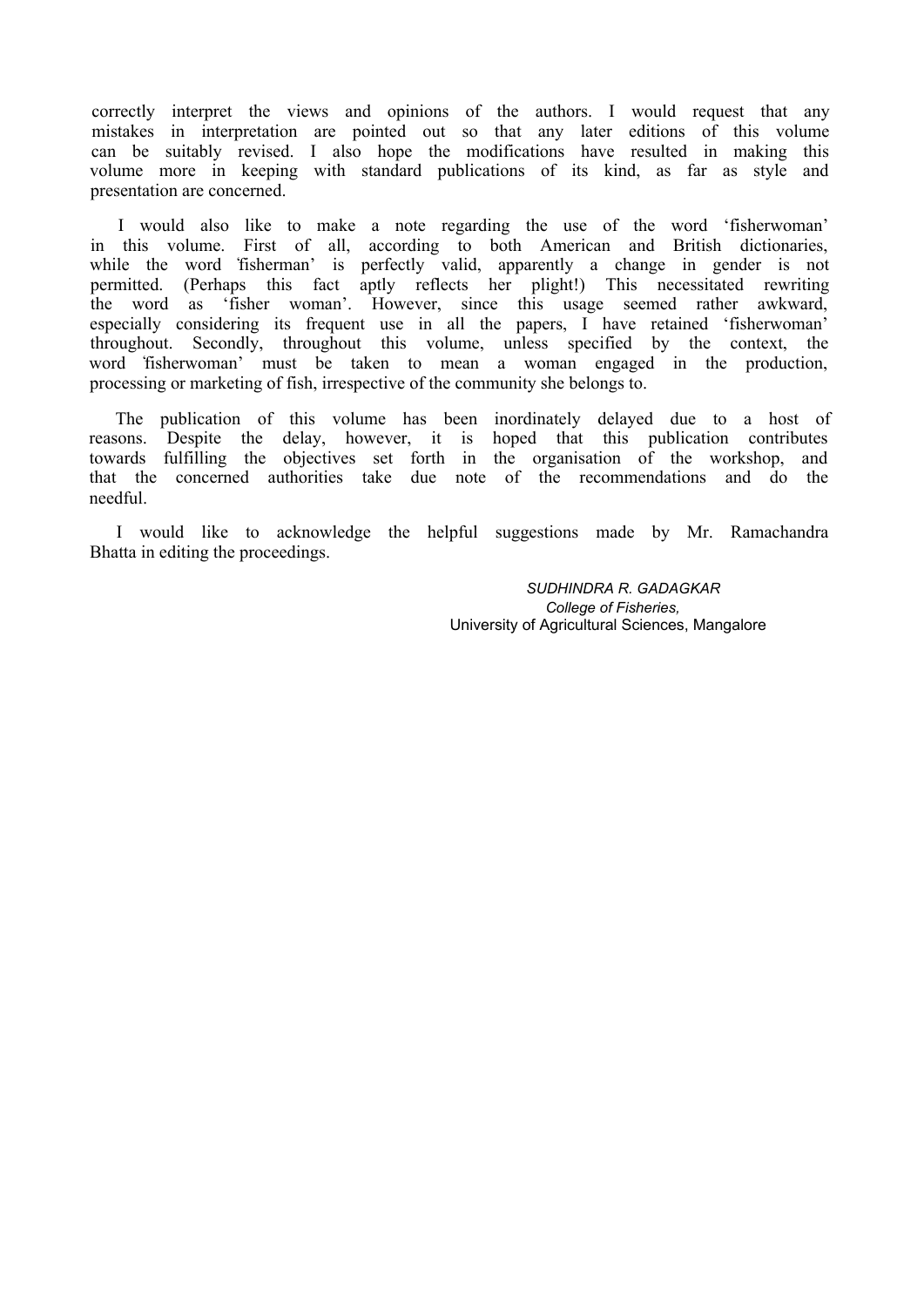### Fisheries - A Feminist Perspective

### <span id="page-8-0"></span>*NALINI NAYAK*

*P.C.O. Centre Spencer Junction Trivandrum - 695 039 Kerala*

Nayak. N., 1992. Fisheries - A Feminist Perspective, p.09-11. In: Sudhindra R. Gadagkar (Ed.) *Women in Indian Fisheries.* Proceedings of the Workshop on Women in Indian Fisheries, 27 May 1990. Special Publication 8, 51 pp. Asian Fisheries Society, Indian Branch, Mangalore, India.

This paper speculates on the evolution of the commonly seen gender based division of labour in the fishing industry and questions the propriety of the inferior status generally conferred on the woman's role. The paper also questions the wisdom of the so-called modernisation programme in capture and culture fisheries, and advocates a way of thinking that would make any exploitation of natural resources more need based and less commercial.

It is well known that women have always been involved in various aspects of the fishing industry. There are instances where women have traditionally been equal partners to their menfolk even in capture fisheries, such as in Vietnam, Sri Lanka and some countries in South America, West Africa, the Caribbean, and the South Pacific. In some of these countries they are hailed as skilful navigators, and in some others they also participate in the construction of sea-going craft.

The norm, however, is that there is a gender based division of labour in this industry. Although it is likely that such a division of labour has evolved historically (a certain amount of specialization eventually becoming gender specific), there are other reasons too (not so logical, however) that have contributed to this. Thus the woman in Kerala is not allowed to step into the sea because she, being "impure" would "contaminate" it. Similar taboos and myths are seen in other countries too. Among Muslim communities women are confined to the house. In addition to taboos physical force, usually under the spell of intoxication, has also often been used by men to deny women equal partnership.

Women play their role in the system generally by marketing the fish or by making nets. Unfortunately such a division of labour invariably implies that the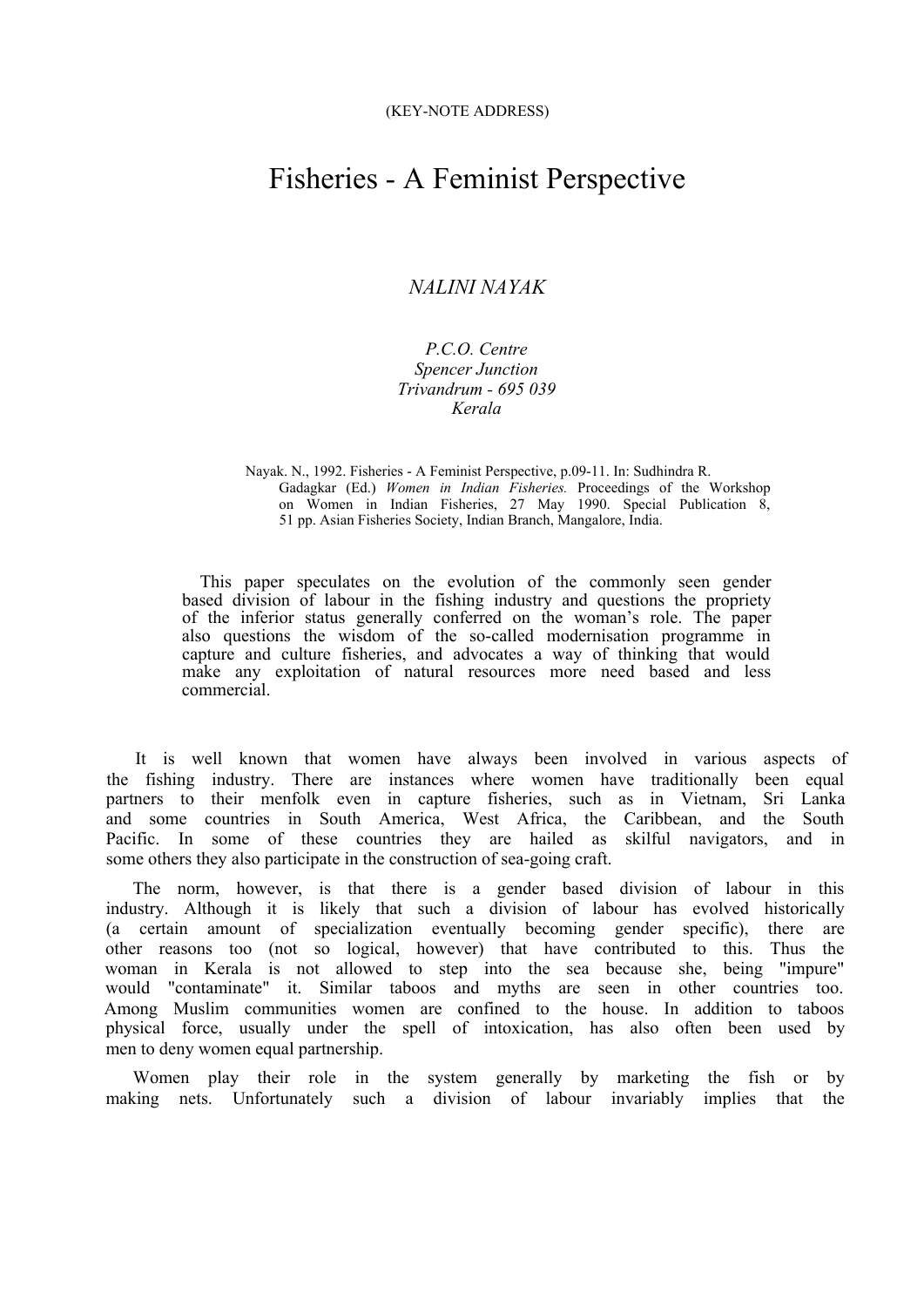woman's contribution is less worthy. However, as Alice Schlegel (Ed. *Sexual Stratification: A cross cultural study.* Columbia University Press, New York. 1977.) says "...under conditions of subsistence, the inter dependence and complementarity of the separate male and female domains of work is the characteristic mode, based on diversity, not inequality."

Much stress has lately been put on the need for women's participation in the process of development. Invariably this means finding some niche suitable for employment of women. In this context, it must be remembered that as a woman's work within the house fetches no remuneration, it is common practice not to take it into consideration, despite the time and labour involved.

#### **Technology transfer and Modernisation**

Modern technology was introduced into fishing in India apparently under the assumption that there were stocks of fish in the sea that could be caught in any quantity, and that the existing artisanal technology was inefficient for this purpose. Craft and gear were 'modernised' in order to catch large quantities of traditional as well as hitherto unexploited varieties for the domestic market and to earn the foreign exchange necessary for the import of newer technology. The introduction of modern technology did result in a boom, setting off a spurt in the construction of infrastructural facilities such as fishing harbours, large landing sites, cold storages and processing plants, apart from new markets and marketing infrastructure. Development became synonymous with modern technology that yielded high profits.

It is claimed that fishing workers too did benefit by the boom. The larger catches and exports brought added returns. This resulted in a flow of capital into the sector. New employment opportunities were created for women in processing plants and the large landing sites invited surplus labour from inland areas for other jobs. However, it is important to emphasise that as a result of the boom fisherwomen lost out in the traditional occupations of fish vending and net making. The large landings and the increased level of business in the fish landing centres meant that there was little time or patience for the fish vendor. Large truck loads of fish were carried away to distant and lucrative markets and there was little left for rural distribution. Secondly the new gear types, being machine made, ran the traditional net makers out of business. It was this, now largely redundant, work force that was lured into the processing plants to augment family incomes. The hitherto independent working fisherwoman was thus forced to accept low wages and the exploitative conditions of the processing plants.

The promise of modernisation is added surplus. But as Maria Mies points out *(Patriarchy and Accumulation on a World Scale,* London, Zed Books, 1986), this concept of surplus is not based on material produced, but on what is stolen and appropriated through violent means from nature. Such 'production' usually does not spare even that part of the resource needed for regeneration, and therefore the resource does not get renewed sufficiently enough to be able to sustain further exploitation. In India this has been very clearly seen in the fisheries sector. By the late 1970s the catches began to fall. The fish had been over-exploited. The boom was over. Testimony to this can be seen all over the coast - silted landing sites, condemned ice plants, deserted fish drying yards, empty marketing halls and impoverished workers.

The major demand of the fish workers' unions today is, very rightly, to save the resources by banning destructive and over efficient technologies. However, the growth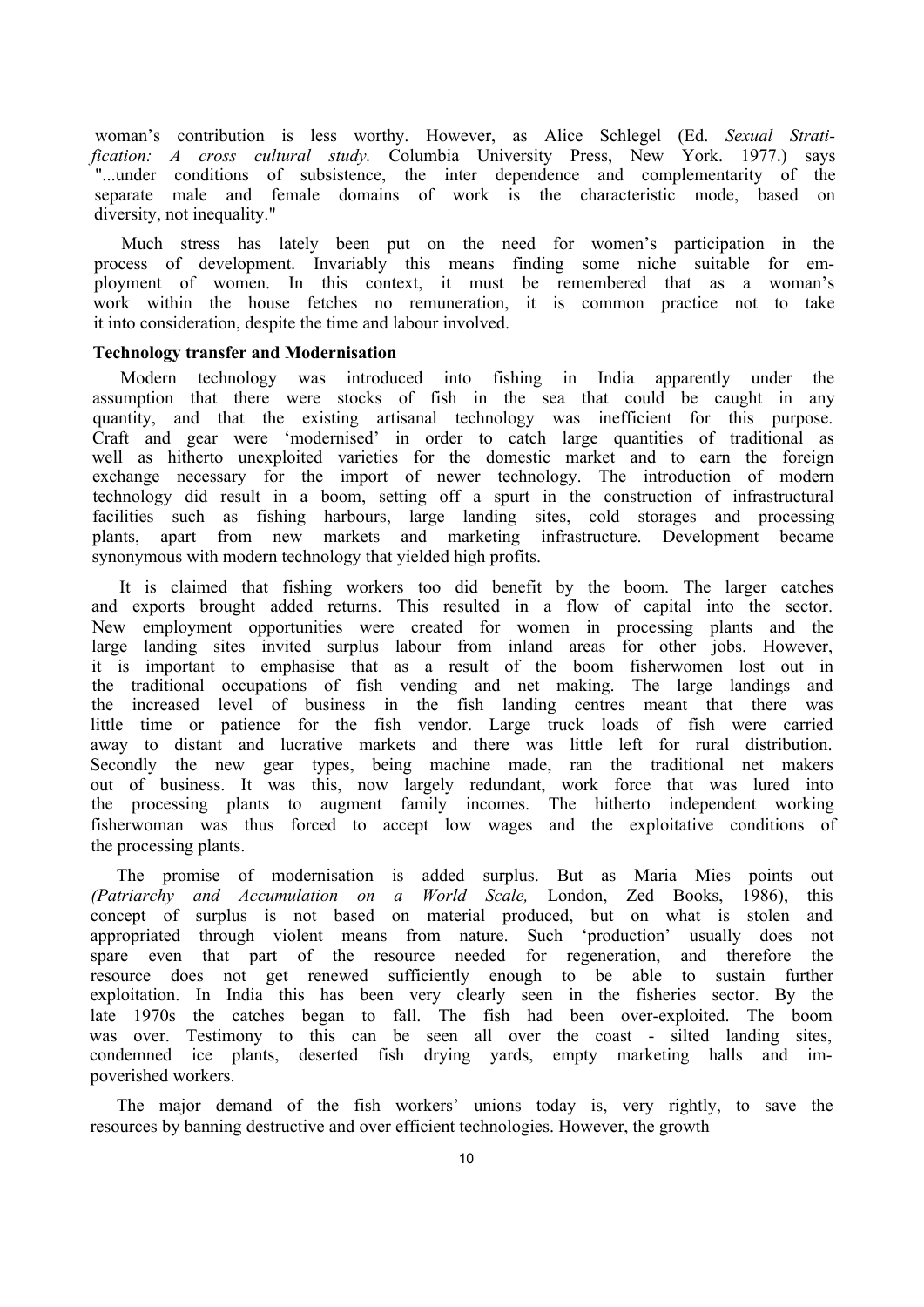oriented policies of the authorities have always considered increasing the efficiency of capture as the principal means of increasing production. It does not seem to have ever occurred to them that production means creating a resource that can recreate itself, and that in order to achieve this, the resource needs nurturing. Seen instead are over-exploited natural resources and polluted habitats.

Today, the new catch-word is culture fisheries. Planning estimates show extremely high increases of fish production through culture. This is certainly going to lure private entrepreneurs in large numbers, leading to greater privatisation of water bodies. The threat then, of the repetition of the deleterious ecological and other consequences of the green revolution are very real. What I am advocating therefore, is that both capture and culture fisheries be sustained by what I would term 'nurture fisheries'. This, I believe, can also be generalised as a feminist perspective. If developmental processes have to be life sustaining, then stress has to be placed on nurture - policies that do not bear immediate fruit and are perhaps not profit oriented in today's sense of the word. Nurture involves protecting and recreating the habitats, and the breeding and nursery grounds. It means regulating the fishery through legislation. It means caring for the natural flow of nutrients and preventing pollution. It means providing for need and not for greed.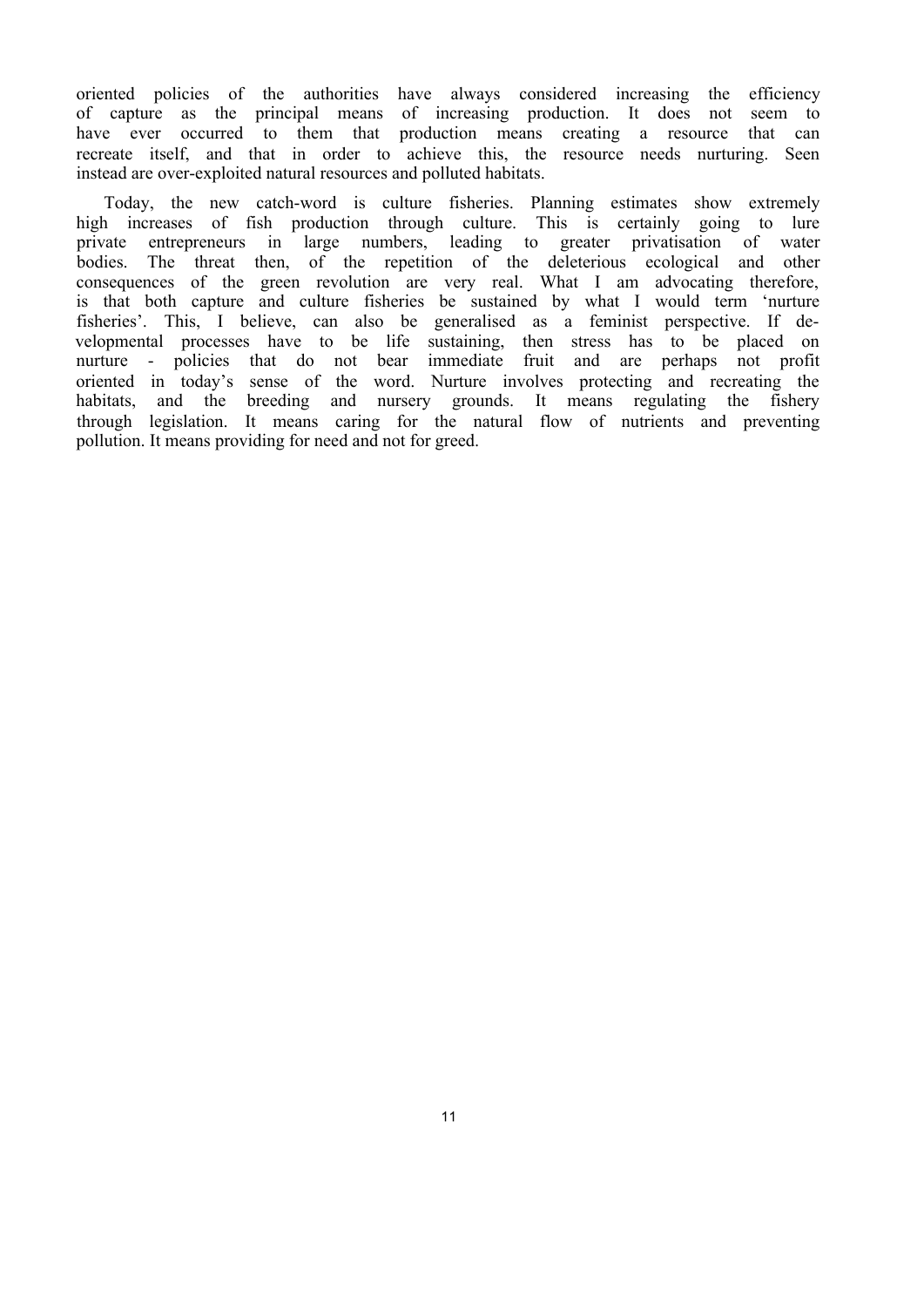## Women Fish Vendors of South Kerala and Their Efforts to Organise

#### <span id="page-11-0"></span>*ALLEYAMMA VIJAYAN*

#### *P.C.O. Centre, Spencer Junction, Trivandrum - 695 039 Kerala*

Vijayan, A. 1992. Women Fish Vendors of South Kerala and Their Efforts to Organise, p. 12-15. In: Sudhindra R. Gadagkar (Ed.) *Women in Indian Fisheries.* Proceedings of the Workshop on Women in Indian Fisheries, 27 May 1990. Special Publication 8, 51 pp. Asian Fisheries Society, Indian Branch, Mangalore. India.

Women fish vendors are among the most hardworking in Kerala. They are also among the most exploited. This paper describes the role played by these women in the fish marketing system in southern Kerala and recounts the numerous problems faced by them at each stage in procurement, transportation and marketing, apart from having to shoulder the major responsibility of ensuring the well-being of their families. The author also traces the evolution of collective action and organised protests by these women and describes some of their accomplishments.

Traditionally, fishing was the subsistence occupation of certain communities in Kerala. These fishing communities operated with conventional technology in their occupation. By the mid sixties, however, modern technology based on western models was superimposed upon the existing technology by the state, ignoring the possible impact of such a change on the socio-economics of the fishing communities. Predictably this modernisation model did not in any way bring the artisanal fishermen any benefit. On the contrary, their share of the returns declined. This paper looks at some of the effects of this modernisation on the womenfolk of the fishing communities and the efforts made by them to overcome their problems.

Women have always played an important role in the fishing industry by way of taking care of many of the shore-based activities, after the fish is landed. These include handling of the fish, salting, drying and marketing, apart from hand braiding of nets.

The marketing of fish by female vendors in Kerala is generally done in the following ways:

**a) House to house sale:** Many small scale vendors go from house to house to sell fish, mainly in urban areas. Since visits are made to the same area every day, the vendors get to know consumer preferences and can make purchases accordingly. A cordial relationship usually exists between the vendor and the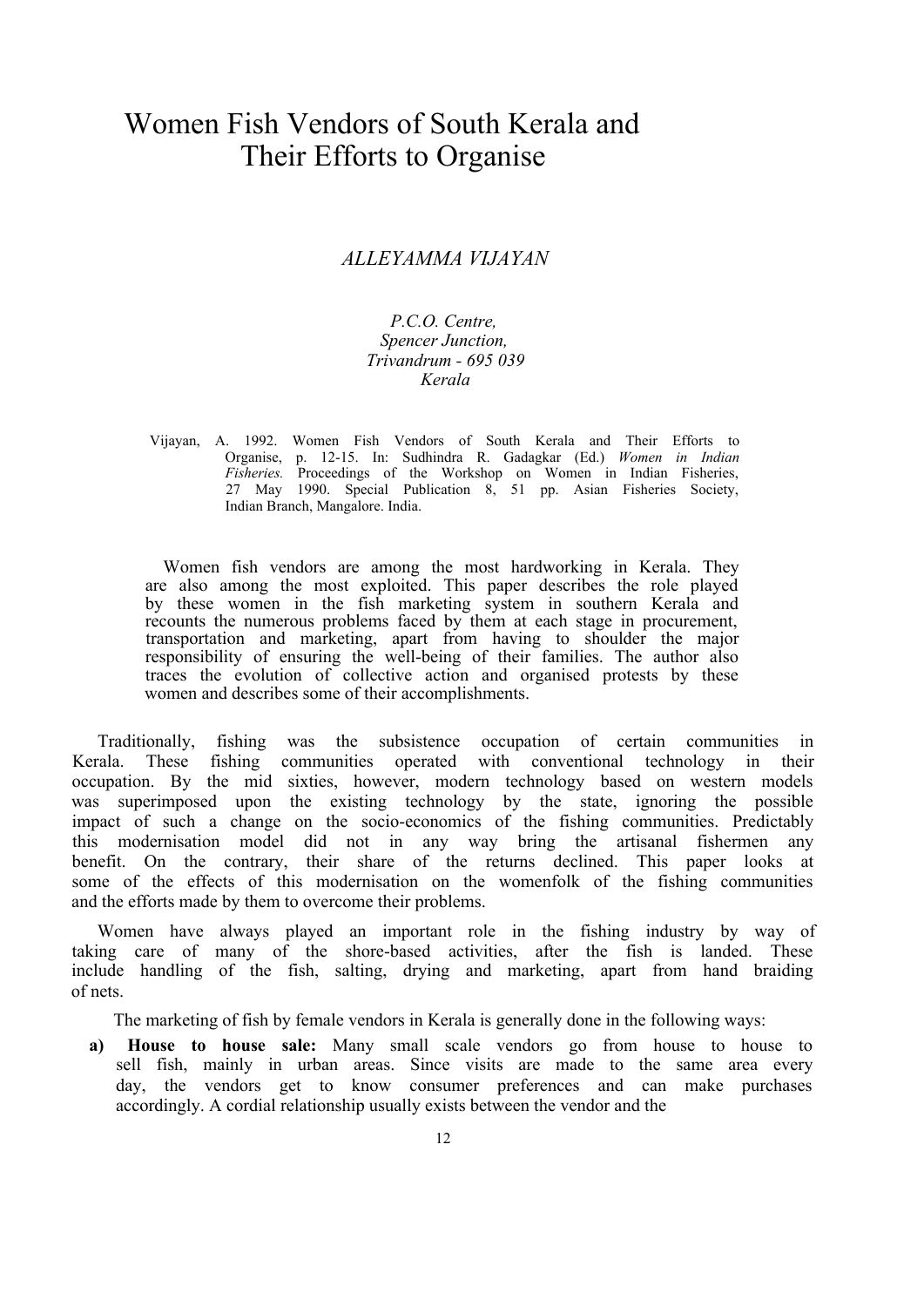families, with the vendor gutting and cleaning the fish for them and occasionally receiving gifts, apart from payment for the fish.

- **b) Licenced markets:** These markets, managed by *panchayats,* municipalities or corporations, accommodate a number of small sellers who are charged a certain amount for the privilege of a place in the market. The atmosphere in such markets is highly competitive.
- **c) Unlicenced markets/Hawking:** Some women sell fish at road sides and junctions where they can attract crowds. They are often harassed by the police for hawking at open places.

#### **Problems encountered**

#### **Procurement of fish and transportation**

Procurement of fish is a difficult task involving much investment and expenditure. The women often go to neighbouring districts to collect fish from fishing harbours, and return home only on week-ends. They make daily trips to the markets, and spend the night in the harbour or in railway stations in order to buy fish in the morning.

Fish is highly perishable and has to be sold quickly. But as it is generally not allowed in public transport it is carried as a head load by women (or on bicycles by men). Fish vending by women involves hours of hard labour, with head loads being carried long distances. A woman fish vendor may travel a distance of 20 to 30 km in buying, transporting and selling fish, thus spending 9 to 12 hours each day away from home. The distance travelled depends on the place of purchase. Those who can buy their fish from wholesale markets usually cover a distance of less than 10 km. However, those women who have to buy fish from the sea shore not only have to spend a lot of time as the boats arrive one at a time, but also have to cover very long distances, as the major consuming centres are usually far away from the sea shore. If the boats arrive late the vendors are forced to form small groups and hire a taxi each. It is important that they reach the market before the day's business gets dull and before the iced fish arrives, which is brought in large quantities from distant places and sold cheaper than fresh fish. This additional expense is a big drain on their income.

Some vendors hire cyclists to carry their fish to sale points and the vendors themselves travel by public transport. This also costs them heavily. Besides, some fish often gets stolen on the way. Those who go to harbours find it convenient to travel by train along with their fish, and some do. Since this is not permitted, however, they are harassed by checking squads and even the porters at the stations. To procure dry fish, these women often travel by lorries in groups, to places sometimes as far off as Mangalore, to avoid being cheated.

#### **Working capital**

Hitherto fish used to be traded mainly at the shore. The main problem of the fish vendor then was the uncertainty in the income from the day's sales, as the customers always have the choice of not buying any fish on days when the price or quality is found unacceptable. However, the vendor would obtain her fish from the traders on credit, and only had to be regular in making her payments in order to be given fish on credit again.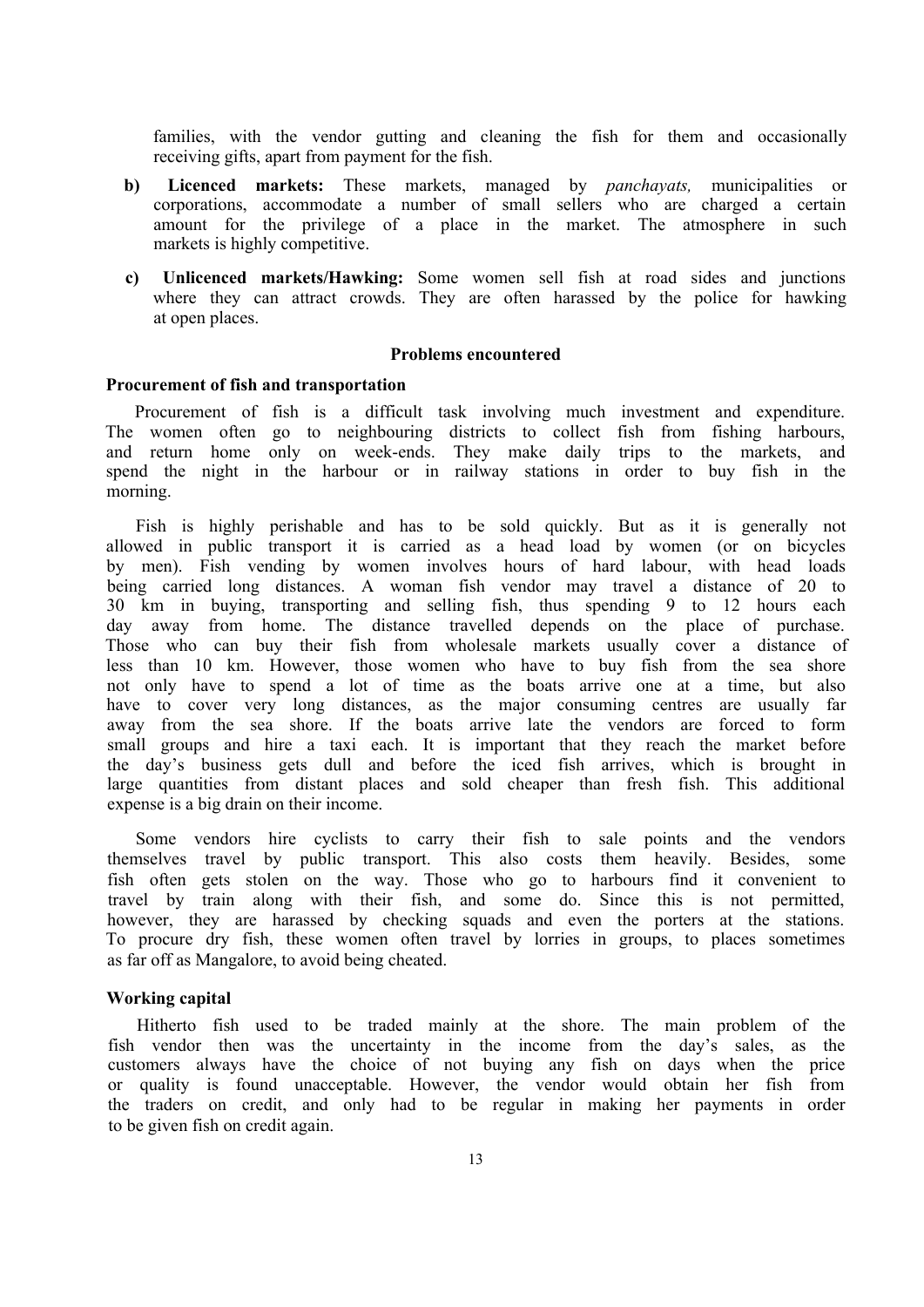Recent years have seen decreasing amounts of fish at the beach. The vendors are therefore, being forced to move out to either wholesale markets or to fishing harbours in distant places. The trading in the new set-up is often with strangers and relationships are business-like. Fish is no longer given entirely on credit.

Female fish vendors are generally from poor families and rarely possess ready capital to buy fish every day. The only option left very often is to borrow. Friends, relatives and private money lenders are the usual sources of credit, with varying rates of interest. Although there are several special schemes with low interest rates for economically weaker sections, these women are unable to obtain loans from banks as they have no assets of their own to use as collateral. Private money lenders charge very high rates of interest. If Rs.100 is to be borrowed, only Rs. 90 is given in the morning and Rs. 101 has to be returned in the evening. Such high interest rates cut on the meagre income they earn, thereby forcing them to cut back on the requirements of the family.

#### **Marketing costs**

The quantity of fish handled and the costs involved show considerable variation. For example, several old women carry on the trade in small quantities merely to ensure their independence. Robust and enterprising young women on the other hand, even become wholesalers, buying in bulk and selling to other women vendors. Some vendors form informal groups and pool resources and carry on their trade.

The price paid for the fish depends upon the variety and the place of procurement, among other things. Marketing costs involve commission or fees to middlemen, market taxes, cost of ice, transportation charges, food, interest on loans etc. Transportation and food alone account for 60 to 80 percent of the marketing costs.

Market tax collection is a highly lucrative and exploitative business. The authorities usually auction the job of market tax collection to private contractors, who often demand two or three times the stipulated tax from the vendors. Women refusing to pay these unjust 'taxes' have been beaten up and their fish destroyed.

#### **Others**

The female fish vendor, despite her vital role in the fishing industry, not only faces various kinds of problems at each stage in her profession, but also has to hold on to the means of livelihood under constant threat of competition from sophisticated sales outlets such as refrigerated booths. Invariably, she undertakes the job of fish marketing in addition to the household responsibilities of cooking, raising children, and attending to the needs of an often abusive and wasteful husband.

At the same time she also has to care for any unsold fish that she has had to carry back home, finding the time and energy to clean and salt the fish, and to dry it the next day. To add to her problems, her financial responsibilities at home are many. For example, the repayment of debts incurred for weddings and other family functions as well for contingencies such as illness, are her sole responsibility. In order to carry out these responsibilities she has to be consistently efficient and successful at procurement of fish and its marketing.

These facts add up to make the life of the female fish vendor extremely stressful and with concomitant health problems such as back pain, headache and poor eye sight.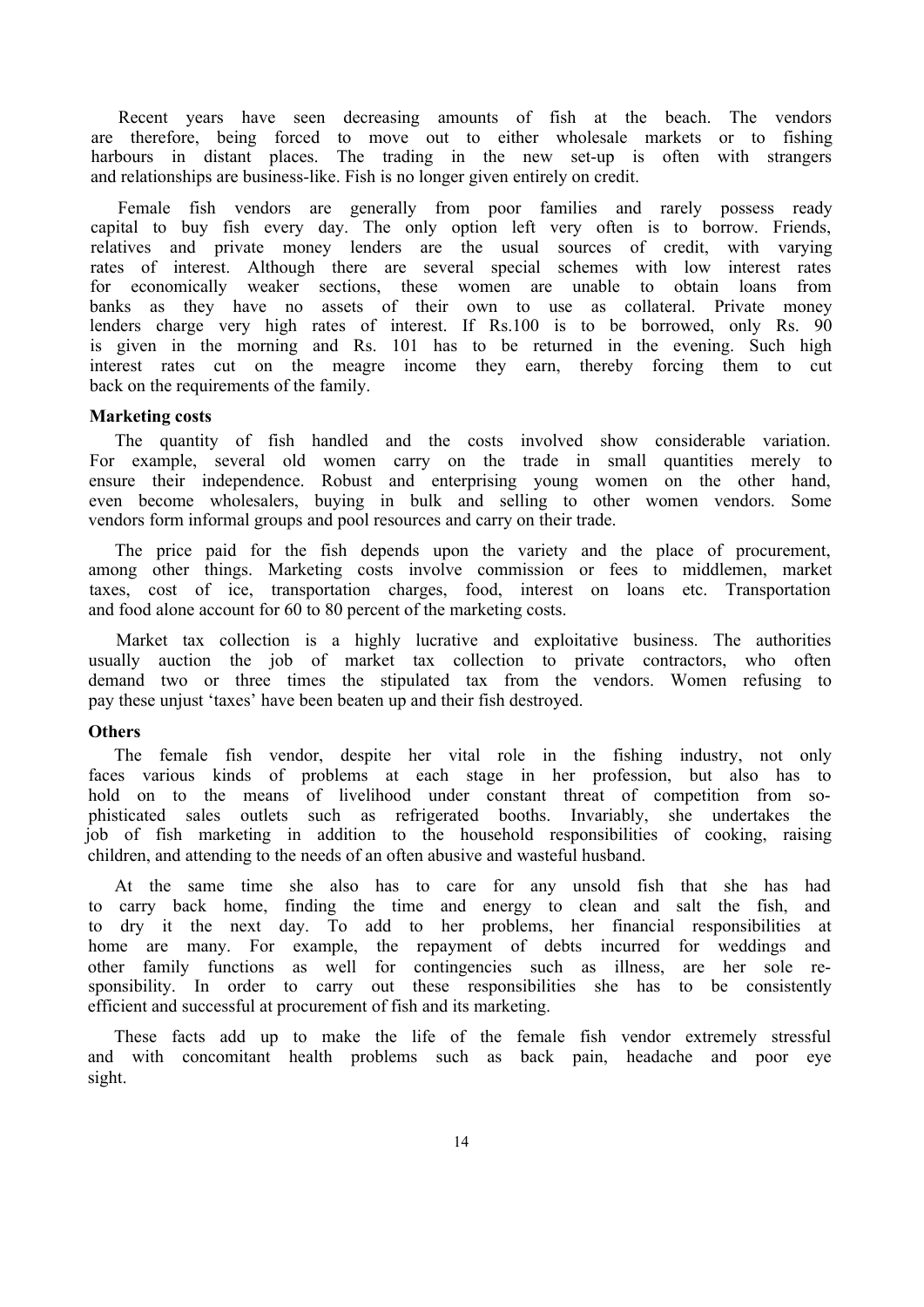#### **Efforts to organise**

The 1982 census of fisherfolk in Kerala shows that the highest number of women fish vendors are in Trivandrum district followed by Alleppey, Quilon and Cannanore. The districts of Malappuram and Kozhikode in which the fishing labour is predominantly Muslim, show the least numbers.

The fishing workers in the southern districts are predominantly Christian, and till recently all social activity usually revolved around churches through religious organisations, in the mid 1970s, however, voluntary organisations in the area began to mobilise women to respond to local problems such as poor sanitation, lack of teachers in local schools, improper functioning of ration shops, etc. Although most of the women were illiterate such activities enabled them to take collective responsibility and to exercise leadership skills. This also brought them into contact with the authorities.

Later on, as problems common to them as women fish vendors began to be discussed, they discovered that the absence of both parents from home for many hours every day was severely affecting the education of their children. In order to reduce the time spent away from home, the women realised that they needed transportation. Public transport, however, was denied to them.

Responding to a problem of this size required resource mobilisation on a higher scale than ever before. A survey was undertaken to obtain information on the various details of the problem. Communication forms like street theatre were used to increase awareness and focus attention on the need for transportation. After about a year of preparation in 1979-80, women took to the streets demanding their right to transport facilities. It took 3 years of struggle, using various methods, for the authorities to agree to operate special transport for women fish vendors.

While this success instilled confidence in the collective movement, the whole process was also an important learning experience. In fact it was these women who were the mainstay of the subsequent fishworkers' movement in Kerala against indiscriminate and destructive technologies in fisheries. Women who were illiterate and without any decision making powers were now in a position to identify issues and problems and respond to them.

Other important problems that are being tackled by this organised force are the high taxes and the method of tax collection, and the inadequate basic facilities like drinking water, drainage, and lavatories in most markets.

In the process of these struggles as workers, the women began to be aware of the various problems they face as women too. There was an awakening to the fact that besides class contradictions in society, many other relations existed that were to the advantage of men. Issues like wife-beating, rape within marriage and other types of harassment began to be talked about and acted upon, with some success.

The process is slow, yet a promising one. Women fish vendors face many constraints like illiteracy, lack of time due to the double work burden, and extreme situations of poverty. Fisherfolk are among the poorest of the rural poor. Marine fisheries is often extremely hazardous and death is not uncommon, leaving the woman the sole provider of the family. In spite of these problems the women fish vendors of south Kerala, especially Trivandrum district, have shown the motivation for organised and collective work, and are to be admired for it.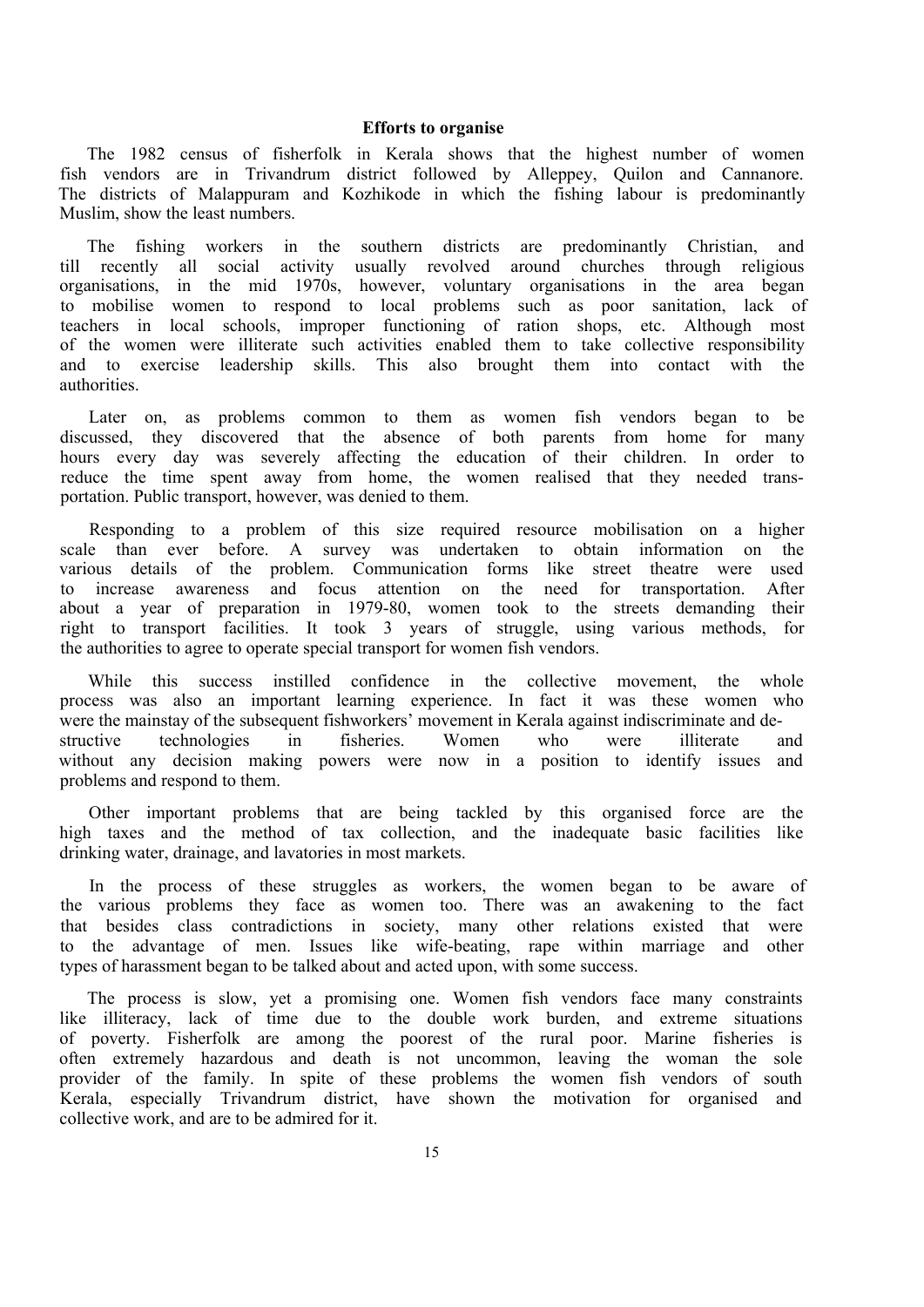## Fisherwomen's Problems and Their Social Participation in Chidambaranar District of Tamil Nadu

### <span id="page-15-0"></span>*B. AHILAN P. SELVARAJ*

#### *Fisheries College and Research Institute Tamil Nadu Veterinary and Animal Sciences University Tuticorin - 628 008 Tamil Nadu*

Ahilan, B. and Selvaraj, P. 1990. Fisherwomen's Problems and Their Social Participation in Chidambaranar District of Tamil Nadu. p. 16-18. In: Sudhindra R. Gadagkar (Ed.) *Women in Indian Fisheries.* Proceedings of the Workshop on Women in Indian Fisheries, 27 May 1990. Special Publication 8, 51 pp. Asian Fisheries Society, Indian Branch, Mangalore, India.

One hundred and twenty fisherwomen from six randomly selected fishing villages in Chidambaranar district of Tamil Nadu were interviewed to elicit information about the problems they face as women belonging to an economically and socially backward community. The authors conclude that in majority of the cases family and social problems and the lack of social participation have prevented them from actively involving in community organisations and thus deriving benefits.

In India fisherfolk are considered members of a backward community. In particular fisherwomen have a low status in the social hierarchy. The present study was taken up to identify the problems encountered by fisherwomen in their families and in society, and to assess their social participation.

Chidambaranar district (Tamil Nadu) has 17 marine fishing villages of which 6 were randomly selected for the study, namely Alantolai, Chippikkulam, Pazhayakayal, Periathazhai, Ratchanyapuram and Vembar. Twenty households from each selected village were sampled, giving rise to a total sample size of 120 households. The study was confined to women from families that owned and operated traditional fishing crafts.

#### **Problems encountered**

The study revealed that the problems faced by roughly 95 percent of the respondents could be broadly classified into two categories: household problems and social problems. Finance (reported by 7.5 percent of the respondents) and marketing (11 percent)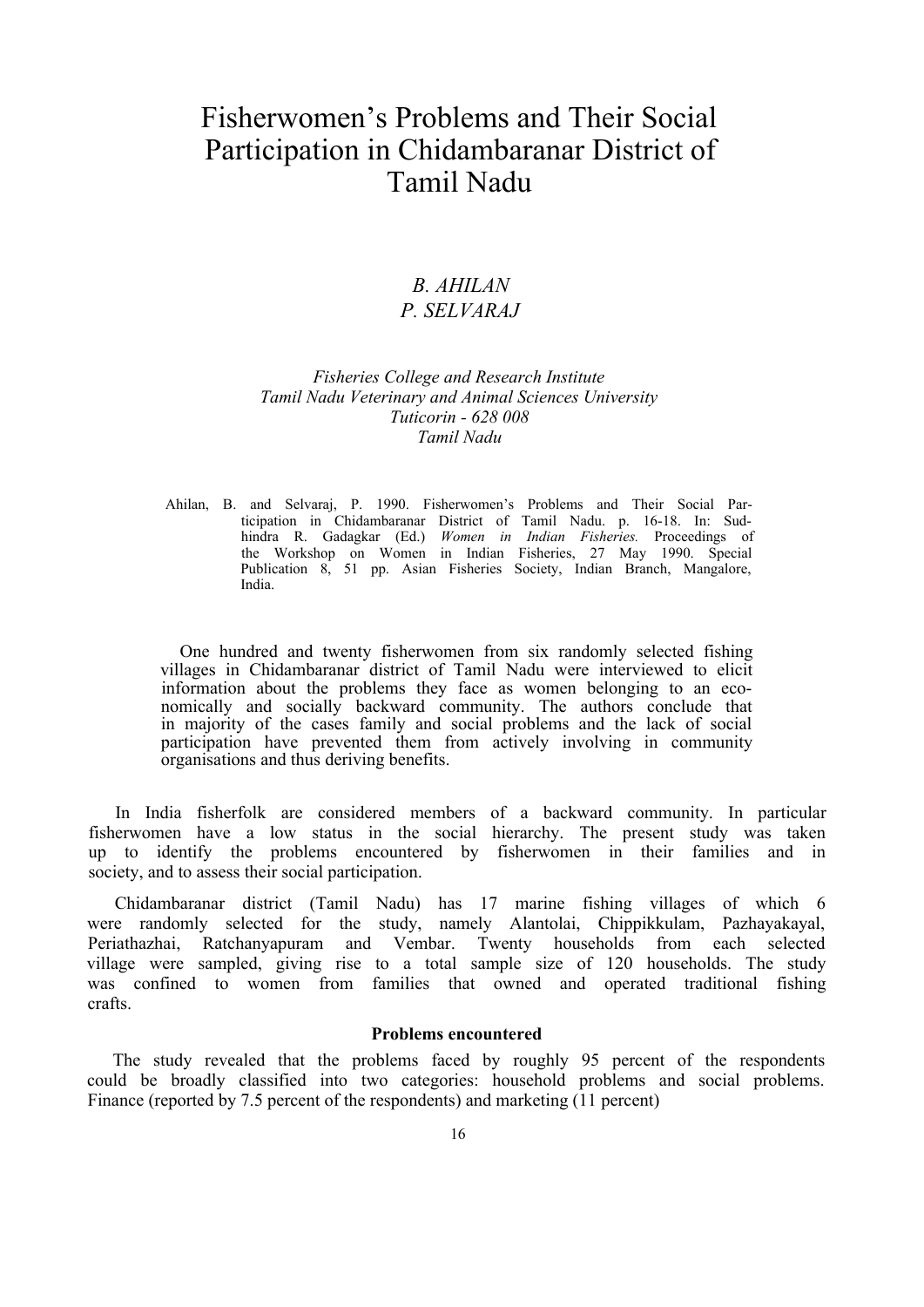were problem areas only for the few women who were earning members. Incidentally, respondents from Alantolai did not report any financial or marketing problems.

#### **Household problems**

Following are the household problems revealed by the study, with the percentage of respondents affected given in parentheses: alcoholism of the men-folk (66.67%), unemployment (64.17%), dowry (41.67%), school dropout among children (37.50%), matrimonial alliance problems (26.67%) and under-employment (16.67%). Percentages were lower for other problems like poor health, family disputes and debt.

There were found to be differences among villages too. For instance, dowry was seen to be a problem for a greater number of respondents in Ratchanyapuram and Pazhayakayal, perhaps because of the lower literacy levels among fisherwomen of these villages, whereas not many considered it serious in Vembar and Chippikkulam. Ninety percent of the respondents in Alantolai reported alcoholism of their husbands as a serious problem. The school dropout percentage was higher in Ratchanyapuram when compared to other villages.

Almost all these problems are a result of the low income levels of the households. It appears that if fisherwomen could contribute to the family income these problems could by and large be resolved. The problem of alcoholism can be tackled by proper counselling as the fishermen were found to be responsive. Campaigns on the evils of drinking must be periodically arranged in these areas by voluntary organisations.

#### **Social Problems**

Important social problems identified in the study were dowry (71.67%), non availability of adequate drinking water (62.50%), distance to hospitals (45.00%), inadequate transport facilities (23.33%), poor sanitation (13.33%), poor power supply (5.83%), video screening (5.83%), distance to schools (5.00%), lack of cooperation among villages (5.00%) and improper drainage (4.17%). Figures in parentheses against each problem refer to the percentage of respondents reporting the problem.

The problem of video screening was reported only in Alantolai and by 35 per cent of the respondents. The fisherwomen in Chippikkulam, Alantolai and Periathazhai complained that the hospital was very far away. Shortage of drinking water was reported in all villages except Ratchanyapuram and Pazhayakayal. (These two villages are close to the tributary of the river Thamiraparani.) Respondents from Chippikkulam and Alantolai complained about inadequate transport facilities. Proper drainage was a problem in Vembar.

Perhaps an effective way of solving social problems is to get the fisherwomen to form a voluntary organisation through which they would be able to redress their grievances.

#### **Social Participation**

Despite the presence of many community organisations like the *Gram Panchayat.* Fisherwomen's Training Centre, Fisherwomen's Cooperatives and Working Women's Forum, fisherwomen were found to participate only in the activities of the *Mahila Mandal*. Allhough membership was poor, (of the 120 respondents only 18 were members during the study period), it was, however, found that by and large, most members participated actively, did not miss meetings and made adequate use of the services of the *Mahila Mandal.*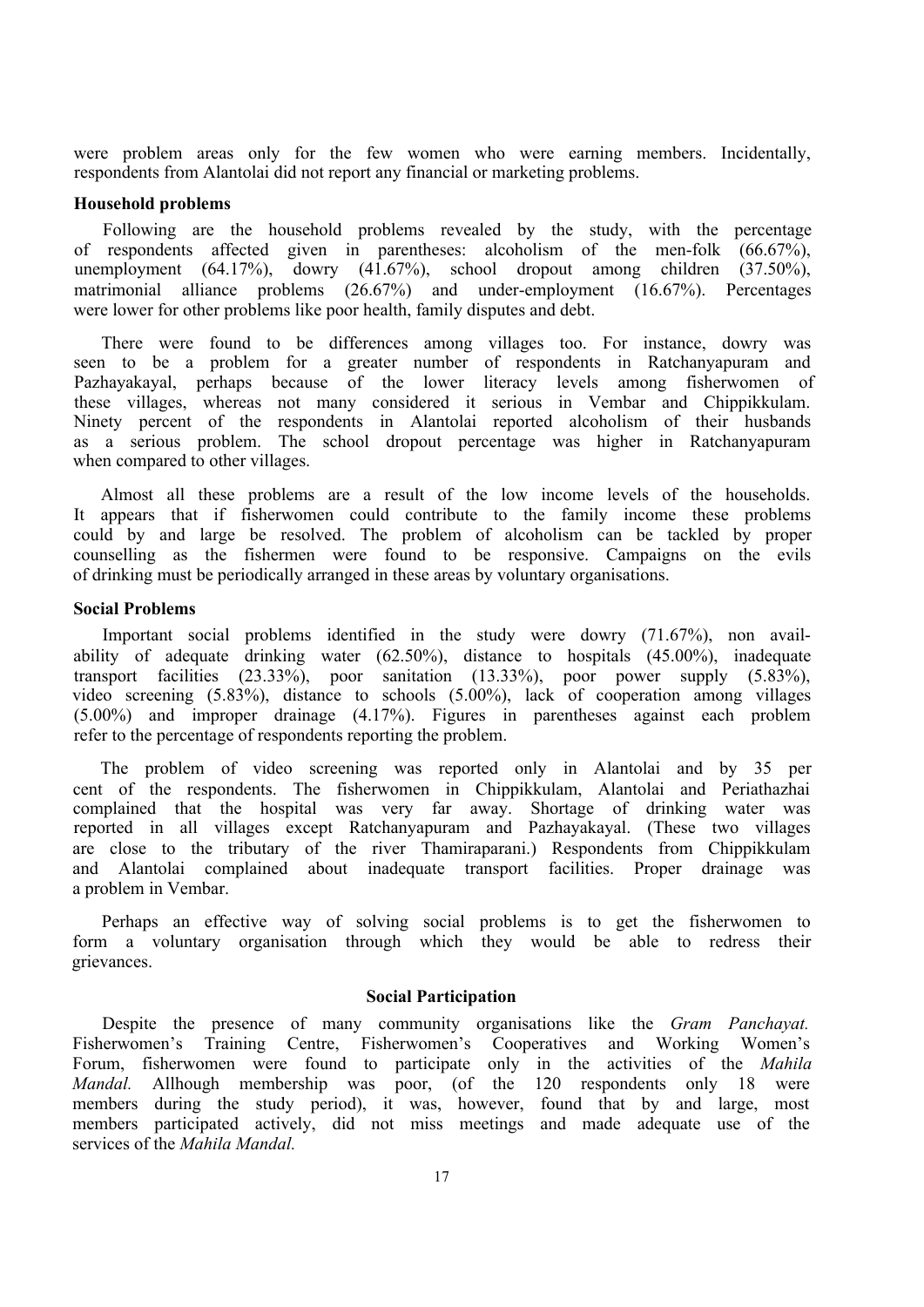The village Pazhayakayal had only one respondent as a member of the *Mahila Mandal,* while Vembar had seven during the study period. Four respondents in Chippikkulam, one of whom was an office bearer, two respondents in Alantolai and five in Periathazhai were members, and they all participated actively, attended all meetings and made good use of the services. The village Ratchanyapuram did not have a *Mahila Mandal*. Non members put forth several reasons such as inability due to other commitments, lack of interest of self, lack of interest of spouse, and lack of faith in the organisation.

In view of the problems these fisherwomen face both within the family and in society, it is important that they are properly motivated to participate not only in community organisations but also to open cooperative societies and other beneficial voluntary bodies.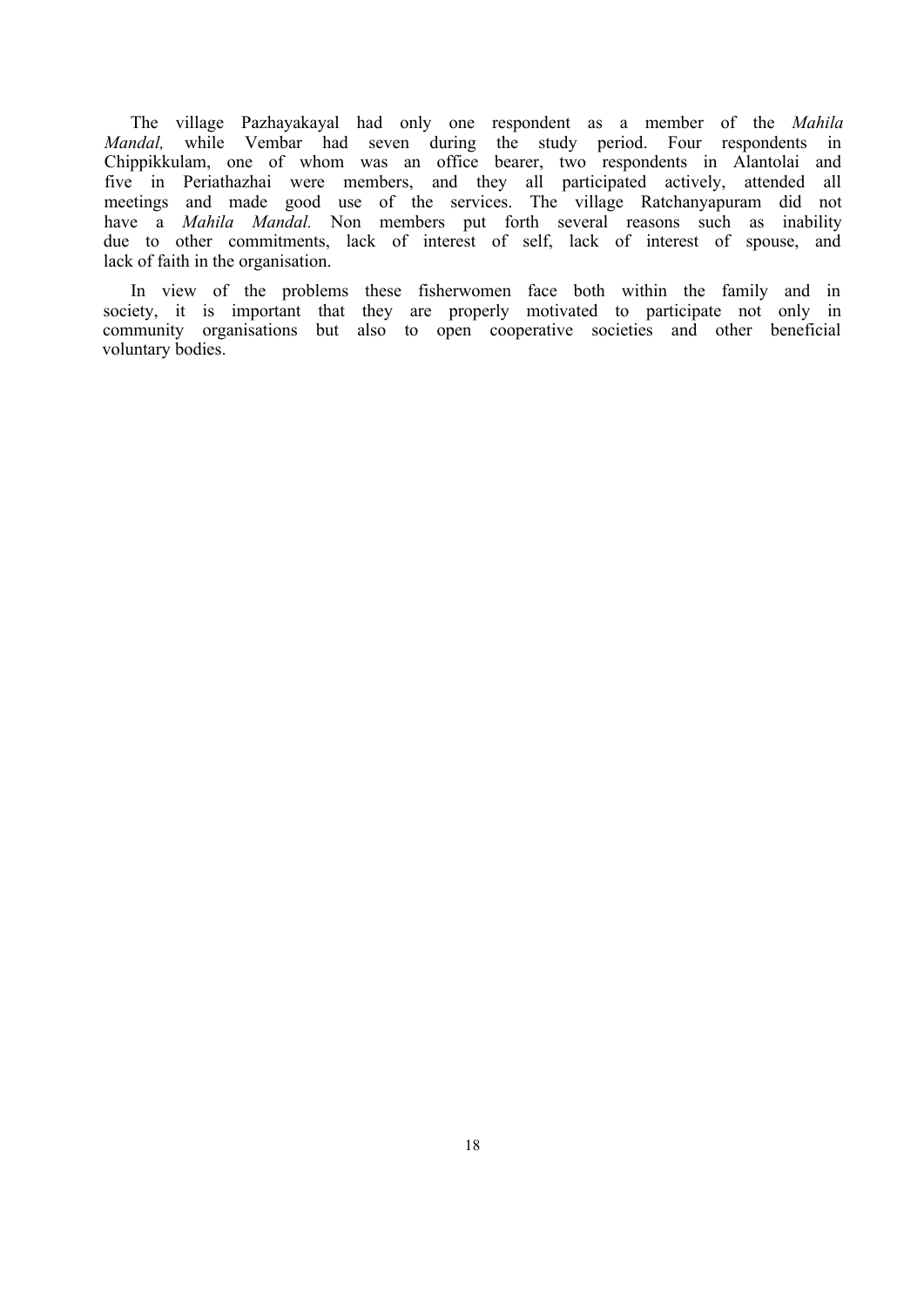## Problems of Women Workers in the Fish Processing Industry

### *D. BEENA*

*Department of Sociology*. *University of Kerala, Thiruvananthapuram Kerala*

Beena, D. 1992. Problems of Women Workers in the Fish Processing Industry. p. 19-20. In: Sudhindra R. Gadagkar (Ed.) *Women in Indian Fisheries.* Proceedings of the Workshop on Women in Indian Fisheries. 27 May 1990. Special Publication 8, 51 pp. Asian Fisheries Society, Indian Branch, Mangalore, India.

The activity of prawn peeling in the fish processing industry is labour intensive and is done exclusively by women. Ever since this activity was separated from freezing the workers engaged in prawn peeling have been subjected to much exploitation by the employers. This paper describes some of the problems faced by these women in three districts of Kerala.

The frozen prawn industry involves two major operations: pre-processing (peeling, done exclusively by women and highly labour intensive), and processing (freezing). It is difficult to accurately assess the number of women workers in prawn peeling sheds as their work is seasonal and casual, and there is much movement among peeling sheds. Estimates of prawn peelers in Kerala range between 10,000 (Kurien, 1985) and 25,000 (IIRDS, undated). My own estimate puts their number at not less than 25,000. Since such a large number of workers remain invisible in official records, it is necessary to study their problems and bring them to light. Hence this study. I have confined this study to three districts, namely Kollam, Alleppey and Ernakulam, where there is a concentration of processing plants involved in freezing of prawn.

Until the mid-sixties all the workers used to be directly employed by the exporters as both peeling and freezing were carried out in the same premises. Later, however, increasing demand for frozen prawn necessitated absorption of more labour, especially for peeling. This increase in labour in turn, led to an increase in production costs as well as managerial problems. These problems coupled with the new labour laws and the fear of trade unionism made the activity of prawn peeling less appealing to the exporters, who then proceeded to divest themselves of this responsibility. Henceforth peeling became a separate operation and was either sub-contracted or was got done through small ancillary units.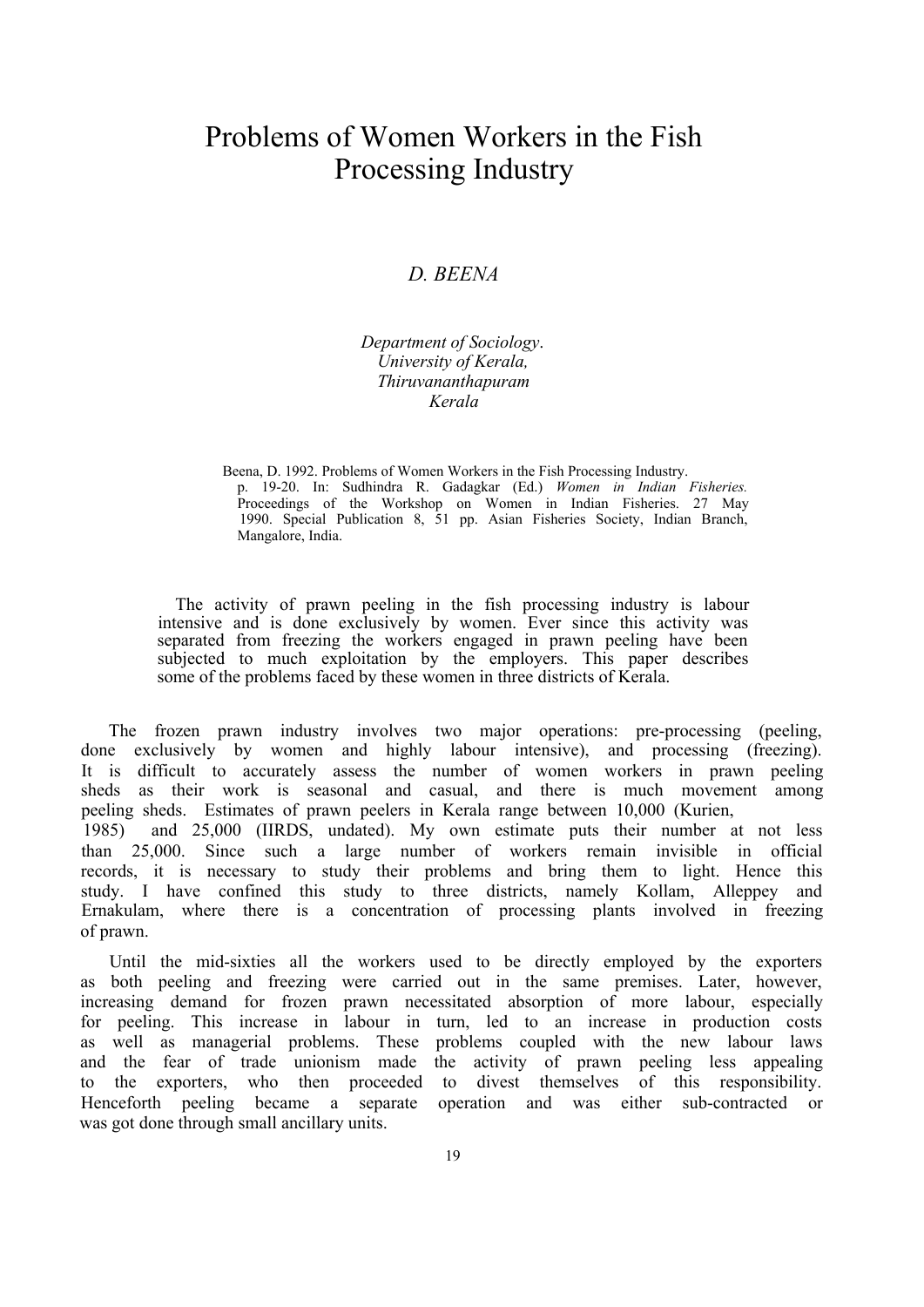This decentralization of the peeling activity had a severe impact on its workers. Now out of the factory sector, they were forced to join the ranks of unorganised labour. Low investments for peeling sheds also made it an unstable industry. These facts gave the workers virtually no bargaining power.

The plight of the workers was worsened by the added competition from women belonging to other communities, who also began to seek employment in this industry. Caste barriers had broken down and the social stigma attached to fish processing considerably lessened, primarily due to the factory set-up and the introduction of technology in fish processing. A crisis in the coir industry during this period increased this competition and paved the way for further entry of other communities into fish processing. While traditionally fish processing was being done only by fisherwomen. a sample survey by this author revealed that as much as 33 percent of the work force in prawn peeling units belonged to other communities.

The wages in peeling sheds are very low and are paid 'piece rate' (a certain amount paid per unit work completed). This system is exploitative as it compels the worker to put in intense labour to earn the maximum possible income. Moreover, in most peeling sheds wages are cut for broken prawn and consequent loss in weight. The workers are therefore forced to handle the raw material with great care. The time spent in doing so robs them of some extra units that they might have otherwise peeled.

Another method by which workers are exploited is less obvious. The employers distribute slightly more than the prescribed quantity of prawn for peeling without increasing the wages. Workers who protest are sent away. There are instances when *en masse* protests by the workers have resulted in shifting of entire peeling sheds to other areas. Obviously therefore, protests are few.

In the busy season, work is generally between 5 am and 5 pm. In Quilon district the work is for 12 hours in the night, without a break. Such long hours of work in ice-cold surroundings often leads to headache, back pain, muscle cramps and skin problems. Most workers already suffer from anaemia, perhaps due to malnutrition. As they do not come under the purview of labour laws the workers neither enjoy job security nor any perquisite such as medical care.

Most of the workers are in the age group 15 to 34 years and under the control of a male relative. It is found that the employers often use these male relatives to forcibly keep the women workers in check.

The pathetic conditions of the workers in such a profitable industry can be traced to its foot-loose nature. Low levels of investment and technology facilitate frequent shifts in the location of the peeling sheds and change in employer. Unfortunately, therefore, the workers are usually left with little bargaining power to reduce their exploitation.

#### **References**

IIRDS (undated). *Report of Women Workers in Food Processing Industry in Kerala.* Indian Institute for Regional Development Studies, Kottayam.

Kurien. J. 1985. *Fish Workers in Kerala: Profile of Conditions of Labour and Employment.* Centre for Development Studies, Thiruvananthapuram.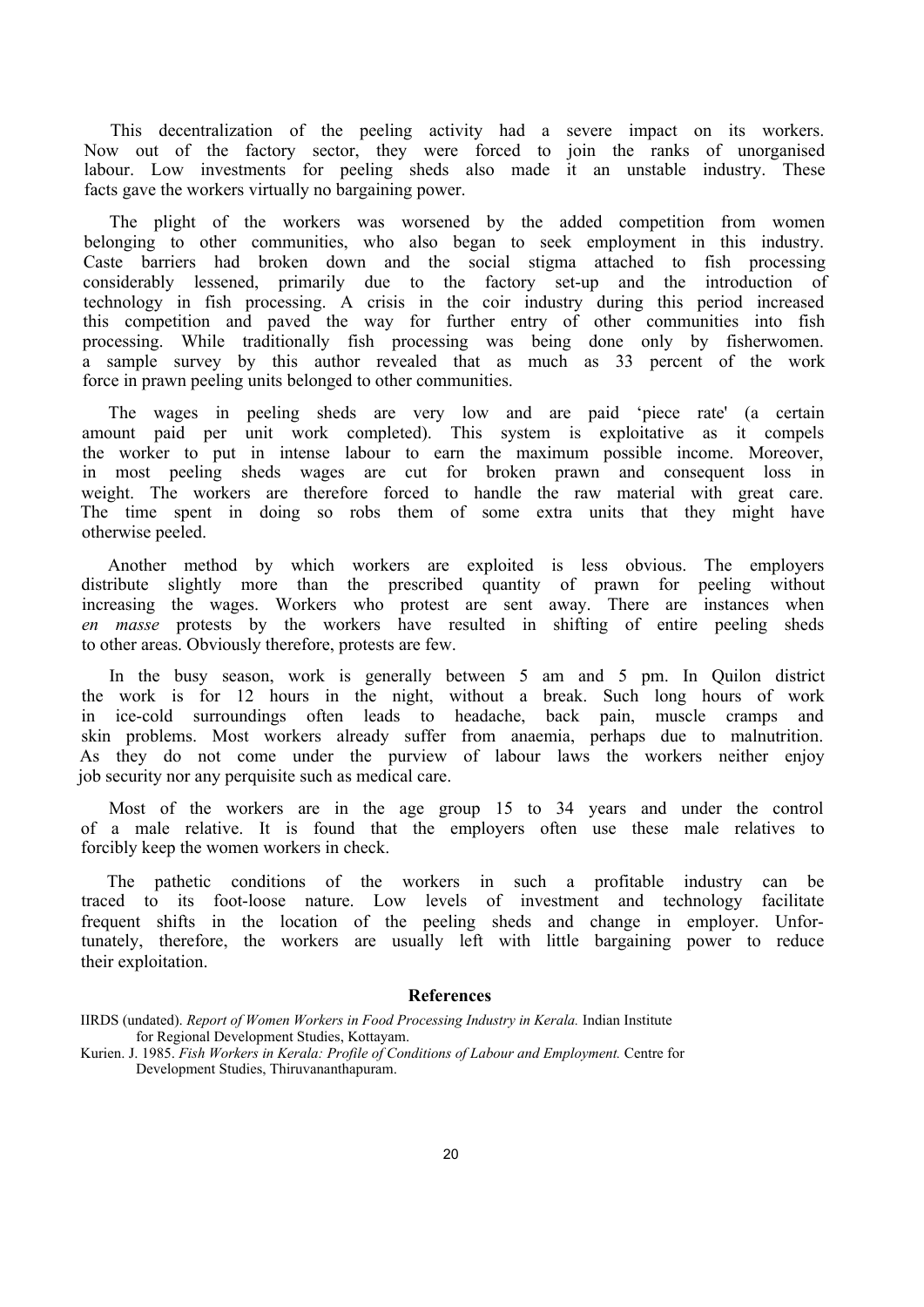### Empowering Fisherwomen

### <span id="page-20-0"></span>*KRISHNA SRINATH K. THANGAMANI*

*Department of Extension Avinashilingam (Deemed) University Coimbatore - 641 043 Tamil Nadu*

Srinath, K. and Thangamani, K., 1992. Empowering Fisherwomen. p.21-23. In: Sudhindra R. Gadagkar (Ed.) *Women in Indian Fisheries.* Proceedings of the Workshop on Women in Indian Fisheries, 27 May 1990. Special Publication 8, 51 pp. Asian Fisheries Society, Indian Branch, Mangalore, India.

In this paper the authors trace the reasons for the marginalisation of fisherwomen in India in spite of their important role in post-harvest operations and in net making. Unfortunately most development programmes have been of little benefit. For their emancipation, the authors point out that fisherwomen first need to be empowered with a positive self image and decision making capabilities. This paper sketches a profile of fisherwomen of the country and deals with the concept of empowerment.

#### **The Indian Fisherwoman - A Profile**

In India, in the marine sector alone fisherwomen number about 11 lakh, inhabiting about 2500 coastal villages (CMFRI 1980). The common feature among these women throughout the country is the hardship, mainly economic in nature, that they face. Even such of these fisherwomen who are fortunate to be engaged in some economic activity generally face a host of problems. For example, there is little protection of wages or employment, as small-scale fisheries are usually managed based on unwritten rules. The perishable nature of fish, poor and cosily transport facilities which do not permit them to buy fish directly from the landing centres, and competition from the organised sector add to the problems of the fisherwoman.

The annual income of a typical fishing household in India ranges from Rs. 2500 to 3500 of which 80 per cent is spent on food. Earnings are determined by type of fishing, access to markets, existence of supplementary sources of income and extent of indebtedness. The fishing villages are often remote and inaccessible, and with unproductive lands that are also subject to sea erosion. Housing is inadequate. Basic facilities such as hygienic drinking water and health services are often lacking. Since women-folk usually bear the brunt of these deprivations, fisherwomen have lately received much attention in developing countries and among international agencies supporting development efforts.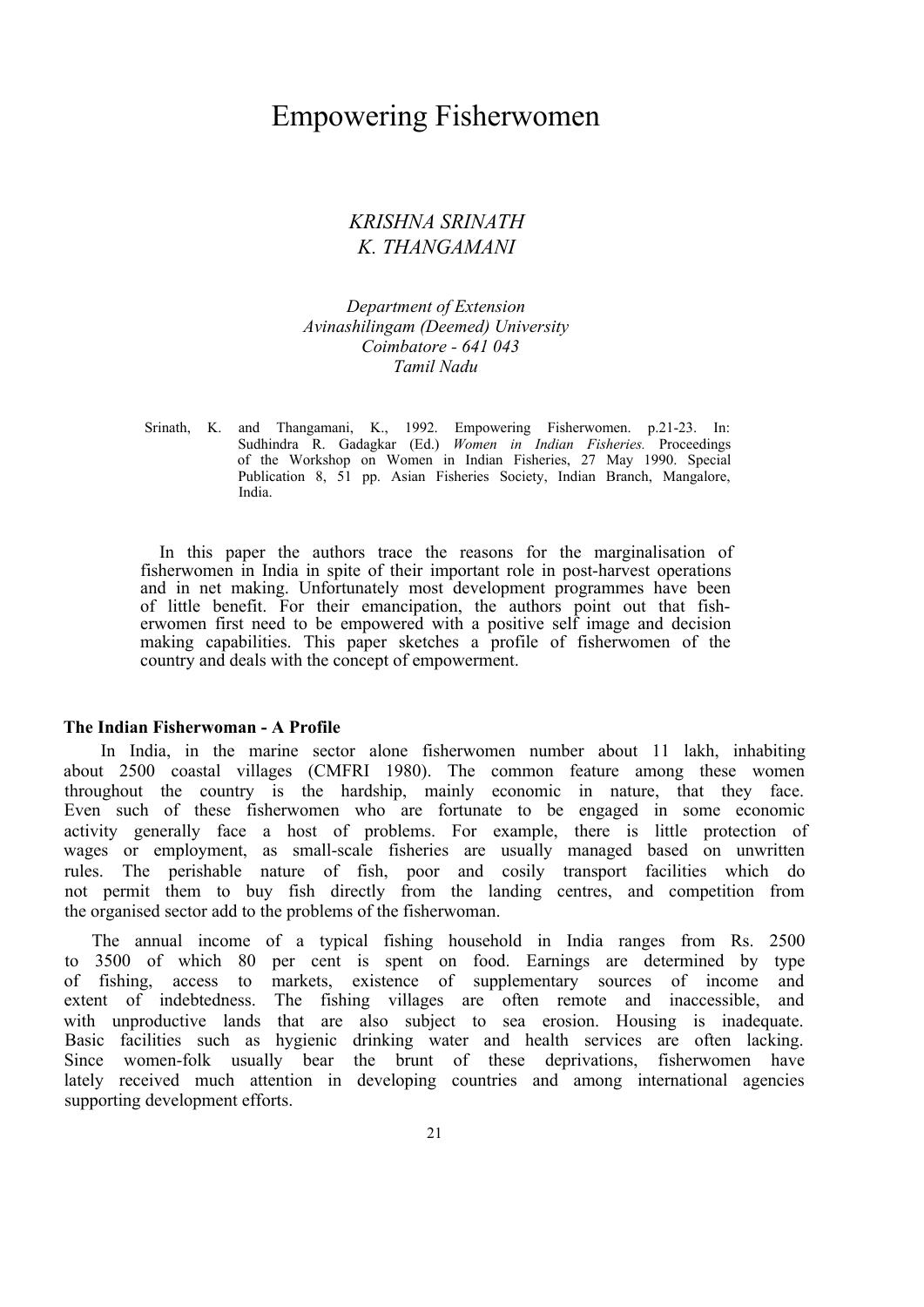A detailed profile of the Indian fisherwoman is given below:

- **a) Demographic indicators:** The 1981 census shows a sex ratio of 933 females to 1000 males in the general population of the country. Kerala is the only state where the ratio is in favour of females. However, even in Kerala, the sex ratio is balanced in favour of males in the case of fisher folk, with a ratio of 972 females (marine sector) and 956 females (inland) to 1000 males (Anon., 1982). These imbalances can be attributed in some measure to the indifference towards women's health.
- **b) Literacy:** A good index of human resource development is the female literacy rate in rural areas. According to the 1981 census the literacy rate was 17 per cent and 47 per cent for rural and urban women respectively. Among fisher folk, the literacy levels of the women is even lower (Anon., 1982; Anon., 1987).
- **c) Employment status:** Along with being engaged in household chores from dawn to dusk, fisherwomen play an important role in retailing, auctioning, curing and drying, prawn peeling and collection of seaweed, apart from hand-braiding and repair of nets. Nevertheless, they suffer from a high degree of casualisation and marginalisation. It is estimated that even during the fishing season only about 25 percent of the women obtain a regular income of about Rs.60 per week after working for six hours per day (Srinath 1986; Anon., 1987). Development programmes have unfortunately had little impact as they either were not meant specifically for the fisherwoman or they required her to be credit-worthy.
- **d) Health:** Nutrition is a crucial factor determining health. Fisher folk in India generally suffer from malnutrition and dietary imbalances. Cereals and fish comprise the major portion of the diet, and hence only 75 per cent of the calorie and 50 per cent of the protein needs are met (Srinath, 1987). Commonly seen disorders are malnutrition and vitamin A and B complex deficiency (Devadas and Nirmala Murty, 1979) apart from ailments like gastroenteritis and allergic bronchitis. Women are the worst affected and this is reflected by the imbalance in the sex ratio and their lower life expectancy.
- **e) Impact of technology:** While the introduction of mechanisation in the fishing industry seems to have benefited fisherwomen in some areas, as reported by Gulati (1979), it has had an adverse effect in many other parts of the country. For example, the introduction of mechanised fishing in Vypeen Island (Srinath, 1986) and the introduction of automation in net making (Vivekanandan, 1988) have reduced employment opportunities for fisherwomen considerably.

#### **Concept of Empowerment**

The word 'power' derives from Latin and means 'to be able'. 'Empower' in turn, means to render a person able by giving power, strength or competence. In the particular context of our analysis, the word refers to enabling the fisherwoman to exercise her right to lead a happy life. It does not mean educating a handful of women and rewarding them with administrative positions in developmental programmes.

It means preparing every woman to actively participate in the decision making process for a better livelihood. Empowerment is an active multidimensional process which should enable individuals to realize their full potential in all spheres of life. This power has to be acquired, sustained and exercised.

The average Indian fishing family today finds it difficult to earn a livelihood throughout the year. Therefore, the vast potential available among the unemployed fisherwomen needs to be tapped, which can be done by making them capable of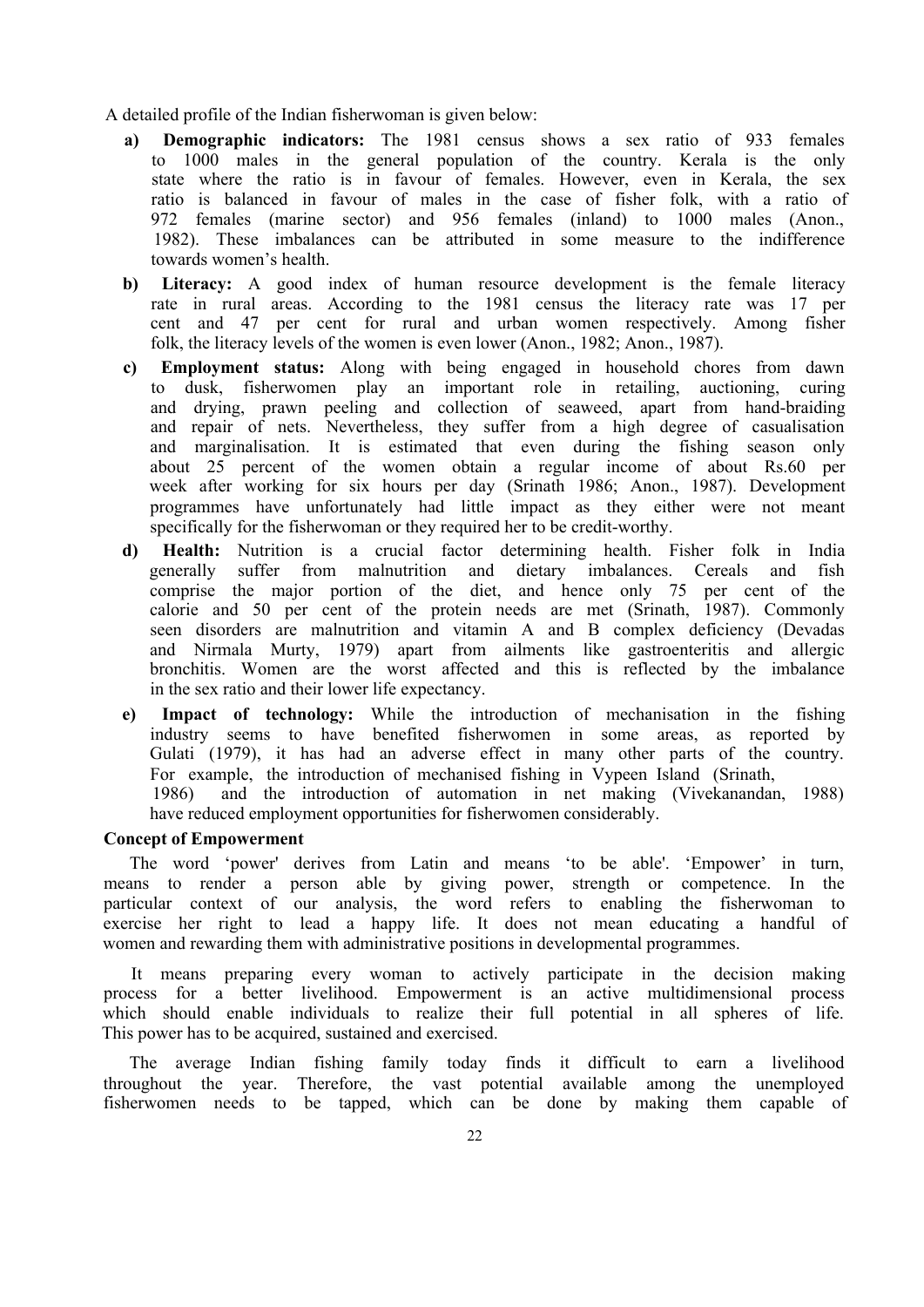doing something remunerative on their own. This, however, requires that the women are motivated, have a degree of awareness, the ability to think critically and take decisions, and above all possess a measure of self esteem. These are some of the parameters of empowerment, and education the surest means to it, as spelled out in the Programme of Action for the National Education Policy, 1986.

#### **References**

- Anon., 1982. *Three Fishing Villages in Tamil Nadu A Socio-economic study with special reference to Role and Status of Women.* BOBP/ WP-14. Madras.
- Anon., 1987. Survey Report on Marine Fishing Villages in Orissa 1982-'83. In: *Orissa Fisheries at a Glance.* Government of Orissa.
- C.M.F.R.I., 1980. All India Census of Marine Fishermen, Crafts and Gear, *Mar. Fish Infor. Serv.* 30, Cochin.

Devadas, R.P. and Nirmala Murty, 1979. *Nutrient intake and deficiency diseases* in *a fisherman community. C.M.F.R.I* Bull. 30A. Cochin.

Anon., 1982. *Census of Fisherfolk in Kerala* Directorate of Fisheries, Government of Kerala.

Gulati, L. 1979. *Fisherwomen on the Kerala Coast.* International Labour Office, Geneva.

Srinath, K. 1986. Role of women in small-scale fisheries. A case study in Vypeenkara. *Mar. Fish. Infor. Serv.* 72., C.M.F.R.I., Cochin.

- Srinath, K. 1987. Some observations on the food consumption pattern and nutritional status of the fishermen community. *Mar. Fish. Infor. Serv.* 89. C.M.F.R.I. Cochin.
- Vivekanandan, V. 1988. Large-scale displacement of women from net making and the need to rectify the situation. *Proceedings of the All India Workshop on Gainful Employment for Women in the Fisheries field* Society of Fisheries Technologists. Cochin.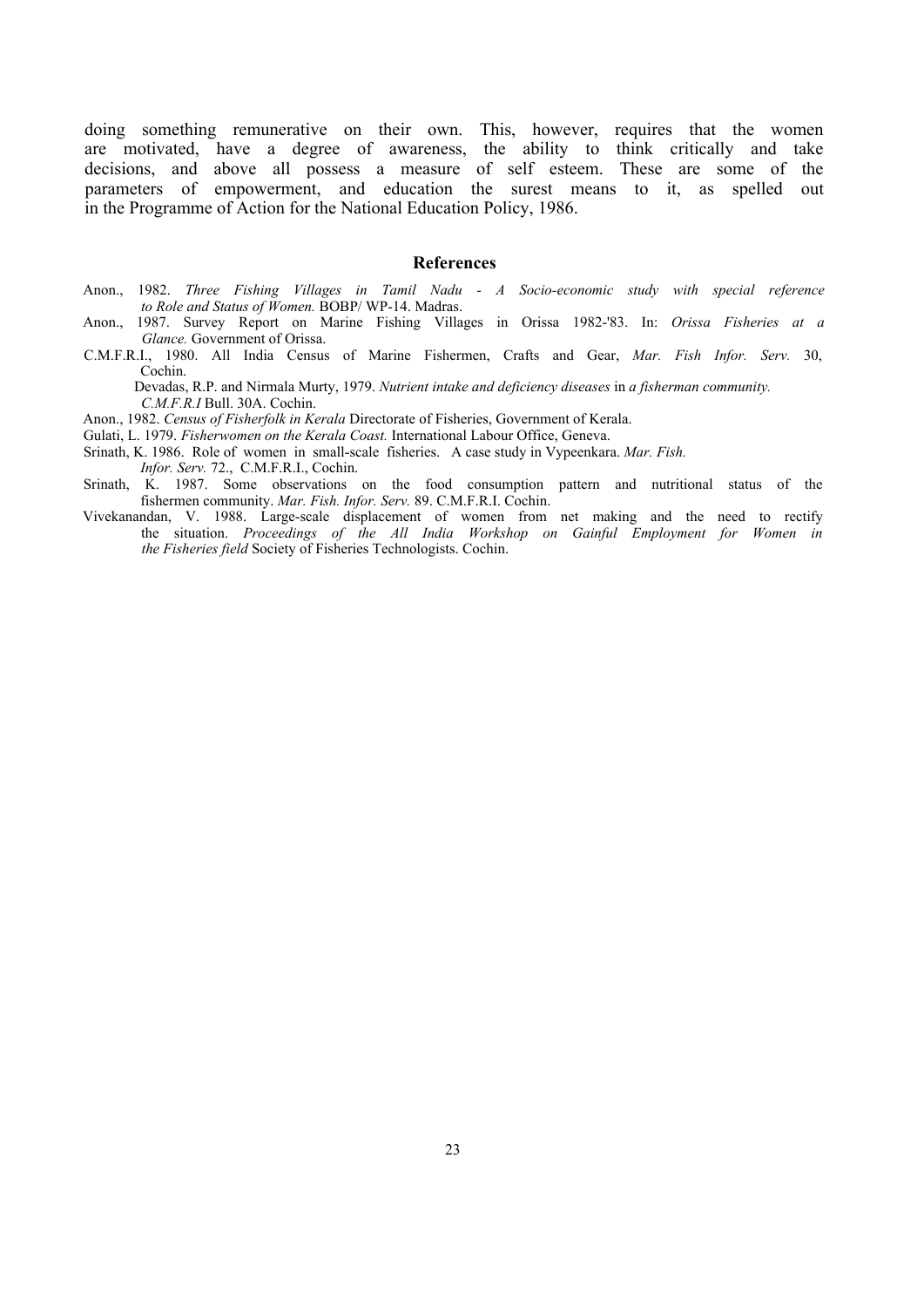## Role of Apex Institutions in Promoting Fisherwomen Co-operatives

#### <span id="page-23-0"></span>S. *SURYA CHANDRA RAO*

#### *National Federation of Fishermen's Cooperatives Ltd., Unit No. 8 (II Floor), Pocket 'C'. J Block, New Delhi - 110 017*

Surya Chandra Rao, S. 1992. Role of Apex Institutions in Promoting Fisherwomen Co-operatives, p.24-26. In: Sudhindra R. Gadagkar (Ed.) *Women in Indian Fisheries.* Proceedings of the Workshop on Women in Indian Fisheries. 27 May 1990. Special Publication 8, 51 pp. Asian Fisheries Society. Indian Branch. Mangalore, India.

This paper cites several successful cooperative societies and highlights the role of apex bodies such as NCDC, MATSYAFED AND FISHCOPFED in alleviating problems faced by the hard-working fisherwomen in India, by promoting the cooperative movement among them.

It is a sad fact in India that the rich fisheries potential of the country is not reflected in the living conditions of the fishing community. The plight of the women folk is especially distressing.

Throughout the coast these fisherwomen make their way to the sea front before sunrise, and later carry a head load of around 20 kg to distant markets, invariably returning home after sunset. Unfortunately, most of the meagre profit made at the end of the day, after hours of toil, goes to the moneylender. What the fisherwoman trader obviously needs is control over her income so that it is she, and not the middle man or money lender, who makes a profit.

With this in mind, fisherwomen cooperatives that provided short term credit assistance, were organised in Tamil Nadu, Karnataka, and Maharashtra, in the last decade. A special feature in Tamil Nadu is that the sanction and repayment of loans is supervised by the borrowers themselves, with help from the local departmental officials. These fisherwomen who are no more at the mercy of money lenders are also justifiably proud of their role as decision makers in the activities of their society.

Another problem faced by fisherwomen is lack of proper transportation to and from the market. Public transport is generally denied to them, and they are over charged by private transport operators who have them at their mercy. It is to solve this problem that MATSYAFED in Kerala and some cooperative societies in Ratnagiri and Thane have introduced transport buses for the use of the member fisherwomen.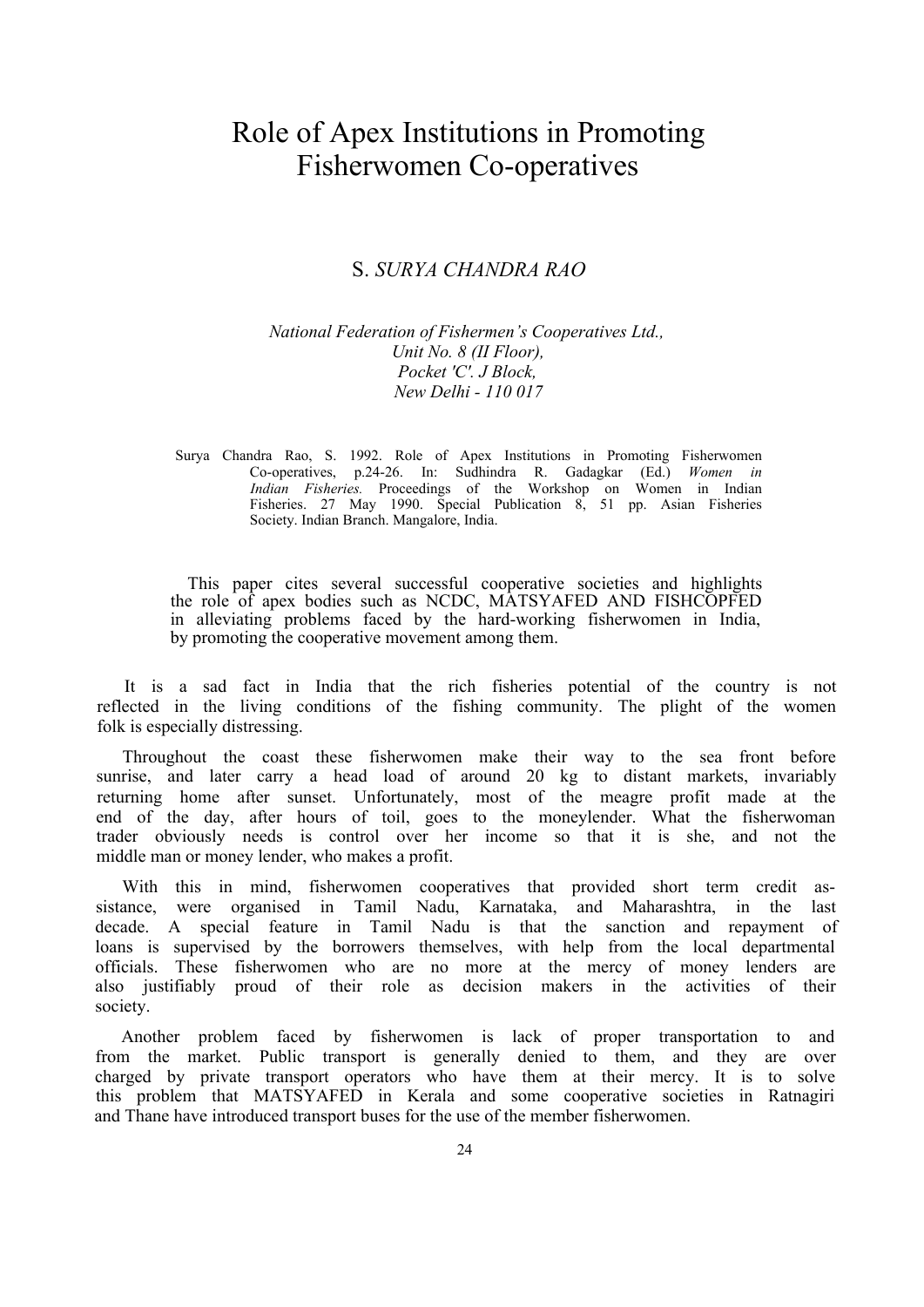These women now not only commute with dignity but also save over ten rupees each day. This transport has now become so popular that they are getting crowded and some more buses need to be bought. An innovation in these cooperatives has been the replacement of the traditional cane baskets by aluminium containers which ensure that the smelly water does not leak out. Some cooperatives in Maharashtra have also endeavoured to provide facilities like housing and medical care, while pioneering welfare programmes relating to primary health, family planning and child care.

Apart from traders, employed fisherwomen can also benefit from cooperatives. In Gujarat for example, since local workers are found to be unskilled at or too slow in grading and peeling of prawn, workers from Kerala are employed for this purpose. However, in spite of their skill and utility, these women are not paid promised wages. Such instances call for the formation of cooperatives to at least ensure better bargaining power.

#### **Cooperative Programmes for Fisherwomen by NCDC**

The National Cooperative Development Corporation (NCDC) entrusted the National Cooperative Union of India (NCUl) with conducting a pilot scheme of education for members of fishery cooperatives in 7 maritime states and the Union Territory of Pondicherry. During this programme *Matsyanidhi,* a savings scheme, was started for the fisherwomen members of cooperatives in the Malpe region of Karnataka, and this has benefited many.

#### **Cooperative Programmes for Fisherwomen by MATSYAFED**

Thirty *vidyakendrams* have been opened in which fisherwomen have been given non-formal education. Similarly, at certain places in Andhra Pradesh, fisherwomen have been given basic education at adult education centres.

Apart from education MATSYAFED has also helped production by establishing several production centres (with an outlay of Rs. 25 lakh) to impart simple technologies to the fisherwomen relating to fish processing, curing and marketing. Production equipment worth Rs. 35,000 was given to each production centre and the fisherwomen trainees were given a stipend of Rs. 15 a day for 20 days. Of the sales proceeds 60 percent was distributed among the fisherwomen and the remaining 40 percent went towards the repayment of the loans for the equipment.

Further, it has set up two community peeling centres at Neendakara, the biggest fishing centre in Kerala, with the assistance of the Marine Products Export Development Authority (MPEDA), for peeling of shrimps in hygienic conditions. These sheds provide employment to about 200 fisherwomen.

#### **Cooperative Programmes for Fisherwomen by FISHCOPFED**

The National Federation of Fisherwomen's Cooperatives Ltd. (FISHCOPFED) has formulated the Cooperative Accident Insurance Scheme that has a 24 hour accident coverage and a sum assured of Rs. 15,000 in case of death or total disability. This scheme is being implemented in 18 states and more than 33 million fishermen have been provided insurance cover. 1358 claims have been settled and a sum of Rs. 1.86 crore has been disbursed to the widows of accident victims. Since fisherwomen also face a number of hazards in their profession, they too ought to be provided with an insurance cover against accidents. There is already such a demand from fisherwomen members of cooperatives in Tamil Nadu.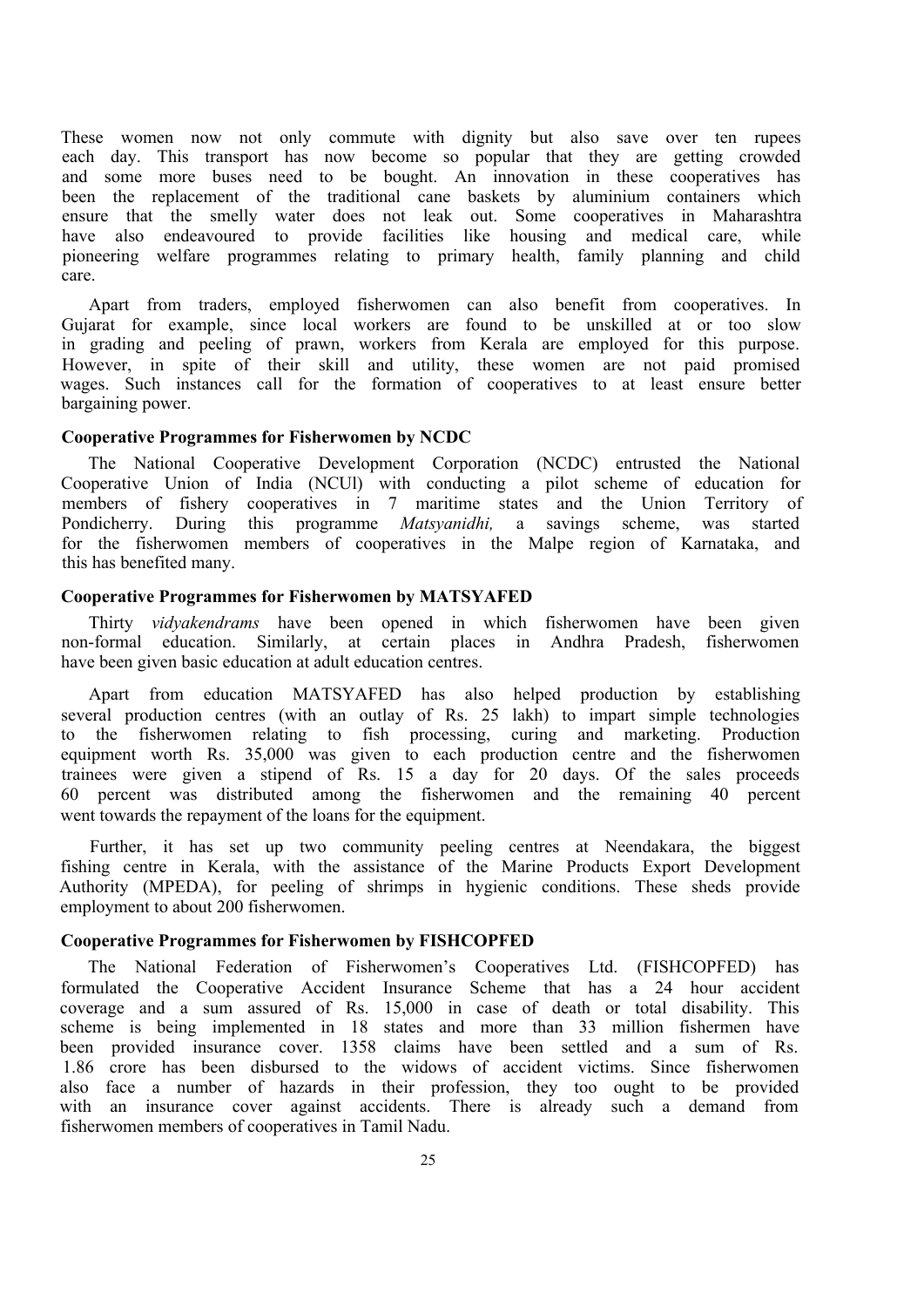FISHCOPFED has also involved itself in spreading the message of family planning and child care among fisherwomen of 70 societies in 4 states, under a scheme, 'Health Care and Family Welfare' sanctioned by the Union Ministry of Health & Family Welfare.

Recently, a simple hand-operated net making machine that can easily be operated even by a physically handicapped person, was developed under the Bay of Bengal Project (BOBP) on the Development of Small Scale Fisheries. For transfer of this intermediate technology FISHCOPFED provides Rs. 500 as part of the cost of training one operator per machine. This will go a long way in helping fisherwomen gain employment.

In response to a request from the Union Ministry of Agriculture FISHCOPFED conducted a study in Tamil Nadu and Karnataka, entitled 'Study on the Role of Fisherwomen in the Development of Fisheries'. It also organised the 'National Conference on Involvement of Fisherwomen in Cooperatives' at Bangalore on 16th April, 1988. It was agreed in the conference that involvement of fisherwomen in cooperatives would give them the necessary institutional structure through which they could be provided credit, transport, marketing facilities, consumer goods etc.

A comprehensive human resource development programme for fisherwomen should be a mix of literacy campaigns, cooperative education, health care & family welfare, as well as transfer of technology. To ensure effective implementation, it is essential that such programmes be entrusted with an agency such as FISHCOPFED, that has the necessary expertise and competence in all these fields. Thus if fisherwomen are given due priority by the Union Ministry of Human Resources Development under the umbrella of cooperatives, we should then see a new era dawn in their lives enabling them to march into the 21st century along with their fellow citizens.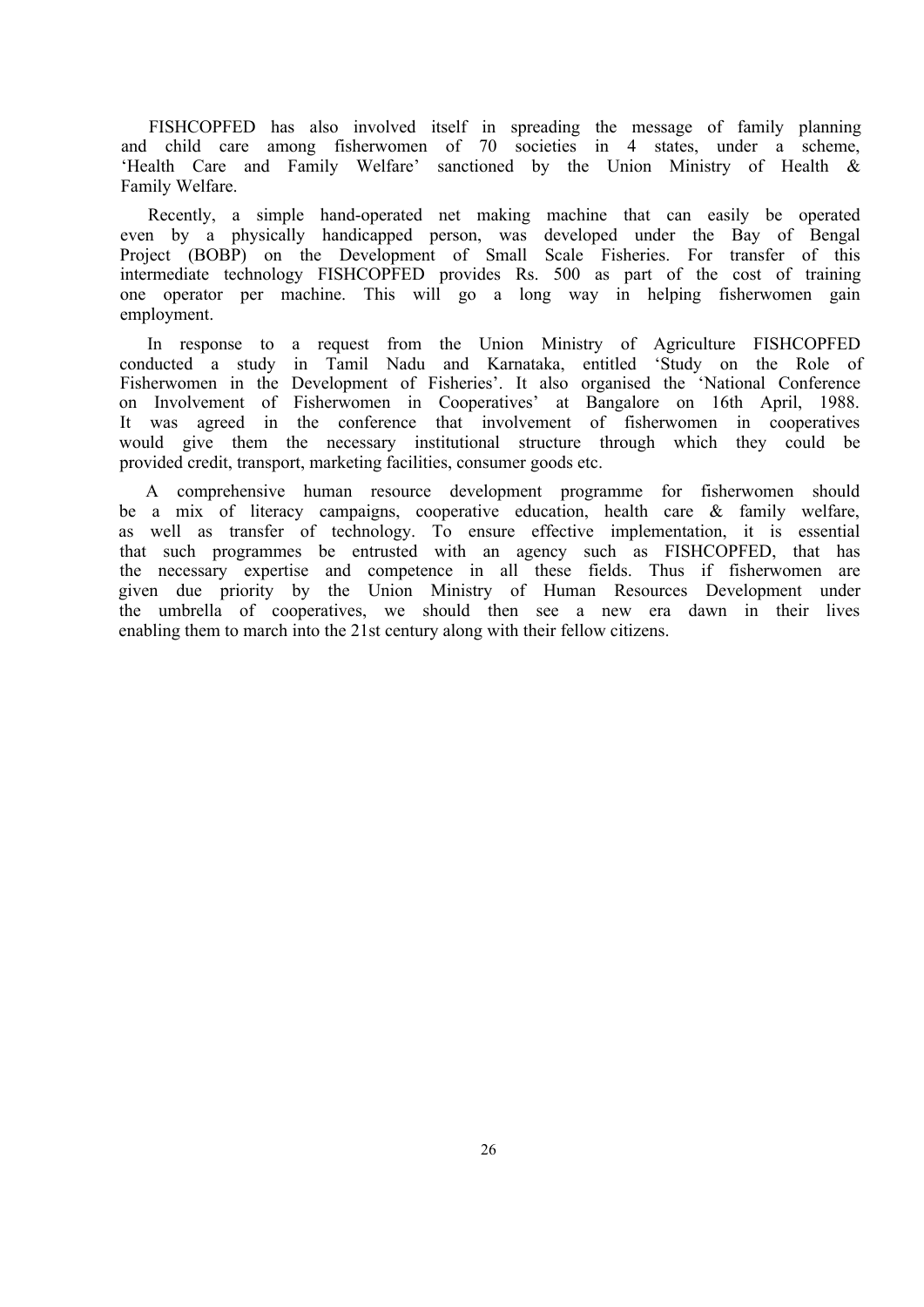## Employment Opportunities for Women in Freshwater Aquaculture

### <span id="page-26-0"></span>*T.J. VARGHESE M.C. NANDEESHA*

*Department of Aquaculture. College of Fisheries University of Agricultural Sciences Mangalore - 575 002, Karnataka*

Varghese, T.J. and Nandeesha. M.C. 1992. Employment Opportunities for Women in Freshwater Aquaculture, p.27-29. In: Sudhindra R. Gadagkar (Ed.) *Women in Indian Fisheries.* Proceedings of the Workshop on Women In Indian Fisheries. 27 May 1990. Special Publication 8, 51 pp. Asian Fisheries Society, Indian Branch, Mangalore, India.

In this paper the authors suggest a few avenues for increasing the employment opportunities for rural women through small scale aquaculture units. It is, for example, suggested that rural housewives can operate small backyard fish ponds where waste food and kitchen refuse can also be recycled. Apart from this, many other income generating small scale activities related with aquaculture production and marketing have been listed where women can be gainfully involved.

India possesses the second largest freshwater resource in Asia. However, a large proportion of this resource is yet to be utilised for aquaculture. Compared to agriculture many of the aquaculture operations are simple and women can easily undertake several of them. This will not only improve the economy of the rural population<br>but also provide nutritious food. This paper discusses employment opportunities This paper discusses employment opportunities for women in aquaculture.

#### **Fish production and backyard pond management**

A characteristic feature of rural West Bengal, Orissa and Assam is that most houses have a small backyard pond, or a ditch that can easily be converted into one. These backyard ponds are commonly used for bathing and washing. Generally ranging from 100 to 1000 m<sup>2</sup> in area, they are ideally suited for fish farming by the women of the family, who can periodically fertilize the ponds with the cowdung they obtain during cleaning their cattle sheds, and feed the fish by dumping into the ponds all the spoiled food, left-overs and kitchen refuse. Thus, much of the organic waste produced by a family can also be profitably recycled through these ponds by the women folk. It can be easily seen that the costs of inputs in the form of labour, manure and feed are minimal in such backyard pond fish culture.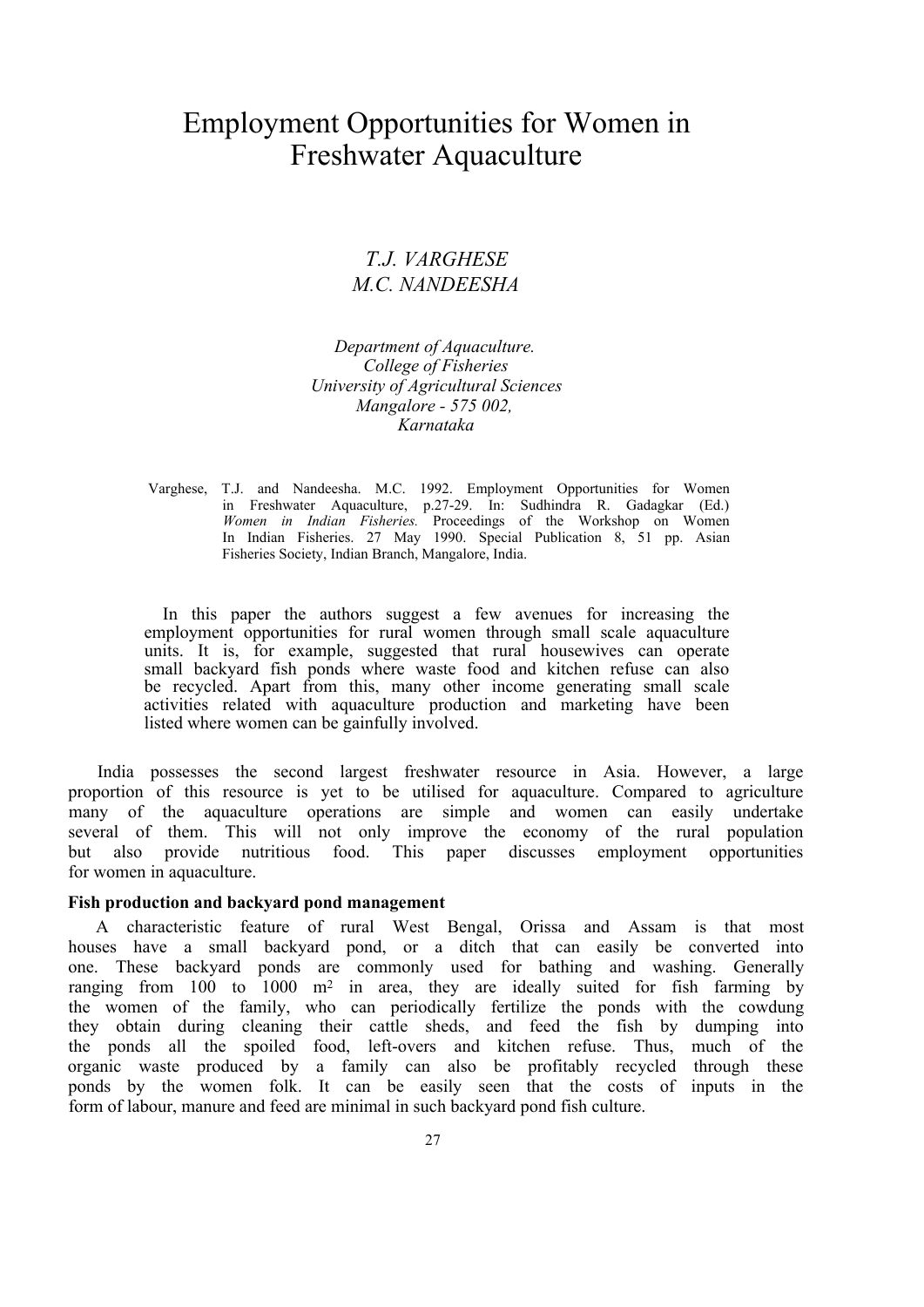Under this kind of fish culture, it is possible to get a production of about 100 kg annually from a pond of 200 m<sup>2</sup> area. This quantity of fish will be sufficient to rneet the requirement of a family. Further, the pond *bundhs* can be ideal sites for growing vegetables. The involvement of the family in all these activities will also generate a lot of interest among children, especially in aquaculture.

Small backyard ponds are also ideally suited for rearing carp seed, as mentioned by Sharma *et al.* (1988). Studying the involvement of womenfolk in aquaculture in rural Orissa, they also found that a backyard pond of 200 m<sup>2</sup> area could produce as much as 19,000 fry and 3,000 fingerlings, yielding a total income of Rs. 1,700 in a period of four months. The same pond could then be utilised to produce 35 kg of table fish. Even small ditches that retain water only for 2-3 months during the rainy season could be profitably used for seed rearing.

Women who do not have the advantage of a backyard pond can be gainfully employed in commercial fish seed production farms for carrying out various duties such as stitching and washing hapas, fertilizing ponds, feeding brood stock and seed, transferring fish eggs and packing fish seed.

#### **Fabrication of fishing gear and baskets**

The manufacture of fishing nets, fish traps and baskets for fresh fish transportation can be taken up by women as a cottage industry. A study conducted by Radheyshyam *et al.* (1988) in Orissa showed that, once trained, women could earn more from net fabrication than from agricultural labour. Women would also definitely benefit from the manufacture of large baskets for packing fresh fish with ice, as they are in great demand in all important fish production centres.

#### **Preparation of fish products**

With increased production of fish through aquaculture, it will perhaps soon become necessary to prepare ready-to-use fish products in order to protect the interests of the primary producer as well as to cater to the requirements of the urban consumer. The rapid pace of urbanisation is also likely to increase the demand for frozen fillets over the years, especially among upper and middle income groups. Similarly, preparations such as mildly fried and frozen fish should find a ready market in urban areas. Rural women can be suitably trained and employed in the preparation of such products. Certain species like silver carp and grass carp which do not fetch a good price when sold fresh, can be suitably processed and marketed in the value added form so as to increase the net returns from aquaculture.

#### **Fish marketing**

In India, while the retail marketing of marine fish has traditionally been done by women, freshwater fish has been marketed mostly by men. With greater industrialisation more number of cold storage and refrigerated outlets for fish and fish products are bound to be established. Since women are better suited for retail marketing of fish, they should be encouraged to manage such outlets, with suitable incentives such as loans for investment and working capital, at low interest rates.

#### **Research and Administration**

There have been a few women employed as aquaculture scientists in the country, but there has been no woman in the administrative or managerial sector. Since work in aquaculture seems basically field oriented, women in general are reluctant to seek employment in this area. However, several aspects of aquaculture, such as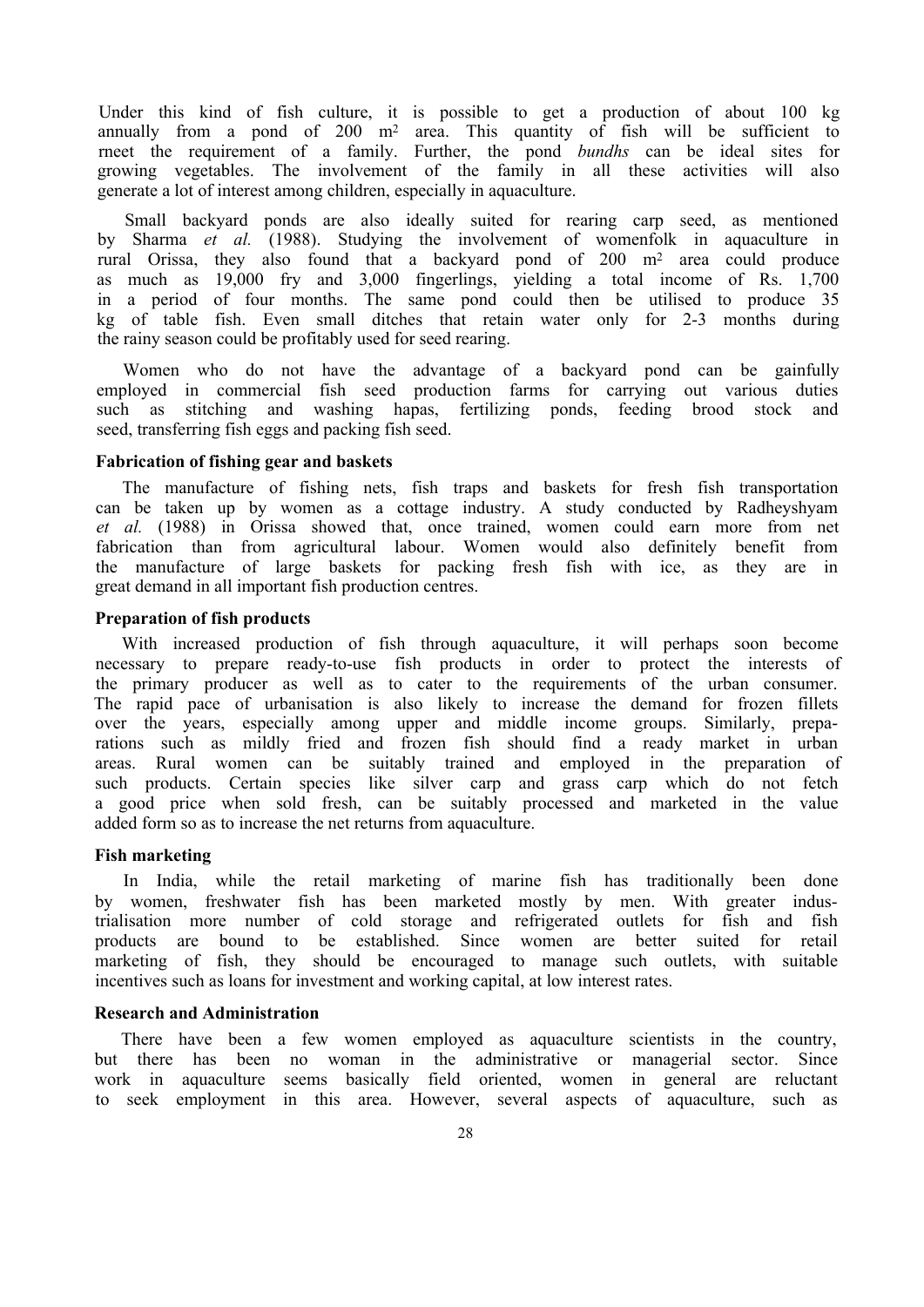nutrition, pathology, genetics, etc. are more laboratory oriented and hence, eminently suited for women scientists. Special incentives can perhaps be offered to female students to enter the Colleges of Fisheries in the country so that this lacuna can be filled and women given an opportunity to be equally involved in this field.

Aquaculture is a growing field in the fisheries sector. The global production from aquaculture is targeted at 22 million tonnes by the year 2000. If this target is to be reached the available and potential human resource, both male and female, has to be properly mobilised. Designing and implementing a number of training programmes exclusively for women are the initial steps to be taken by governmental agencies in India to ensure participation of women. These training programmes should be backed up with support from financial institutions for starting small-scale ventures in aquaculture. Many of the programmes can be effectively implemented through agencies such as fisherwomen cooperative societies. Participation of women in aquaculture will not only improve the economy of rural families, but also enhance their nutritional status.

#### **References**

- Radheyshyam, Sharma, B.K., Thakur, N.K. and Lekha Safui, 1988. Net weaving technology for gainful employment of rural womenfolk. *Proc. All-India Workshop on Gainful Employment for Women in the Fisheries Field.* 7-8 March 1988. Cochin, pp. 104-110.
- Sharma, B.K., Thakur, N.K., Sarkar, S.K., Lekha Safui, Radheyshyam, Dutta, B.R. and Sarangi, N., 1988. Involvement of rural women folk in aquaculture under S & T programme at KVK/TTC. Kausalyaganga. *Ibid.* pp. 54-71.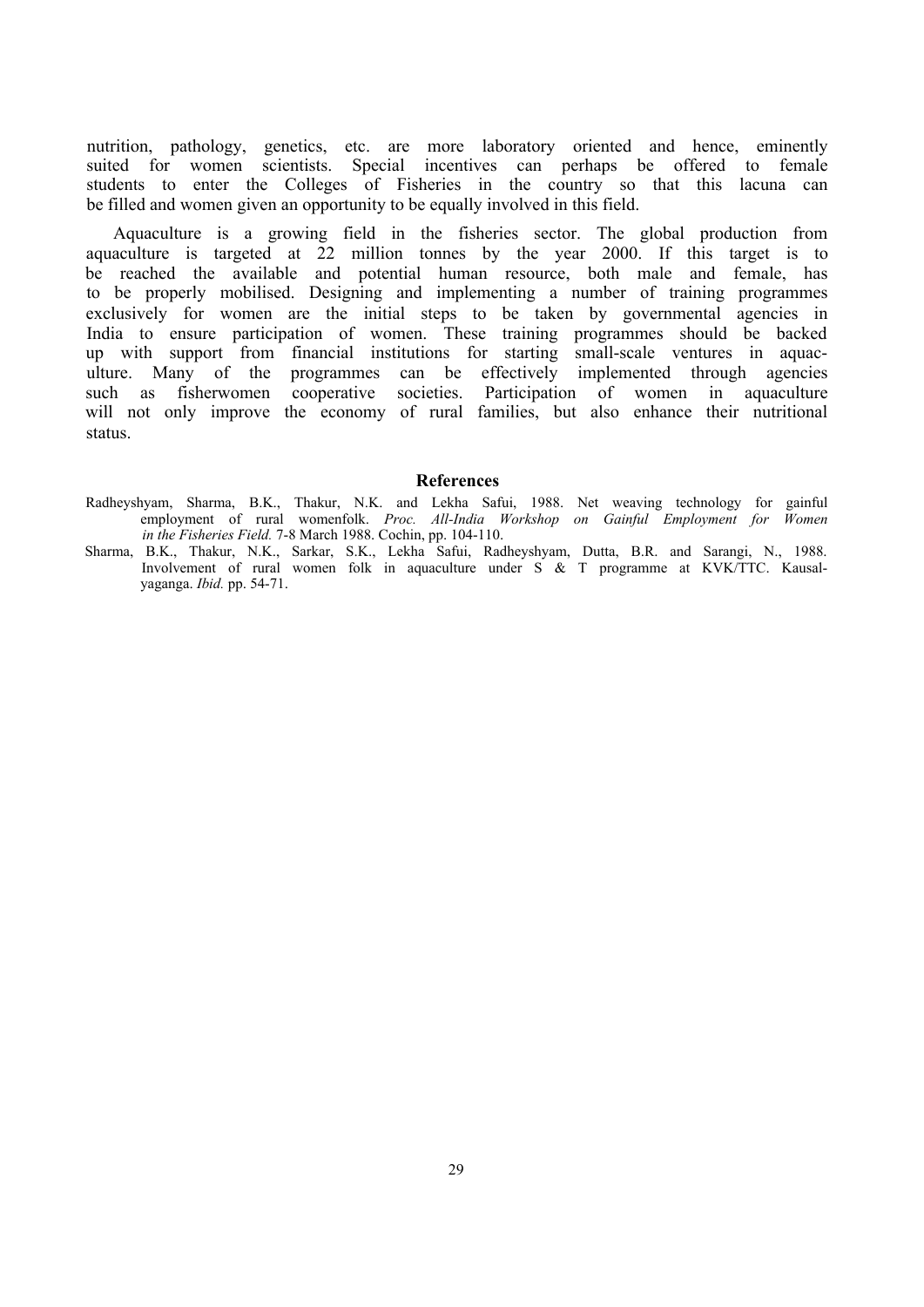## Employment Opportunities for Women in Coastal Aquaculture

### <span id="page-29-0"></span>*K. ALAGARSWAMI*

#### *Central Institute of Brackishwater Aquaculture Madras - 600 028 Tamil Nadu*

Alagarswami, K., 1992. Employment Opportunities for Women in Coastal Aquaculture. p.30-32. In: Sudhindra R. Gadagkar (Ed.) *Women in Indian Fisheries.* Proceedings of the Workshop on Women in Indian Fisheries, 27 May 1990. Special Publication 8, 51 pp. Asian Fisheries Society, Indian Branch, Mangalore, India.

In India, women have always been involved in various aspects of marine fish production and marketing. As far as coastal aquaculture is concerned, however, their involvement has only been marginal. According to the author, any improvement in their participation in coastal aquaculture, as seen in many south-east Asian countries, is possible only by bringing about changes in the social norms that are prejudiced against them. This paper also suggests certain specific strategies that would help achieve the objective of Indian women realising their potential for employment in coastal aquaculture.

The role of women in fisheries has received a lot of interest in recent years, at the regional as well as global levels, as evidenced by the many scientific conferences and workshops, apart from the publications being brought out by several institutions on the subject. The present workshop is particularly important in the regional context, as it is being held in conjunction with the Indian Fisheries Forum. The large participation in this forum, of scientists and others concerned with fisheries development and management, should help development programmes for bettering the prospects of women in fisheries, in India.

#### **Present role of women in coastal aquaculture in India**

The involvement of women in coastal aquaculture is presently only marginal. Specific activities are as follows:

- 1. Collection of prawn seed from estuaries and backwaters (as in West Bengal, Andhra Pradesh and Kerala)
- 2. Labour in pond construction
- 3. Management of small ponds in the confined water prawn culture system as seen in Lake Chilka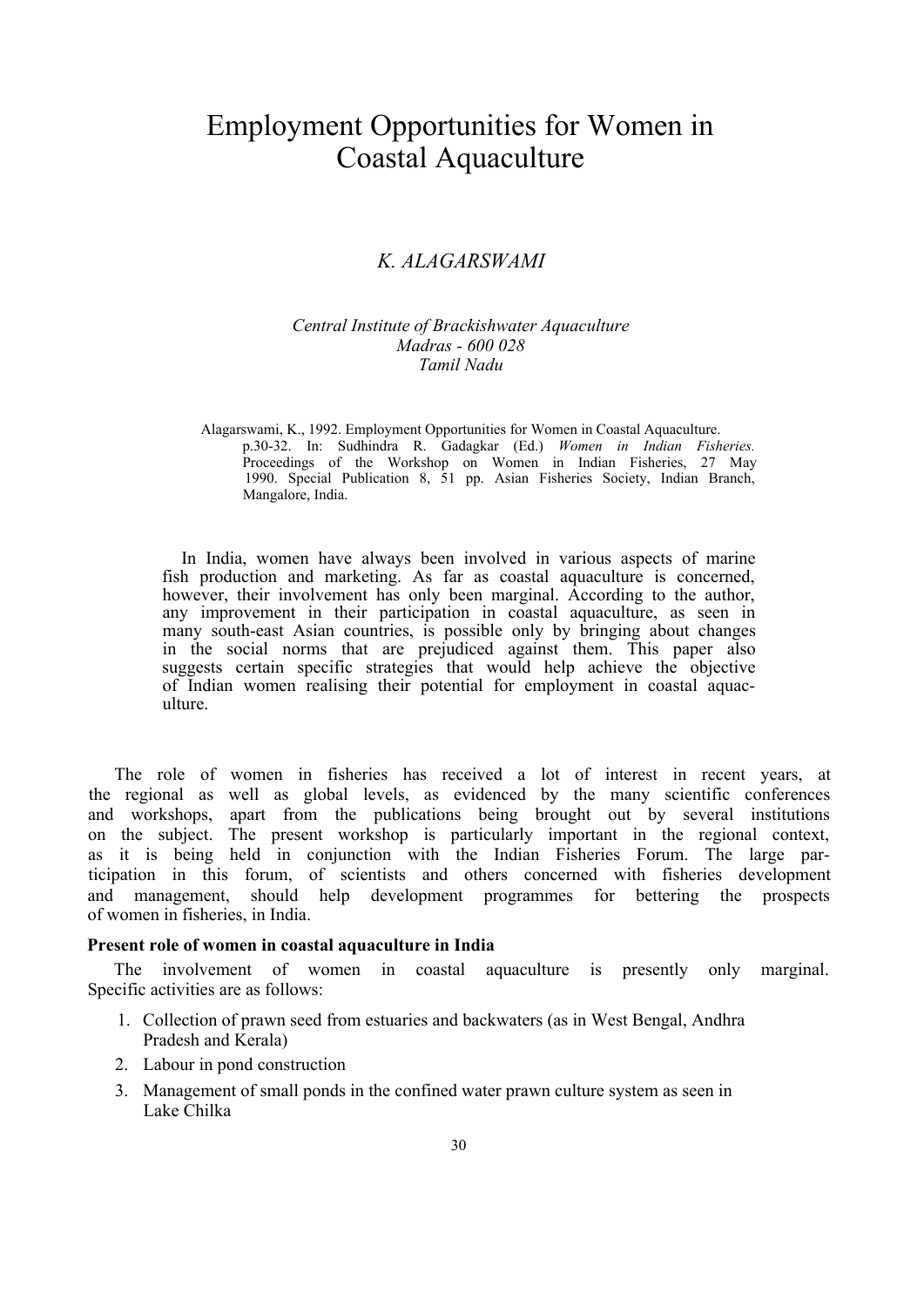- 4. Collection of land snails from agricultural fields for feeding prawns, as in the Chilka area
- 5. Artisanal feed preparation in some areas for pond culture of prawns
- 6. Attaching seed to ropes in mussel culture
- 7. Nucleus implantation in pearl culture
- 8. Net-making and fabrication of cages
- 9. Technical help in commercial shrimp hatcheries

Although the above listing appears extensive, women are actually involved only marginally in the various activities. Therefore, in order to increase their participation in this field, training programmes exclusively for women in various aspects of coastal aquaculture are occasionally organised by the *Krishi Vigyan Kendras.*

Among educated women, coastal aquaculture as a research career is attracting increasing attention, although at the professional level their number is still low compared to the number of women enrolling for post-graduate courses in the field. There are also a few women administrators looking after coastal aquaculture development programmes in the Fisheries Departments and Brackishwater Fish Farmers Development Agencies. However, since coastal aquaculture itself is in its early stage of development in India, it should be possible to plan for a more definitive role for women in this field.

#### **Opportunities for women in coastal aquaculture**

The success seen in coastal aquaculture in countries like China, Japan, Thailand and Philippines, is in no small measure due to the contribution by women at different levels of operation. Women have the same status as men in these countries and play an equally important role in developing and managing their coastal aquaculture. The high literacy rates and comparatively liberal value systems in these countries have given their women greater opportunities for a participatory role in various capacities in fish production through aquaculture (Baluyut, 1987). In contrast, what is commonly seen in the predominantly rural coastal areas of India are cultural values steeped in tradition, poor literacy, resistance to change, and socio-economic backwardness. This will have to change if a role similar to the one seen in the above countries, is envisaged for the rural women of coastal India.

If the present levels of employment of women in coastal aquaculture in India have to change, especially in a general situation of rising unemployment and acute competition for every available job, it may be necessary to look for specific opportunities which require technical skills in greater measure, where women would be equal to or possibly superior to men, given the same level of education and training. Such opportunities should also enable them to integrate economic activities with domestic responsibilities. A few examples of such avenues are listed below:

- 1. Backyard hatcheries for prawn seed rearing from nauplii to PL-5 (post larva 5) or from PL-5 to PL-20
- 2. Live food culture, larval feeding, water quality monitoring, equipment maintenance and unit supervision in prawn hatcheries as well as in the envisaged mollusc hatcheries (oyster, pearl oyster, mussel and clam)
- 3. Nucleus implantation in pearl oyster culture, soiling and grading of pearls
- 4. Fish/shellfish seed collection, sorting and packing for transportation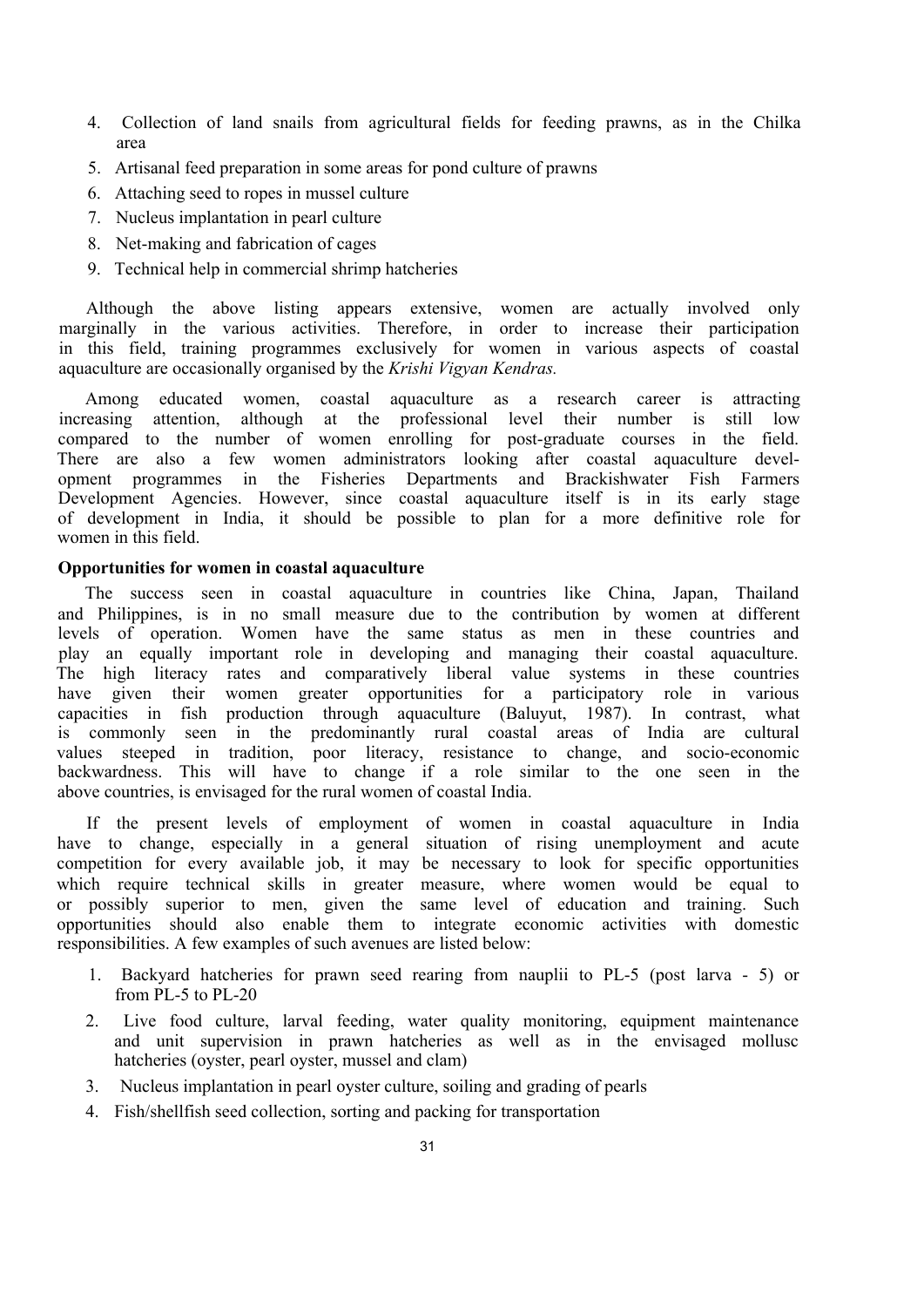- 5. Culture of seaweeds, oysters and clams in estuarine areas using simple techniques of seeding and transplantation
- 6. Post-harvest treatment of aquaculture produce requiring technical skills, such as preparation for freezing/canning of fish/shellfish, depuration of molluscs, and semi processing of industrial products of seaweeds
- 7. Extension education

Apart from the avenues listed above women with an education can play important roles as researchers and academicians, and as administrators in all fields of coastal aquaculture.

#### **Policies and strategies**

The will to improve the socio-economic status of women in our country and their representation in all spheres of activity has been clearly reflected in the several programmes for women as target groups. The regional and national fisheries development policy makers must also consider women as key participants in coastal aquaculture and in developing strategies for the implementation of specific programmes. Consideration may be given to the following issues:

- 1. Formal and non-formal education of target groups of women
- 2. Creation of awareness of potential for economic upliftment
- 3. Training programmes for improvement of skills and enterprise development
- 4. Leasing of water bodies to women
- 5. Establishment of demonstration farms/backyard hatcheries by women
- 6. Creation of extension units to be run by women
- 7. Establishment of 'aquaculture estates' for women with a centralised services sector and a decentralised production sector
- 8. A more liberal credit policy for aquaculture enterprises by women, as an incentive

In this context it is relevant to quote the concluding statement of the ADCP/NORAD Workshop on Women in Aquaculture (1987) :

"In summary, the Workshop recognizes a strong economic relationship between the growth of aquaculture sector worldwide and the growth of employment opportunities for women. Both can profit and benefit mutually. The need is for more well-directed efforts to involve women, and to confirm their impact on the industry."

#### **References**

Baluyut. E., 1987. Women in aquaculture production in Asian countries, pp.29-40. In: *Women in Aquaculture* (Nash. C.E *et al.,* Eds.) FAO/ADCP/REP/87/28.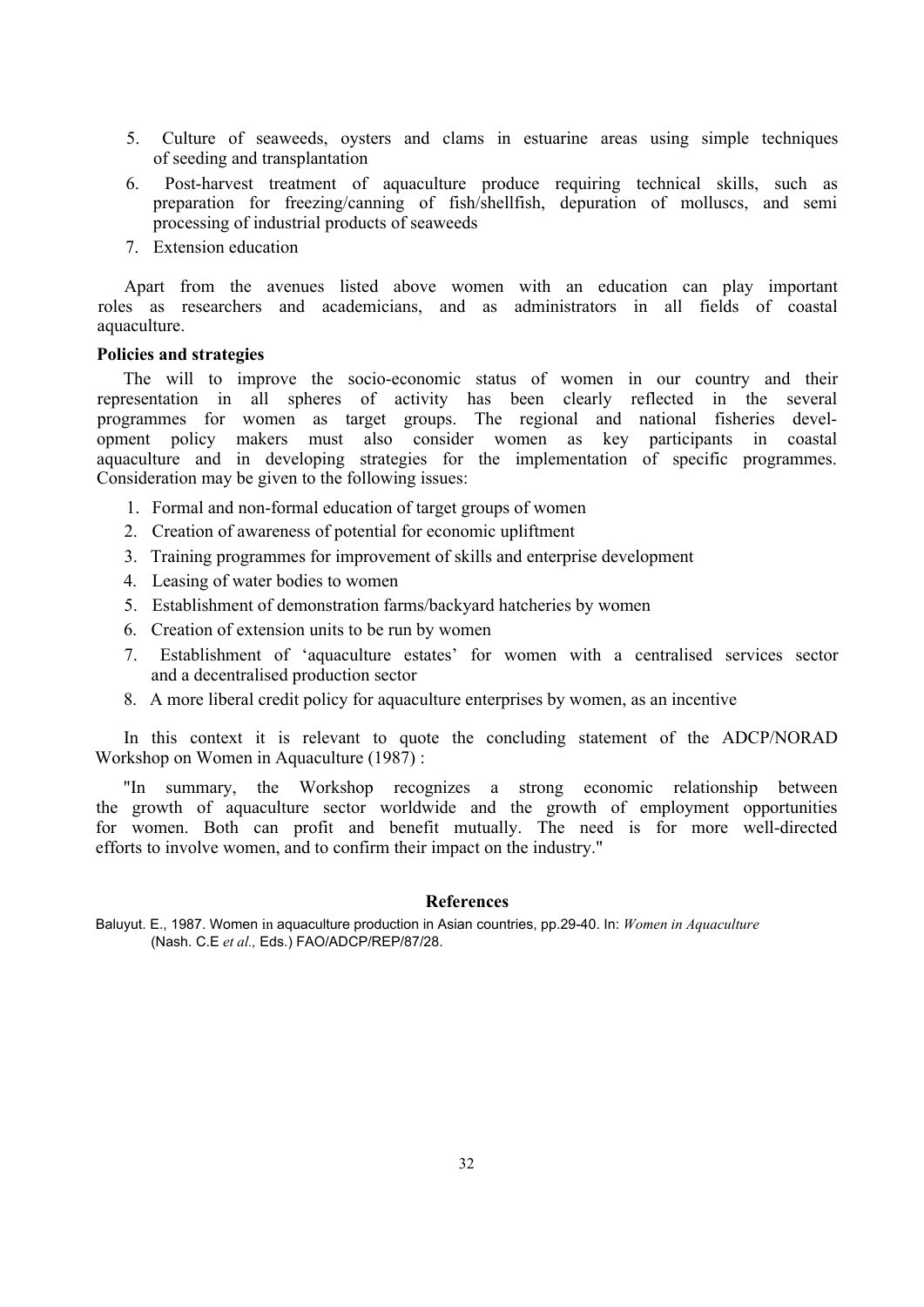## Employment Generation for Women in Fisheries

### <span id="page-32-0"></span>*M.R. NAIR M.K. KANDORAN*

#### *Central Institute of Fisheries Technology Cochin - 682 029 Kerala*

Nair, M.R. and Kandoran, M.K. 1992. Employment Generation for Women in Fisheries. p.33-35. In: Sudhindra R. Gadagkar (Ed.) *Women in Indian Fisheries.* Proceedings of the Workshop on Women in Indian Fisheries, 27 May 1990. Special Publication 8, 51 pp. Asian Fisheries Society, Indian Branch, Mangalore. India.

The field of fisheries contains an immense potential for the participation of women not only in traditional occupations but also in the various avenues being created. This diversification not only employs the skills and energies of women for national development but also creates additional employment opportunities by identifying new technologies in harvesting fish as well as the post-harvest handling of the produce. This paper describes the efforts made by CIFT, Cochin, in transferring new technology developed by it in net fabrication and the preparation of various nutritious products from low-cost fish, to fisherwomen.

The Central Institute of Fisheries Technology (CIFT), Cochin, realising that it is the fisherwomen workers who not only have immense potential in the fishing industry but also the biggest role in ensuring the well-being of their families, has developed and transferred the technology for the fabrication of different types of fishing gear as well as the preparation of various value added products from low cost fish and shell fish. It has also developed improved and hygienic methods of fish curing and processing of mussel and clam meat. The main advantage of such technology is that it is easy to adopt, requires low capital investment and can promise self employment to a large number of rural poor, especially womenfolk. This transfer of technology to fisherwomen from various villages was done as described below.

#### **Manufacture of fishing nets**

Scientists from CIFT conducted a lab-to-land programme in Kuriyadi beach, Badagara, on the fabrication of modern fishing nets. Theory and practical classes were conducted in various aspects of design reading, cutting and tailoring of webbings, fabrication of nets etc. Eighty nine poor fisherwomen from the local villages participated in this programme which lasted for one month. Most of the trainees were below the age of 40 and literate, but without the habit of reading newspapers or listening to the radio.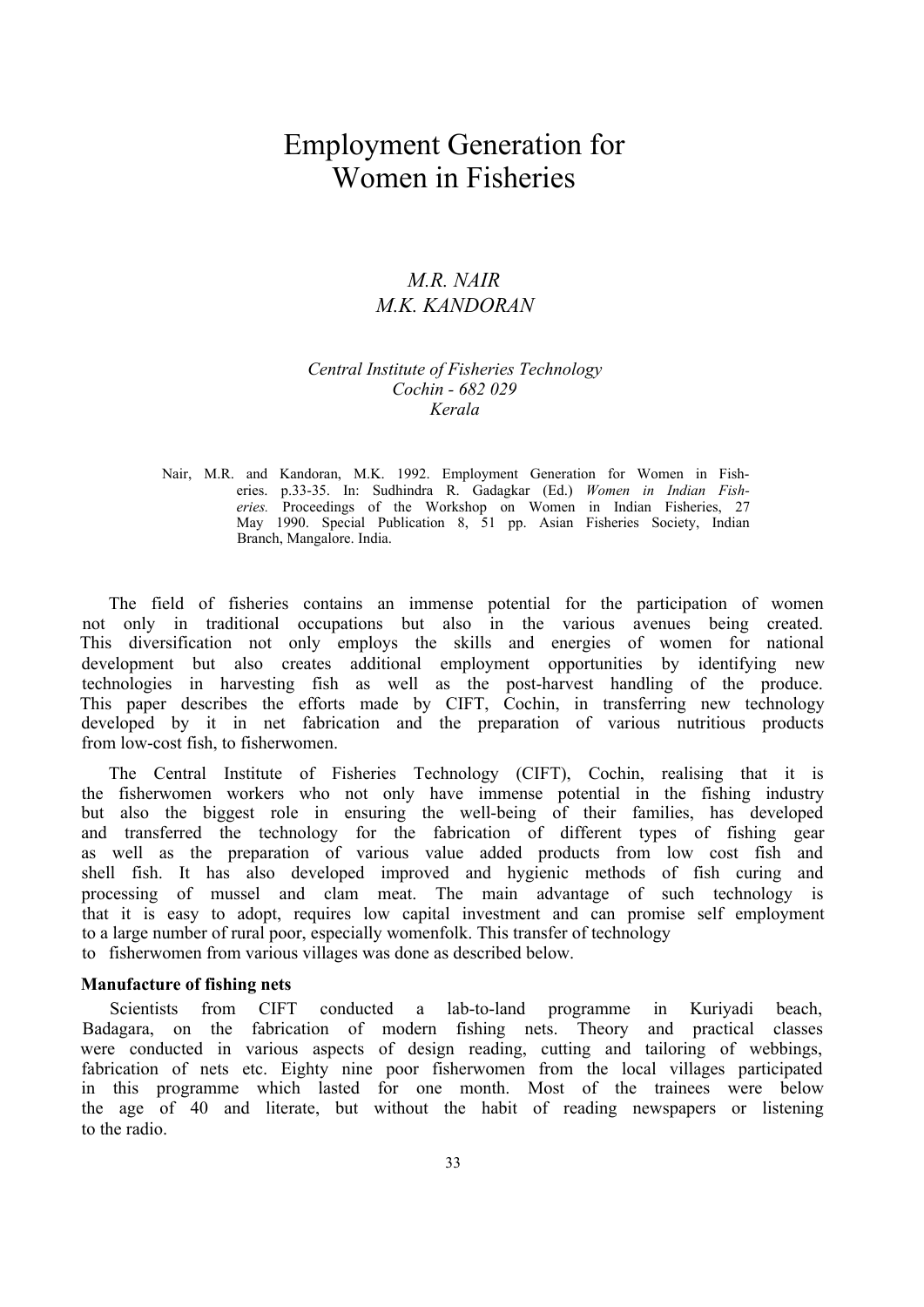After receiving the training, about 30 fisherwomen formed a group and opened a society for the production and marketing of fishing nets. This society has been supplying nets and webbings to Government departments as well as private parties, and is now doing so well that earnings from net making frequently make the largest contribution to the family income. Whenever the number of work orders exceeds the capacity of the society, it employs other trained fisherwomen.

#### **Production of diversified fish products**

Fisherwomen from different parts of Kerala have been trained in the production of various preparations from low cost fish/shell fish, such as wafers, soup powder, pickles, cutlets, dried fish, shark fin rays etc. Training programmes were conducted directly by CIFT and also in collaboration with MATSYAFED, Department of Science and Technology, Govt, of India, and Krishi Vigyan Kendra, Cochin.

As in the case of the trainees for the fabrication of fishing nets, most of the women here too were from poor families, below the age of 40, and literate. However, the awareness level among these trainees was much higher with most of them reading newspapers and listening to the radio.

Again, as before many of the trained women have formed societies in different parts of Kerala for the production and marketing of fish wafers, pickles, cutlets and dried fish. While many societies have an arrangement with MATSYAFED and the Kerala Fisheries Corporation for the marketing of their products, some societies do their own marketing. However, it must be mentioned that while 94 to 98 percent of the women trained in the preparation of pickles and cutlets, and 60 to 70 percent of those trained in the preparation of wafers and dried fish, have all begun production, none of the women trained in the preparation of soup powder or shark fin rays, has started the production of these items.

#### **Factors affecting adoption of technology**

The following investigations were carried out in order to throw some light on the factors affecting the adoption of the technology transferred during the training programmes.

#### **Knowledge gain and retention**

In order to compare the efficacies of different extension methods a total of 89 trainees was divided into three groups and three teaching methods: 1) lecture alone,

2) lecture aided with charts and 3) lecture aided with slides, were administered, one to each group, to train them in the preparation of fish wafers and fish pickles. The knowledge gained was then measured and the extension methods compared. The results showed that 'lecture aided with slides' is the most effective method, followed by 'lecture aided with charts' and 'lecture alone', for both the topics. When the two products were compared, it was found that the production of fish wafers was better understood. This may be due to the larger number of ingredients as well as greater number of steps involved in the production process for the pickles.

As far as the age of the trainees was concerned it was found that younger women gained more knowledge from the training programme than older women. With regard to level of education of the trainees, as expected, educated women were found to gain more from the training programme. Further it was found that the combination of (younger) age and (higher) education was the best for maximum knowledge gain, and the combination old age and low level of education was the worst for the purpose.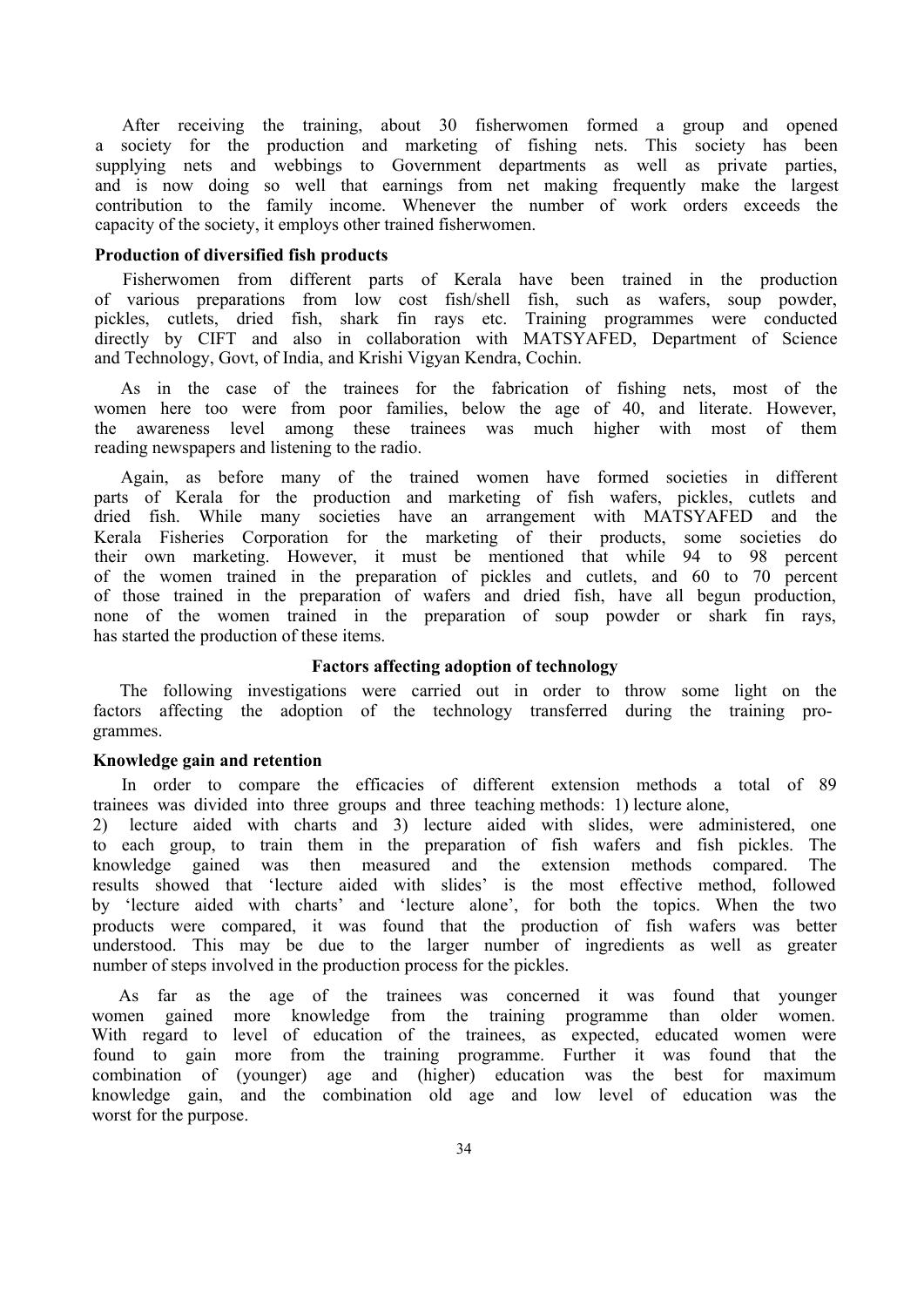The extent of knowledge retention in the women trainees showed a gradual reduction with the passage of time: 13 to 14 percent of the knowledge gained was lost 15 days after exposure, and 25 percent was lost 30 days after exposure. These results show that an immediate follow-up action after the training is required for effective adoption of the technologies sought to be transferred.

#### **Attributes of the technology**

The attributes of a technology as perceived by the trainees, play a significant role in its adoption. A large percentage of the trainees felt that the new technology was easy to understand and that the required management skills and physical facilities for adopting the technology could easily be acquired. Most of the trainees also felt that the preparation of the various products according to the methods taught was not in conflict with their values and beliefs and that the new methods were highly acceptable to their social system. They generally agreed that the new methods had several social advantages over the existing systems of utilisation of low cost fish.

However, regarding attributes involving investment and marketing, sixty to seventy percent of the trainees felt that while the investment involved in the production of the various fish products was high, the financial returns from the production of these products was only moderate and usually delayed. Most trainees also opined that they found it difficult to procure the necessary raw material, obtain loans in time, and market their products.

#### **Constraints in production**

The fisherwomen revealed the following as the major constraints that affect the establishment and functioning of small scale production units.

- 1. Lack of marketing facilities and information about potential markets
- 2. Inadequate training facilities and finance
- 3. Scarcity of fish and high cost of raw materials
- 4. Low prices of finished products in the market
- 5. Lack of community processing centres with proper facilities
- 6. Lack of suitable transport facilities
- 7. Lack of coordination and communication among various developmental agencies.

The constraints listed above are serious and all efforts should be made to remove them. At the same time, however, since the fisherwomen are the ultimate users of the transferred technology, and since they are bound to benefit from its utilisation, they must also show a receptive mind to the adoption of new methods, and must identify their problems and organise themselves to solve them, with the help of research and extension workers.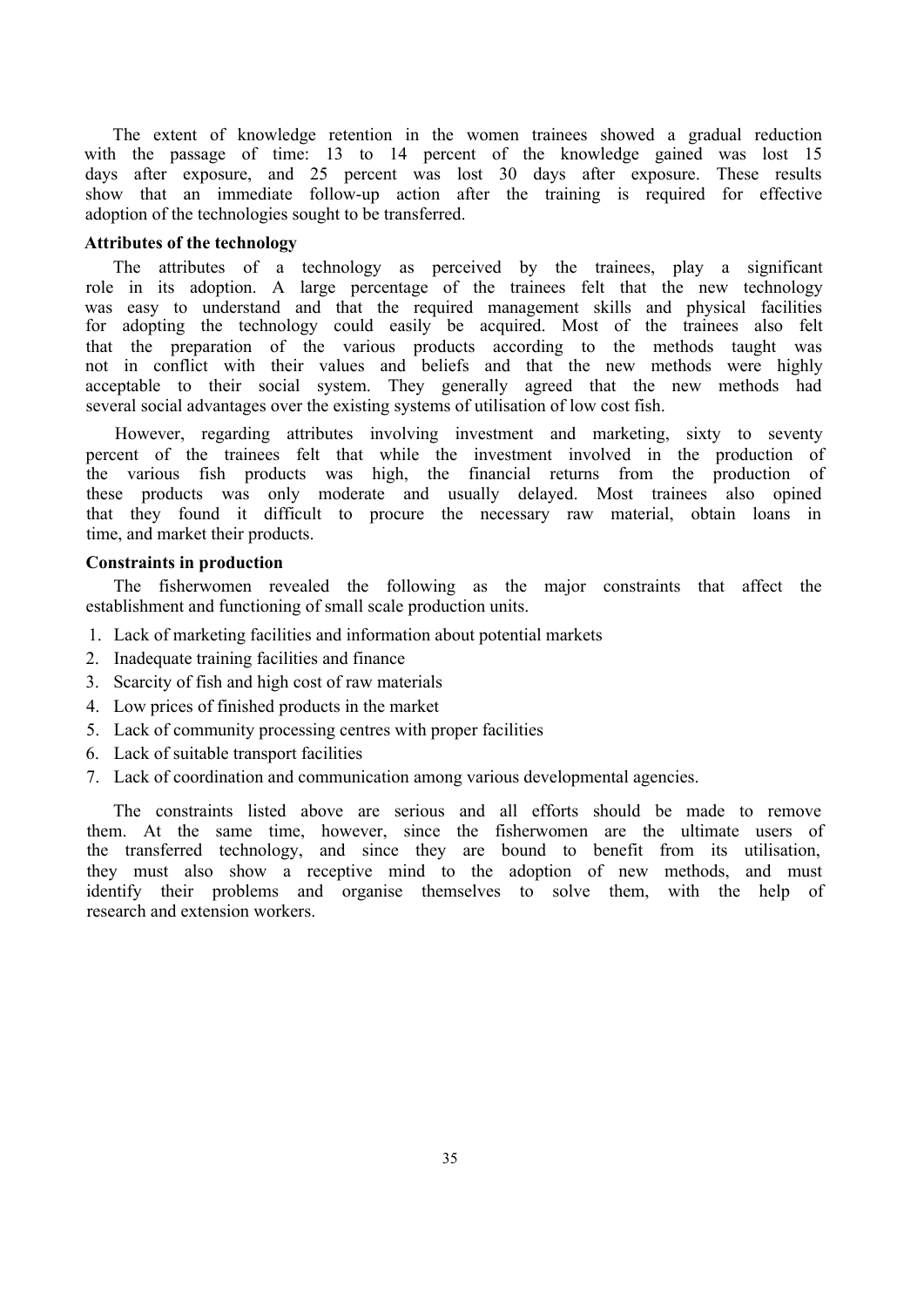## Fishery Technology Package for the Upliftment of Coastal Women

### <span id="page-35-0"></span>*P.J. CECILY*

#### *Centre for Research and Training in Poverty Alleviation and Women's Welfare, CRATPAW Training Centre, MATSYAFED Ltd., Cochin - 682 005 Kerala*

Cecily, P.J. 1992. Fishery technology package for the upliftment of coastal women. p.36-39. In: Sudhindra R. Gadagkar (Ed.) *Women in Indian Fisheries.* Proceedings of the Workshop on Women in Indian Fisheries, 27 May 1990. Special Publication 8, 51 pp. Asian Fisheries Society, Indian Branch, Mangalore. India.

This paper describes the training of 200 fisherwomen in post-harvest technology for low cost fish and shell fish, with financial assistance from DST. The training programme initiated by CIFT was later handed over to CRATPAW, a voluntary organisation. A co-operative society was formed from among the trained fisherwomen, who have, with help from CRATPAW and the Government of Kerala, been preparing and marketing various nutritious and inexpensive products. The author suggests that such training schemes be initiated in other states also.

The low income levels and the unstable living conditions of traditional fishing families in India are well known facts. When to the above, are added others such as illiteracy, lack of medical benefits, exploitative employers, low opportunity costs, a wasteful and ill-tempered husband, etc., the life of the traditional Indian fisherwoman becomes unenviable. Therefore, in order to alleviate their plight and to help them share some of the capital that can be generated in this industry, training was imparted to groups of selected fisherwomen in the form of a technology package. Following is an account of the same.

#### **Objectives of the training programme**

The aim of the scheme was to impart training in the utilisation of low cost fish by way of preparing diversified products for human consumption, thereby generating employment opportunities for women in coastal villages.

#### **Selection of trainees**

Twenty five fisherwomen belonging to different communities (with 20 per cent SC/ST representation) in the age group 18 to 35 years, and with a minimum educational qualification of eighth standard, were selected from fishing villages of Cochin after advertising in newspapers and All India Radio and conducting personal interviews.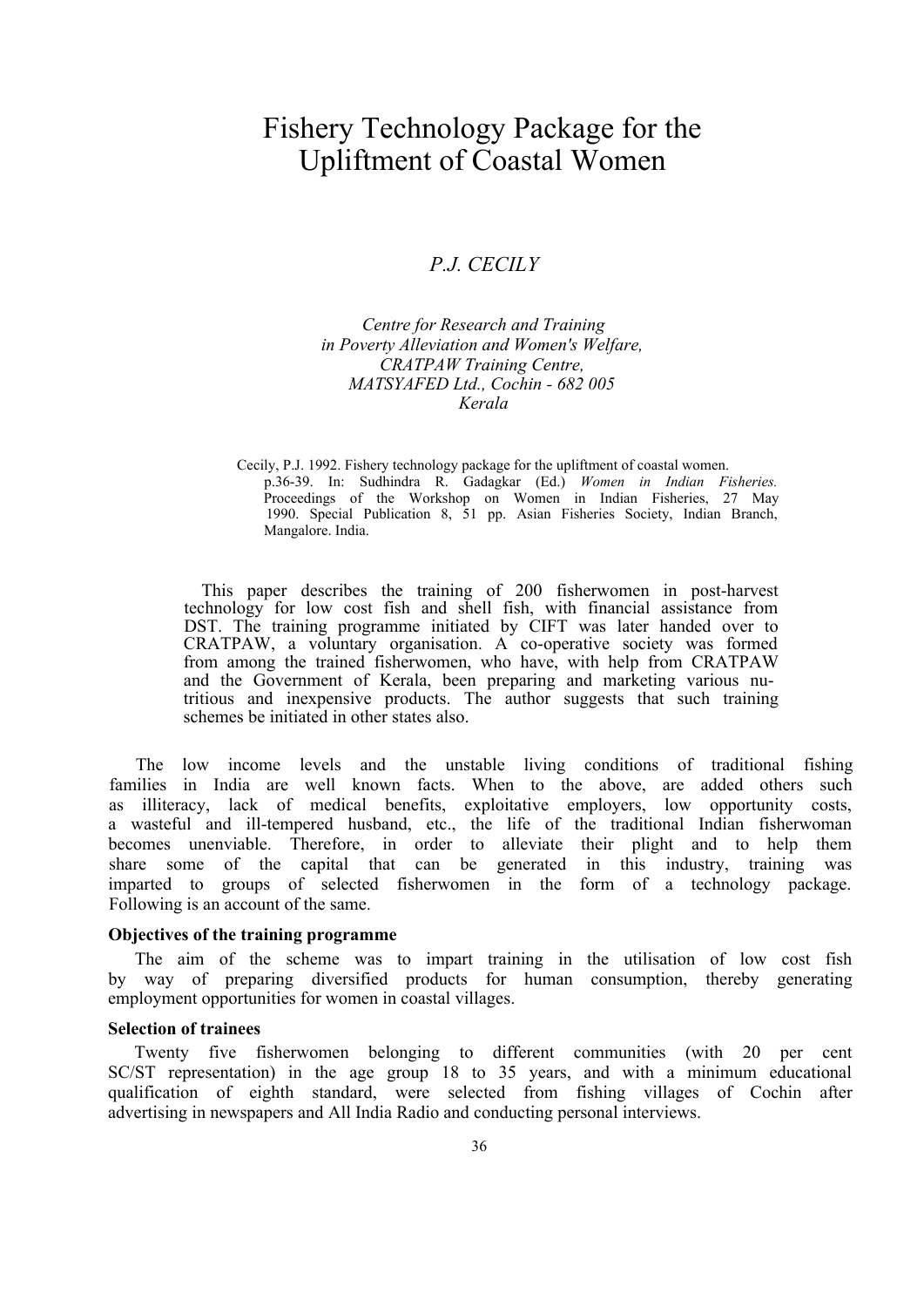The prescribed qualifications were relaxed for some distressed women such as young widows, unmarried mothers and experienced but currently unemployed fisherwomen.

#### **Project staff**

The programme was monitored by the Principal Investigator with the help of an Associate Investigator, a Project Officer, a Technical Assistant, and a Plant Assistant. Assistance was also received from the administrative personnel of CIFT.

#### **Financial and other assistance**

A sum of Rs. 4,66,900 for the 3 year scheme was received by CIFT as a grant from the Department of Science and Technology (DST), Government of India, for conducting six training courses. CRATPAW, a voluntary organisation, subsequently received a sum of Rs. 1,39,322 for conducting two training courses. Sales proceeds from the CIFT and CRATPAW training programmes were Rs. 51,985 and Rs. 43,538, respectively. A detailed financial statement is given in Appendix-I.

During the various stages of its implementation, help was received from various departments of the Government of Kerala, and central institutions such as Integrated Fisheries Project (IFP), Fishery Survey of India (FSI), and Marine Products Export Development Authority (MPEDA), among others.

#### **Mode of training and Results**

Each training course which was for three months, comprised topics such as procurement of raw material, hygienic handling and processing, preparation of diversified products and conversion of fish waste into useful by-products, retail packing, labelling, accounting and aspects of marketing. The trainees were given the opportunity to prepare the various products themselves on a large scale. Distribution of pamphlets in the local language, group discussions, factory visits and film shows were other aids employed in the training.

The training courses were conducted at the Kerala Fisheries Corporation Freezing and Icing Plant, Cochin, with their cold storage and other facilities taken on hire. Low cost fish from the catches of CIFT, IFP and FSI vessels were filleted and minced, and thus made to lose their identity, before being used as a base for preparation of nutritious value-added products like cutlets, wafers, soup powder, fish fingers, pickles etc. A sale counter 'MATSYAKANYA' was opened in Ernakulam with the assistance of the Corporation of Cochin for selling the various fish products prepared during the training period. The trainees were also able to find a market in cold storages, canteens of registered clubs and retail shops. It may be mentioned that these tasty products were received very well.

The trainees were also imparled adequate knowledge on marketing and book-keeping, thus making them capable of handling production as well as marketing - a novel idea in transfer of technology programmes.

Six such training courses were conducted under the direct control of CIFT during which period 150 women from 6 coastal fishing villages were trained within a period of three years. An amount of Rs. 51,985 was collected from the sale of these products. This was used to enhance the stipend of the trainees from Rs. 150 to Rs. 300 per month, with the approval of DST. After three years of successful implementation, the scheme was wound up on 31.7.1989.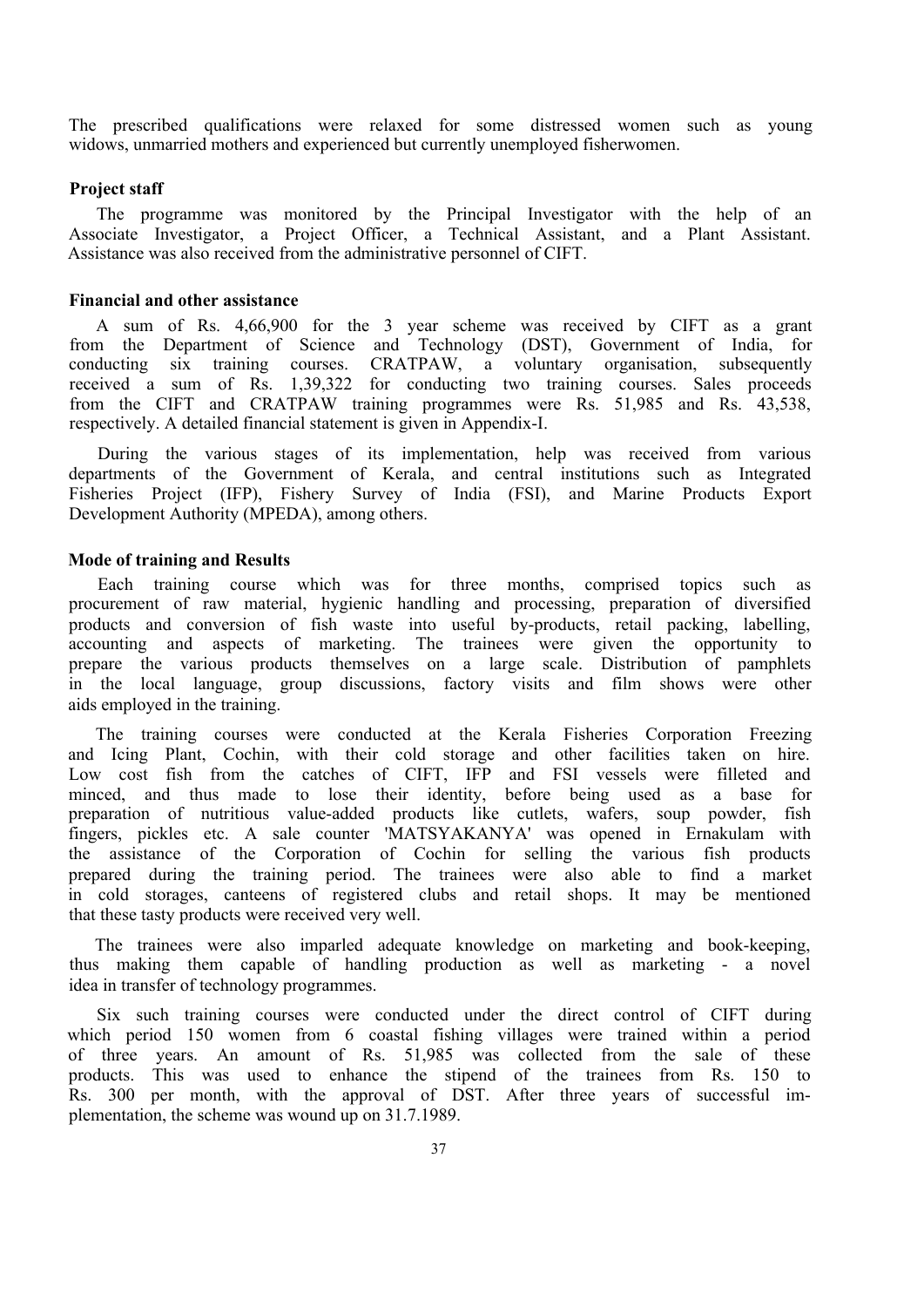#### **Role of CRATPAW**

Further training programmes and a follow-up on the marketing of the fish products made by trained women were entrusted by DST to the Centre for Research and Training in Poverty Alleviation and Women's Welfare (CRATPAW), a voluntary organisation. This organisation conducted two such courses, training a further 50 women from two more fishing villages. The sales proceeds from these courses (Rs. 43,500) were added to the project fund.

CRATPAW also helped set up a cooperative society named Cochin Vanitha Fish Processing and Allied Industrial Co-operative Society in May 1986 by the 25 members trained in the first batch. A society on the same lines in Kanayannoor taluk, and another exclusively for the benefit of the trained SC and ST women are also being formed. However, it was found that while the training programmes were successful in the transfer of technology, another major objective, namely to help the trainees make a living out of what they had learned, was becoming very difficult to achieve, due to lack of finances. Therefore, CRATPAW collected Rs. 3000/- (from the public) to help the society set up a small production unit at Ernakulam. CRATPAW also designed attractive packages and labels for various products of the society and helped overcome practical problems during packaging. Encouraged, the society has opened three sales counters in Ernakulam, which have fetched it a profit of Rs. 17,000 within a few months.

#### **Government participation**

Recognising the viability of the above programme, the Department of Industries, Government of Kerala, offered a financial assistance of Rs. 17,200. The society was also given a work shed on rent in the Industrial Estate, Malipuram. Managerial assistance was provided by appointing a secretary.

Enterprises such as the one described here not only help fisherwomen gain employment, but also provide ready-to-serve products from raw material that is otherwise wasted. These products are also hygienically prepared, tasty, nutritious and inexpensive. The streamlining of operations at each stage will make this a viable employment for coastal women. It may be stated that this is the first time that such a scheme has been developed and demonstrated for the welfare of coastal women in India. This experiment has also resulted in growing self confidence and perceivable personality development among the women. Such schemes must be initiated in other maritime states too.

#### **Acknowledgments**

I am thankful to the Director, Central Institute of Fisheries Technology and Director, Department of Science and Technology, Government of India, for giving me permission to present this paper at the workshop on Women in Fisheries in India organised by Second Indian Fisheries Forum at Mangalore. I am also grateful to them for having given me an opportunity to take up the scheme on Gainful Employment for Women for the welfare of fisherwomen.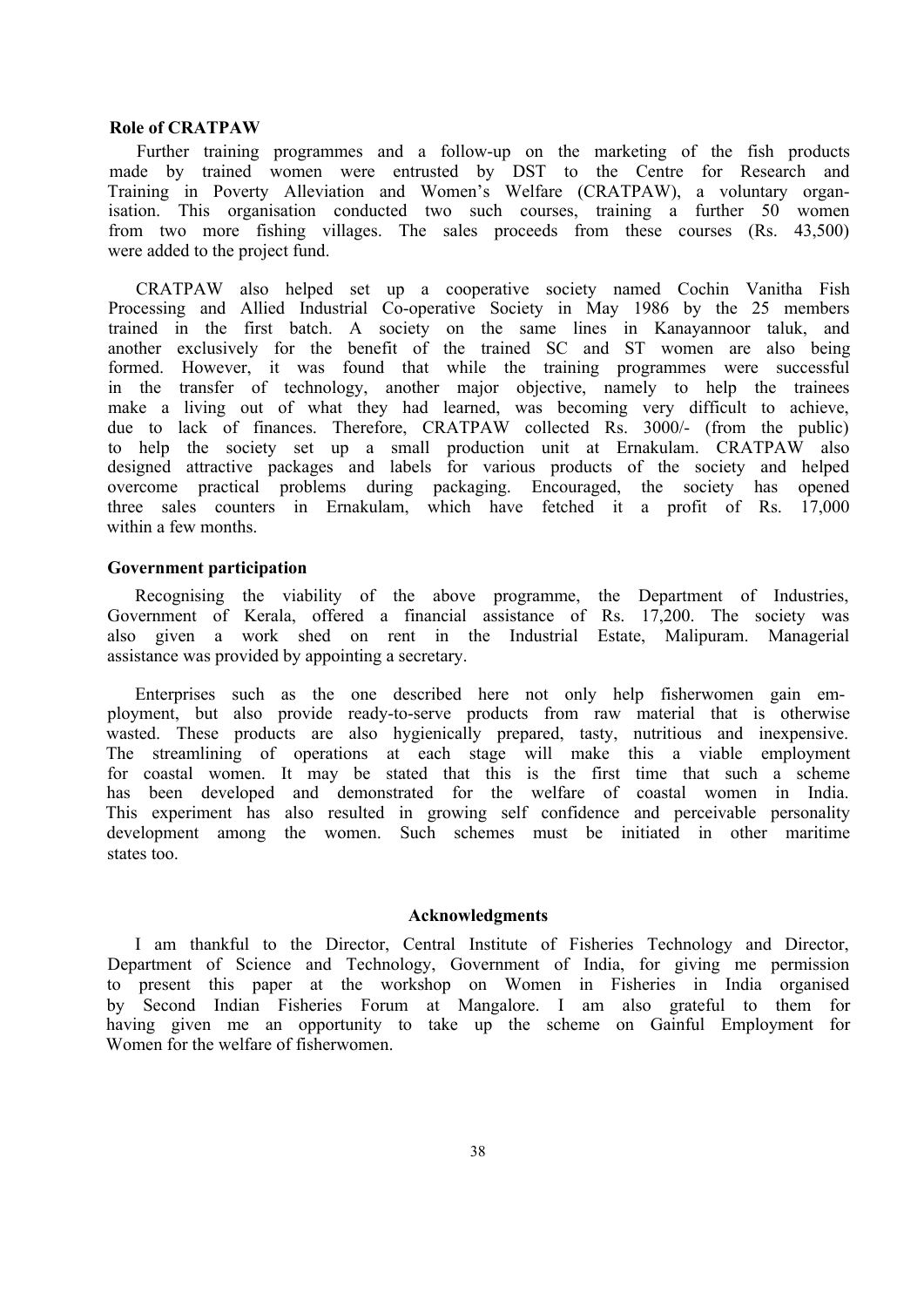#### APPENDIX-I

**Particulars of utilisation of DST funds for the implementation of the Scheme on Gainful Employment for Coastal Women executed by CIFT from 1-4-1986 to 31-7-1989 and by CRATPAW from 1-8-1989 to 31-3-1990**

| SI.<br>No. | Head of<br>Account | -Amount sub-<br>mitted as per<br>original proposal<br>(Rs.) | Approved<br>DST grant<br>(Rs.) | Expenditure<br>C.I.F.T.<br>1.4.86 to<br>31.7.89<br>(Rs.) | Statement<br><b>CRATPAW</b><br>1.8.89 to<br>31.3.90<br>(Rs.) | Total ex-<br>penditure<br>from 1.4.86<br>to 31.3.90<br>(Rs.) |
|------------|--------------------|-------------------------------------------------------------|--------------------------------|----------------------------------------------------------|--------------------------------------------------------------|--------------------------------------------------------------|
|            |                    |                                                             |                                |                                                          |                                                              |                                                              |
|            | $\overline{2}$     | 3                                                           | 4                              | 5                                                        | 6                                                            | 7                                                            |
|            | Salary             | 99,000                                                      | 88,200                         | 1.43,041                                                 | 25,550                                                       | 1,68,591                                                     |
| 2          | Honorarium         | 50,400                                                      |                                | 27.077                                                   | 10,848                                                       | 37,925                                                       |
| 3          | Stipend            | 1,35,000                                                    | 1,01,250                       | 1,26,890                                                 | 25,110                                                       | 1,52,000                                                     |
| 4          | Supplies $\&$      |                                                             |                                |                                                          |                                                              |                                                              |
|            | materials          | 75,000                                                      | 75,000                         | 36,341                                                   | 41,287                                                       | 77,628                                                       |
| 5          | Equipment $&$      |                                                             |                                |                                                          |                                                              |                                                              |
|            | other facilities   | 53,000                                                      | 45,000                         | 52,020                                                   | 6,758                                                        | 58,778                                                       |
| 6          | Contingency        | 9,000                                                       | 12,600                         | 288,344                                                  | 30,154                                                       | 58,988*                                                      |
|            | Travel             | 10,000                                                      | 9,000                          | 5,465                                                    | 5,678                                                        | 11,143                                                       |
| S          | Hiring charges     | 25,000                                                      | 75,000                         | 6,502                                                    | 2,010                                                        | 8,512                                                        |
| 9          | Charges for        |                                                             |                                |                                                          |                                                              |                                                              |
|            | peeling shed       | 90,000                                                      | 90,000                         | 32,000                                                   | 9,900                                                        | 41,900                                                       |
| 10         | Retail booth       | 15,000                                                      | 15,000                         | 26,393                                                   |                                                              | 26,393                                                       |
|            | Total grant        | 5,61,400                                                    | 5,11,050                       | 4,84,563                                                 | 1,57,295                                                     | 6,41,858                                                     |

\* Includes expenditure on exhibitions conducted in Orissa, Kerala and Bombay.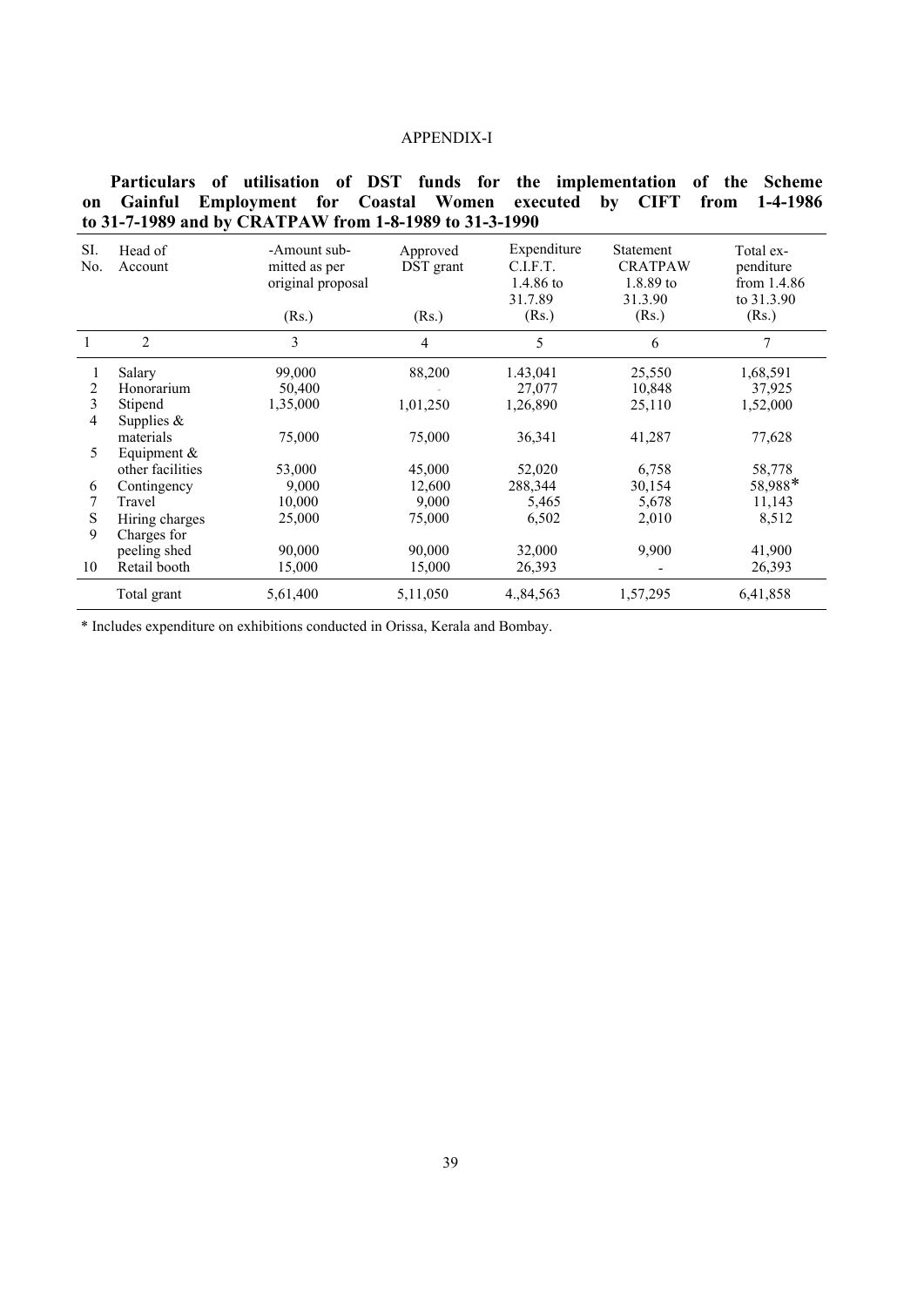## Training of Women in Fish Processing and Fish Culture

### <span id="page-39-0"></span>*P. SUKUMAR N.V. SUJATH KUMAR P. SELVARAJ*

#### *Fisheries College and Research Institute Tamil Nadu Veterinary and Animal Sciences University Tuticorin - 628 008 Tamil Nadu*

Sukumar, P., Sujath Kumar N.V. and Selvaraj, P. 1992. Training of women in fish processing and fish culture, p.40-42. In: Sudhindra R. Gadagkar (Ed.) *Women in Indian Fisheries.* Proceedings of the Workshop on Women in Indian Fisheries, 27 May 1990. Special Publication 8, 51 pp. Asian Fisheries Society, Indian Branch, Mangalore, India.

This paper describes a scheme funded by Ford Foundation, USA, and implemented in Fisheries College, Tuticorin, Tamil Nadu, wherein training in enterprise management was imparted to four batches of 15 fisherwomen each in fish processing, and to two batches in fish culture. A salient feature of this scheme was the 4 month follow-up period for each training programme in order to assist the trained women establish and run model units. Based on the experience gained the authors have also made suggestions for the successful running of such training programmes for fisherwomen and the gainful employment of the trained women.

New technology in various aspects of fisheries, agriculture and animal husbandly is being generated at a rapid pace, making it imperative to employ suitable extension education devices such as training campaigns and demonstrations, for the transfer of such technology to the end users. Keeping this in view Ford Foundation (USA) sponsored a scheme for training women in fish processing and fish culture in order to generate self employment for fisherwomen and rural women respectively.

This scheme was in operation at Fisheries College, Tuticorin, Tamil Nadu, for a period of three years, ending 31 December 1989. It had the following objectives:

- i) to select a few literate rural women with managerial ability and willingness to take up the organisation and management of fishery units
- ii) to train the selected women in fish processing or fish culture
- iii) to assist the trained women in running model fishery units by continued technical back-up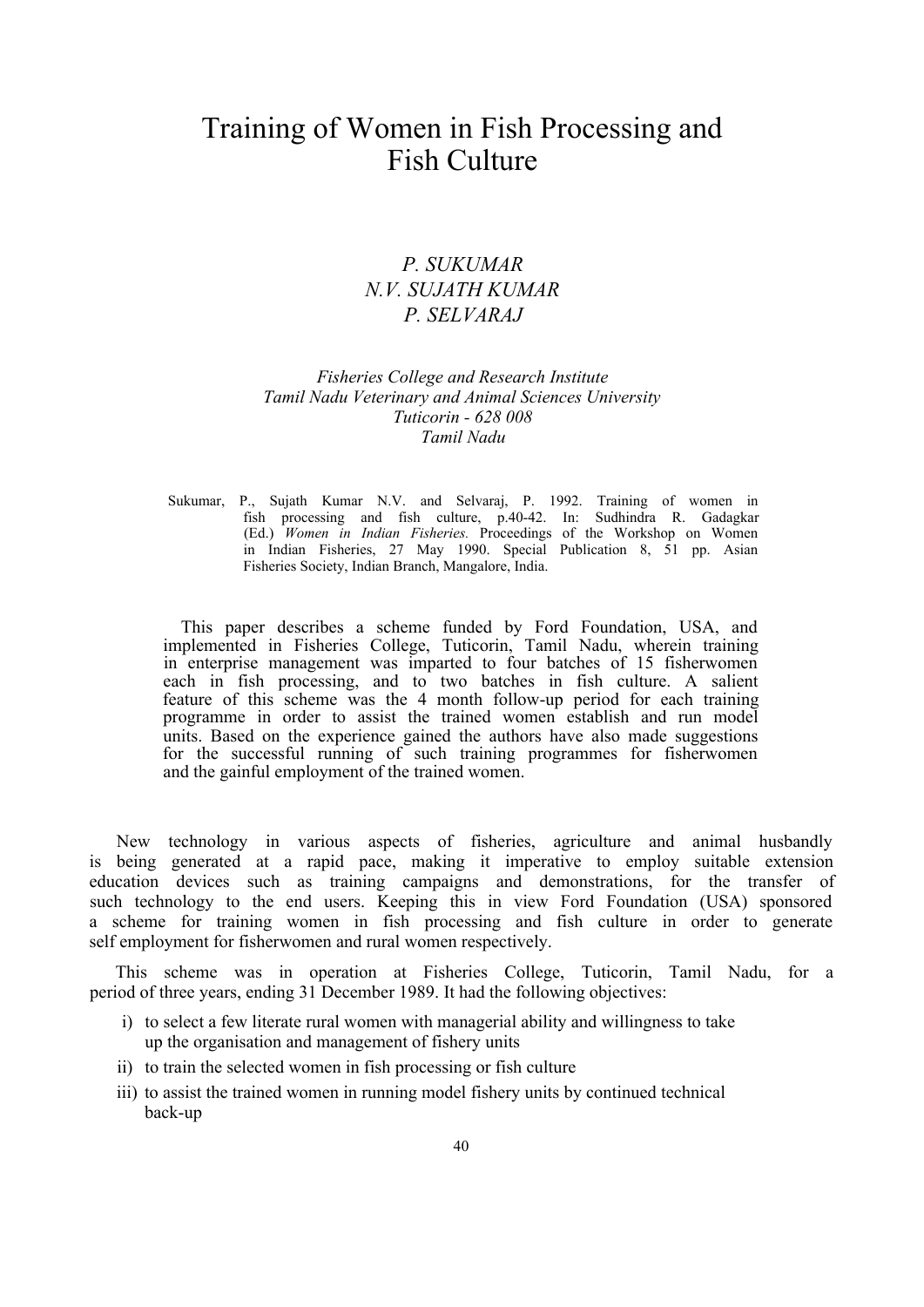iv) to evaluate the performance of such units, obtain feed-back and recommend specific action plans

#### **Plan of work**

Before organising each training programme a preparatory meeting was conducted among the faculty members of the college to identify the villages for the selection of participants and to choose the relevant training programme and resource persons for conducting the training.

After the villages were chosen, the panchayat president of each village, the presidents of co-operative societies and other village leaders were approached for conducting a survey among the women folk for the selection of participants. The actual selection of the trainees was done after assessing their socio-economic and educational status, and their capacity for the adoption of the technology transferred, apart from their training needs. A period of one month was earmarked for the process of identification of the participants. Such detailed pre-programme studies are necessary to make the training programmes successful and to minimise organisational problems.

The selected participants were then trained in fish processing or fish culture enterprise management for 15 days in the college. Each training programme was succeeded by a follow-up programme of 4 months to assist the trained women in establishing model units. The follow-up work included impact assessment, liaison with banks for loans, tie-up with co-operative societies or the Fish Farmers' Development Agency, and arranging for inputs such as fish seed.

Two batches of fifteen women were trained each year, and the above plan of work was repeated for every batch of trainees.

#### **Training in fish processing**

Four batches of fifteen fisherwomen each, were trained in fish processing in the college. Each batch was trained for fifteen days in hygienic handling of fish and in the preparation of fish pickles, prawn pickles, fish wafers, fish soup powder, shark fin rays, masmeen etc. In addition, guest lectures and panel discussions were arranged on topics such as government aid to fish processing industries, credit facilities available and the procedure to obtain them, and problems that might be faced in the marketing of the fish products. Officials from the concerned Departments/Units were the panelists who provided the required information. Training classes on packaging, branding, pricing, sales organisation and marketing communication were also conducted.

All the trained women were made to register with the District Industries Centre (DIC), Tuticorin. as a registration certificate from the DIC is necessary to avail financial assistance from banks and to market the products. The trained fisherwomen are presently engaged in the preparation and marketing of readily marketable products like pickles, wafers, soup powder and dried fish, depending on the availability of raw materials.

Assistance from Export Inspection Agency, Tuticorin, Directorate of Marketing and Inspection, Madras, and Central Food Technological Research Institute, Mysore, among others, was obtained to ascertain the required quality specifications for the products prepared by the trained women so as to make the products competitive in the market.

As it is very difficult to achieve a market penetration for cottage industry products, several voluntary agencies and government organisations were approached for help in marketing, and as a result Tamil Nadu Fisheries Development Corporation Ltd., Tuticorin. is now procuring the products regularly from these women. Further, to popularise the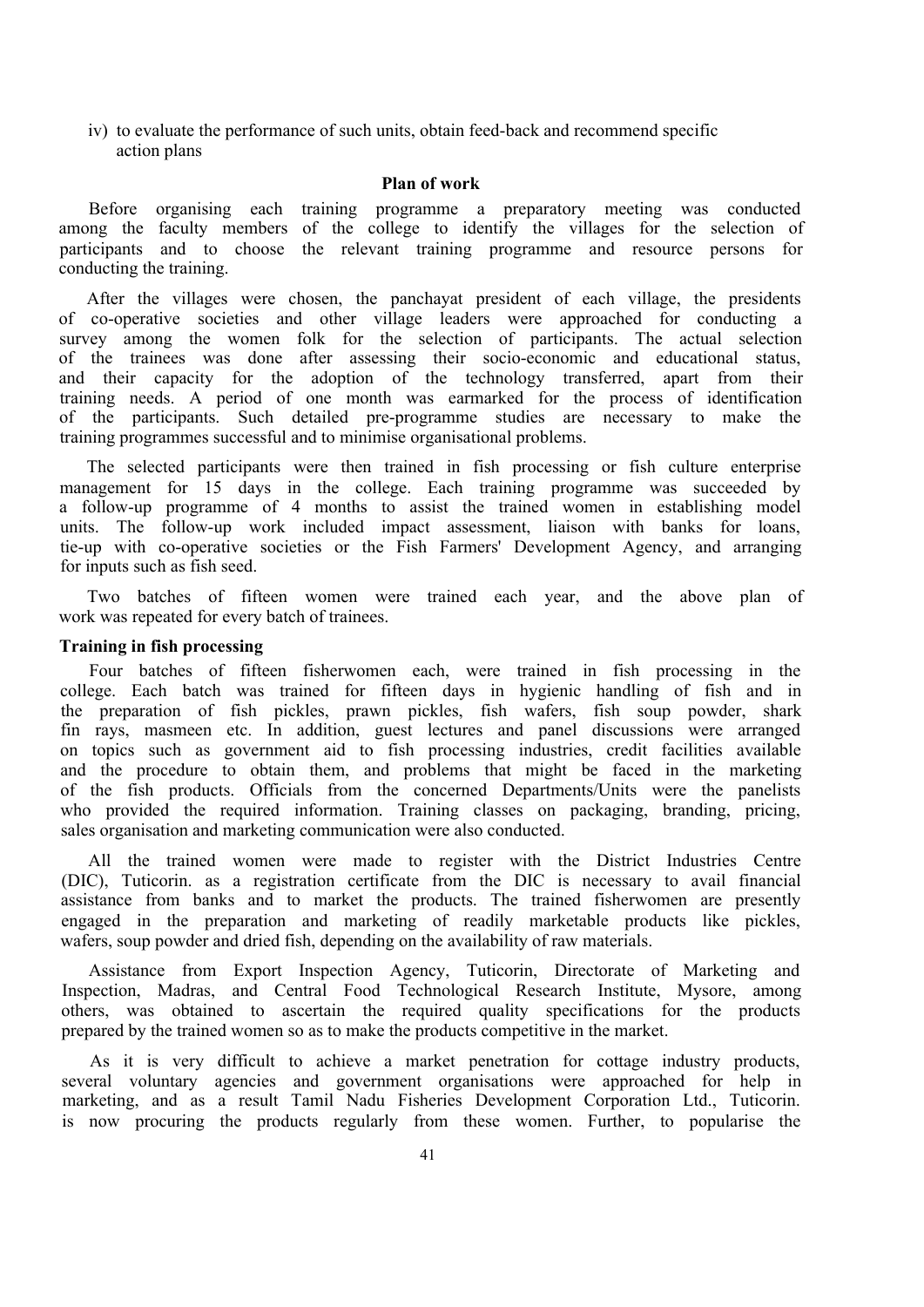products among the public, arrangements were made for the participation of the trained women in Farmers' Day celebrations and district handloom exhibitions. In addition, radio programmes and educational tours of trainees were also organised for their benefit.

#### **Training in fish culture**

Two batches of fifteen rural women each were trained in aquaculture, with an emphasis on freshwater fish culture and carp seed production. Officials from the Department of Fisheries, Fish Farmers Development Agency and the lead bank were invited to explain their respective roles in fish farming.

As a result of the training six species of carps are being reared for harvest by the women in village and temple tanks, which have been leased to the trainees by the concerned authorities.

#### **Strategies for gainful employment**

The outcome of the interaction between the faculty and trainees and a study of the problems encountered in organising the training and in the follow-up programmes helped to evolve the following strategies to provide gainful employment opportunities through improved or new training programmes tailored for fisherwomen:

- 1. Married women aged between 25 and 40 with a minimum of a high school education may be preferred for training.
- 2. Greater seriousness is imparted to the training programme if the trainees are made aware of their role in the development of the rural sector.
- 3. Trained women extension officers and workers should be preferred for providing extension service to fisherwomen.
- 4. Financial support by governmental and non-governmental organisations should be made easily available. However, the loan amount should be disbursed only as and when it is required for purchases, as otherwise it is liable to be misused, especially by other members of the family.
- 5. Since fish products are not very popular in the market, an appropriate marketing strategy should be evolved to popularise these products.
- 6. A cell to help fisherwomen in their entrepreneurial development may be set up in each district.
- 7. Above all, the menfolk must be won over into extending their cooperation in the enterprises of their spouses.

The trained women need a long term technical support for which it is necessary to provide a follow-up service on a sustained basis. This can ideally be done by dedicated women functionaries.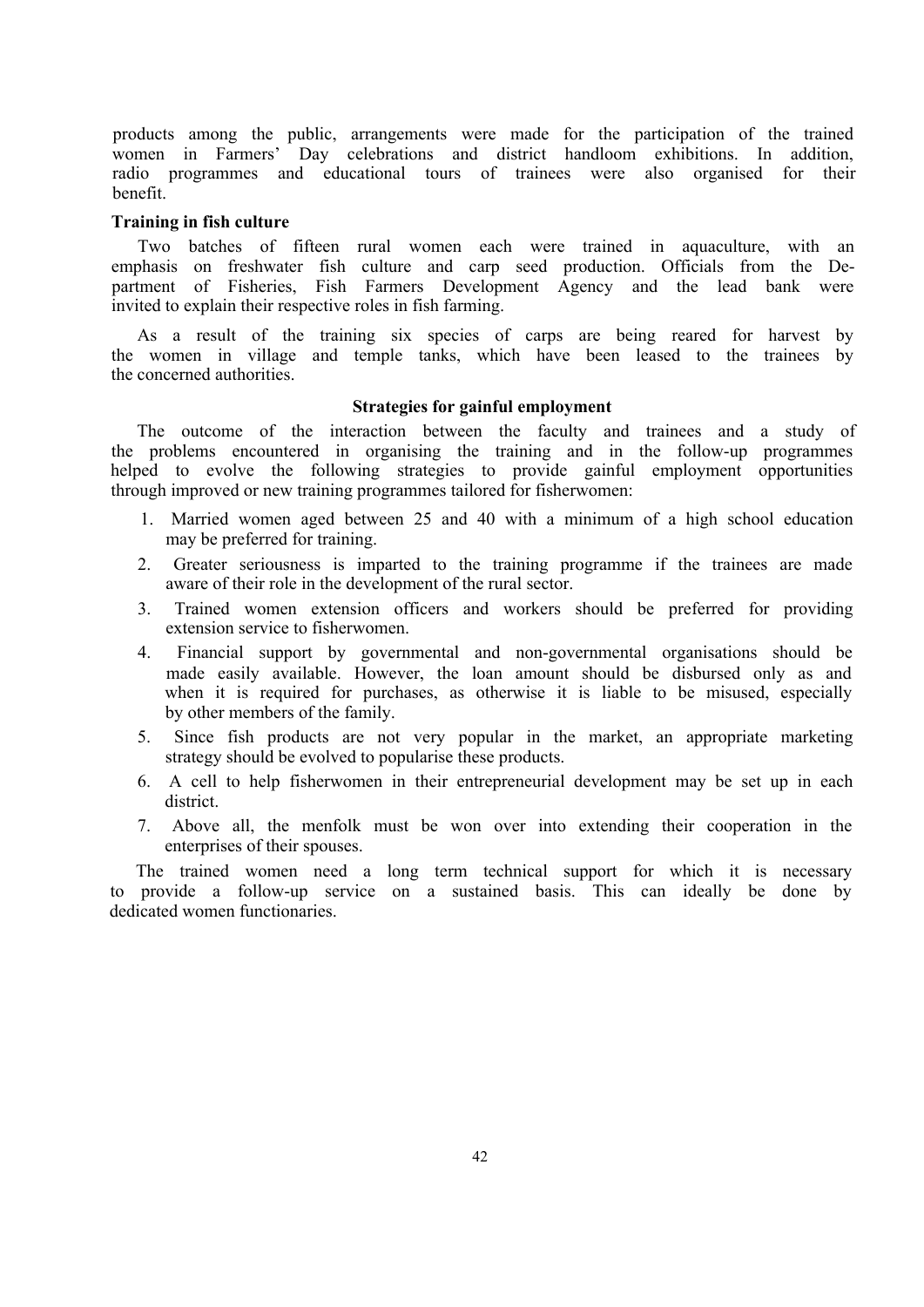## Training Campaigns on Fish Processing for Fisherwomen in Chidambaranar and Tirunelveli Kattabomman Districts of Tamil Nadu

### *B. AHILAN N.V. SUJATHKUMAR P. SELVARAJ*

#### <span id="page-42-0"></span>*Fisheries College and Research Institute Tamil Nadu Veterinary and Animal Sciences University Tuticorin - 628 008 Tamil Nadu*

Ahilan, B., Sujathkumar, N.V., and Selvaraj, P. 1992. Training Campaigns On Fish Processing for Fisherwomen in Chidambaranar and Tirunelveli Kattabomman districts of Tamil Nadu. p.43-44. In: Sudhindra R. Gadagkar (Ed.) *Woman in Indian Fisheries.* Proceedings of the Workshop on Women in Indian Fisheries. 27 May 1990. Special Publication 8, 51 pp. Asian Fisheries Society, Indian Branch, Mangalore, India.

This paper describes an off-campus training programme for fisherwomen in the preparation and marketing of various fish products, conducted by the Fisheries College, Tuticorin, at a village in Tirunelveli Kattabomman district of Tamil Nadu. Comparing this training programme with those conducted on-campus, the authors feel that off-campus training programmes are more effective as they are easier to participate in and can also be made to address local problems.

It was during the on-campus training programmes sponsored by the Ford Foundation, that several suggestions were first received urging Fisheries College, Tuticorin, to utilise its extension infrastructure to also conduct off-campus training programmes for fisherwomen. Such training programmes, it was pointed out, would not only for fisherwomen. Such training programmes, it was pointed out, would not only effectively transfer technology to the fishing community of Tamil Nadu but would also help generate self employment opportunities for unemployed fisherwomen.

A meeting of fish farmers was conducted by the college in October 1989 in which the participants, who were from all over Tamil Nadu, discussed various aspects of fisheries with experts from different institutions like MPEDA, CMFRI and the State Department of Fisheries. In response to a specific request made in this meeting a training programme was conducted in the village Koothankuzhi in the southern coastal belt of Tirunelveli Kattabomman district of Tamil Nadu from 12.2.90 to 18.2.90, and is described below.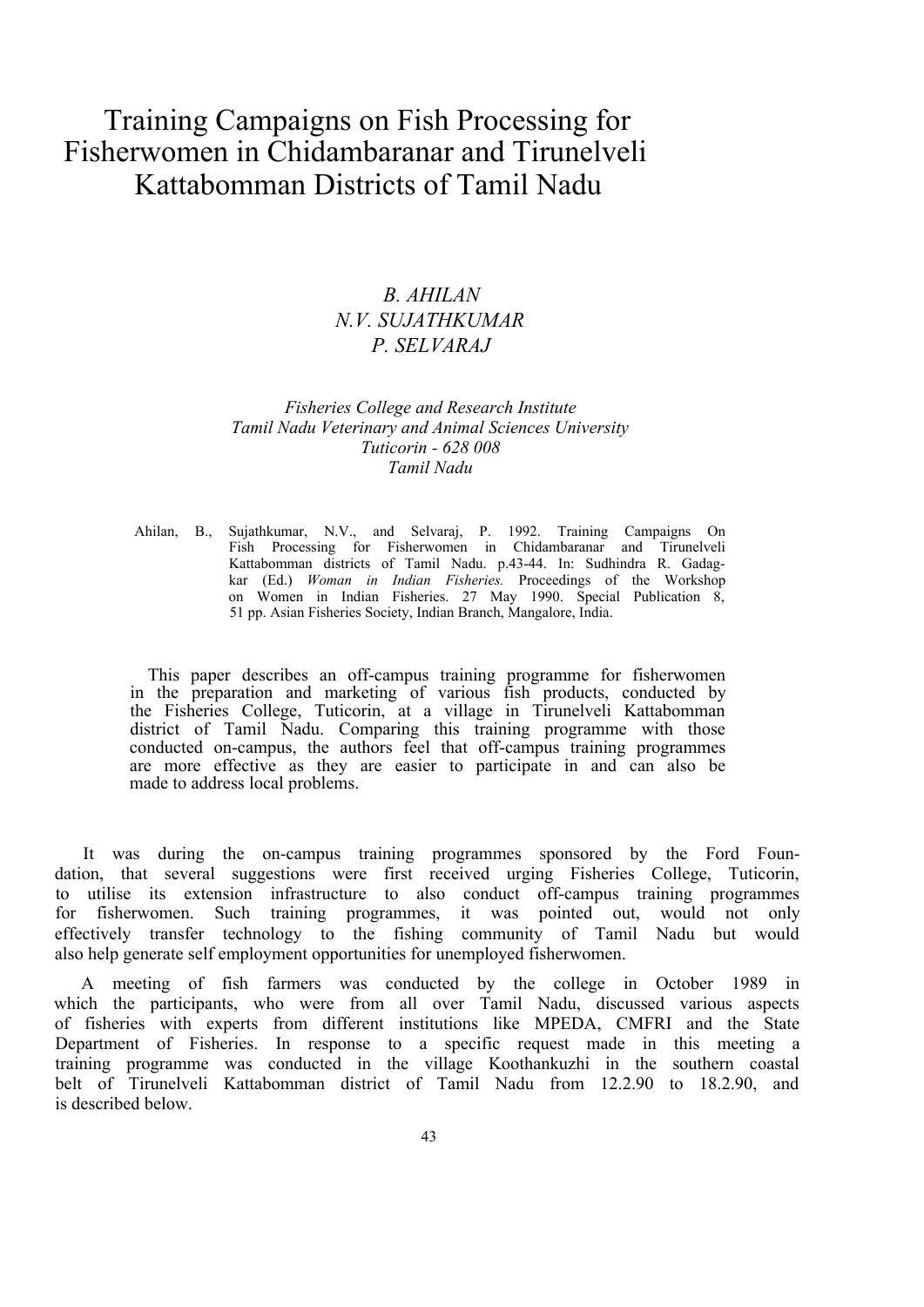The pre-programme study included the availability of space and raw material besides obtaining a sketch of the socio-economic profile of the village. The level of literacy was found to be low. Fishing was the major occupation in the village and the principal fishing craft was the catamaran, with or without an outboard engine. The major fishery resources available in the village were found to be prawn, lobsters, fish (mainly *Lethrinus,* tuna and seer fish), and seaweeds *(Sargassum, Ulva* and *Gracillaria.* These results were discussed with the faculty members of the concerned departments of the college.

Fifty fisherwomen were then selected from the villages of Ovari, Koothankuzhi and Idinthakarai based on criteria such as level of education, employment status and the economic level of their families. Two faculty members from the college accompanied by two field-level functionaries camped at the village throughout the training programme with all the necessary material required for the training. The teachers from the college visited the village on their respective dales and conducted both theory and practical classes in hygienic handling of the raw material as well as the preparation of products such as prawn and fish pickles, wafers, soup powder, oil, chitosan, masmin, isinglass, and fertilizer. Methods of packaging and branding were also taught. Visual aids such as charts, posters and blow-ups were used for better communication with the trainees. On the last day a post-training evaluation was conducted and certificates issued to the participants. The participants from each village were advised to organise themselves in groups and pul to use what they had been taught. Procedures for estimating cost of production and pricing of the products were explained. Credit facilities were also made available to them from commercial banks through the District Rural Development Agency.

The lessons learned from this training programme are that firstly, while on-campus training programmes are easier to conduct, they serve a limited purpose. For example, it was seen during the Ford Foundation sponsored training programmes that participation depended to a large extent on how close the prospective participants were to the venue of the training programme. Fishermen would allow their spouses to take part in the training programme only if their domestic chores were not affected. Many fisherwomen could not be given an opportunity to participate in the on-campus training programmes because their villages were far away from Tuticorin. The need for concluding training programmes on location thus arises. Such training programmes also have the advantage of being able to cater to needs that are specific to the location.

However, even for an off-campus training programme to be successful, it is extremely important that efforts be made to convince the fishermen that their spouses are to be engaged in an economically useful activity. Failing this, participation in the training programmes would almost certainly be very poor. It is also very important to encourage the participants to shed their inhibitions and air their views and doubts freely. Regarding the trainers, it was found that they often failed to differentiate between teaching and training, and would also frequently use the English language. These problems can be solved by exposing the trainers to effective communication in the vernacular. Lastly, the establishment of a well equipped training centre will facilitate the conducting of such training programmes in a large number of villages.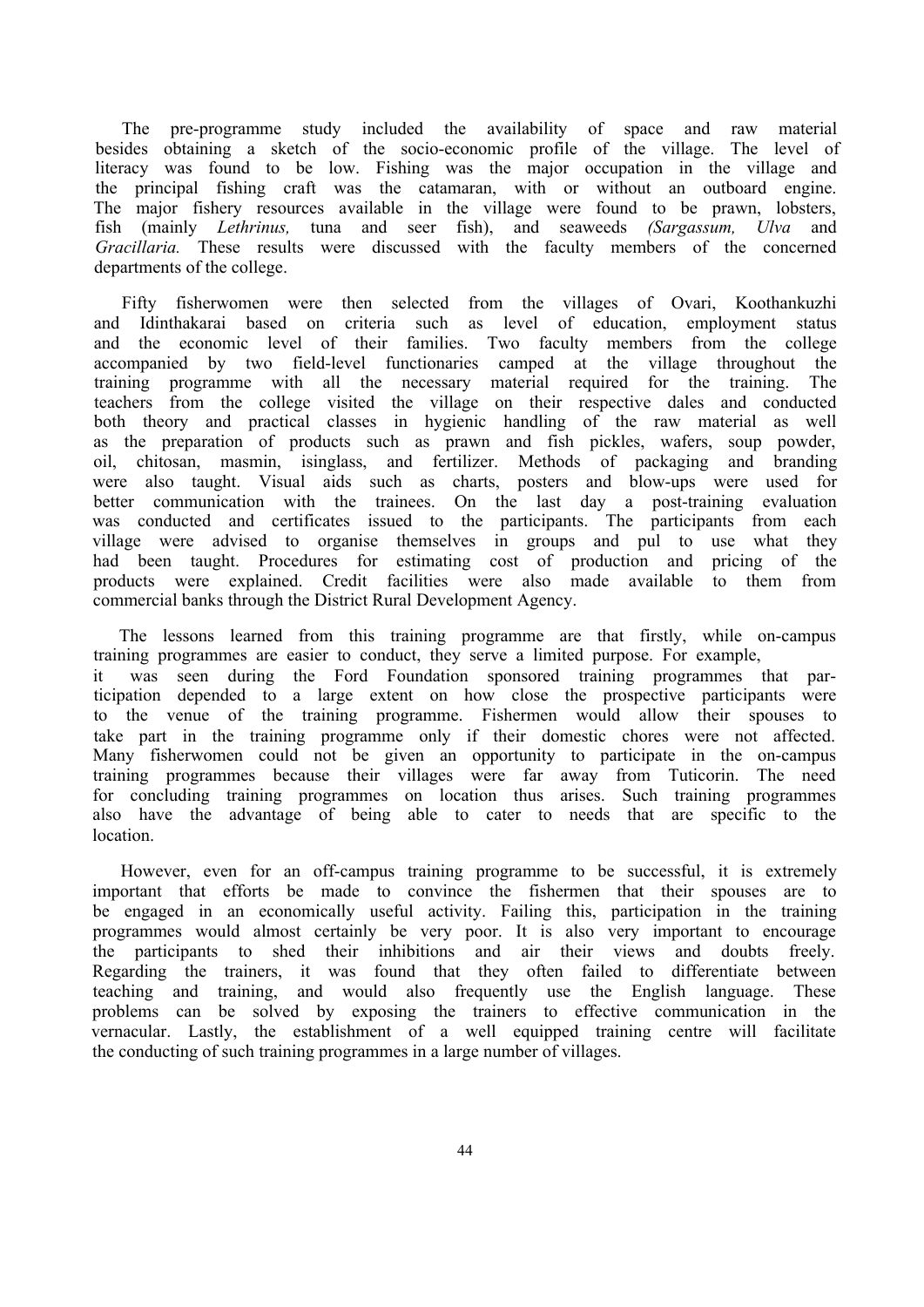### Women in Fisheries Research and Education

### <span id="page-44-0"></span>*T. RAJYALAKSHMI*

#### *Central Institute of Brackishwater Aquaculture Madras - 600 028 Tamil Nadu*

Rajyalakshmi, T. 1992. Women in Fisheries Research and Education, p.45-47. In: Sudhindra R. Gadagkar (Ed.) *Women in Indian Fisheries.* Proceedings of the Workshop on Women in Indian Fisheries. 27 May 1990. Special Publication 8, 51 pp. Asian Fisheries Society, Indian Branch, Mangalore, India.

It is commonly acknowledged that women succeed not only in conventional occupations but perhaps are actually more suited than men for jobs requiring patient and methodical work. Available data, however, shows that despite the participation of women in the field of fisheries research and education in India right from inception (the 1940s), the percentage representation of women has not increased from the 1 per cent seen in the beginning. This paper makes a lew recommendations in order to lap this vast potential.

Beginning in 1947 Indian fisheries research has progressed appreciably. Reflecting the vast strides made in each area of research, we now have eight major research institutes including the National Bureau of Fish Genetic Resources, and one central educational institute which is now a deemed university. However, even today, more than forty years after the formation of research institutes in the country, the Indian woman fisheries research worker continues to be a rare commodity. There have also so far been very few opportunities to probe this question and to present the constraints faced by women scientific workers. This paper, therefore stresses some of these aspects.

A few women scientists were recruited in the Departments of Fisheries in the various presidencies and the various central fisheries research institutes, along with their male counter parts, in the very beginning. These women constituted approximately 1 per cent of the entire scientific cadre of this period, when institutions were just building up their research structure and staffing patterns. Despile their low numbers, however, they continually contributed to fisheries research in the country, notably in the fields of fisheries biology, systematics, botany, chemistry of soils and water, and capture fisheries. These women workers did not lag behind in field studies either. They trekked long distances along the various rivers, sampling catches and preparing inventories of fishing villages and fishing gears. They also had to brave social taboos at a time when few women would have willingly opted for professions other than socially accepted ones such as teaching.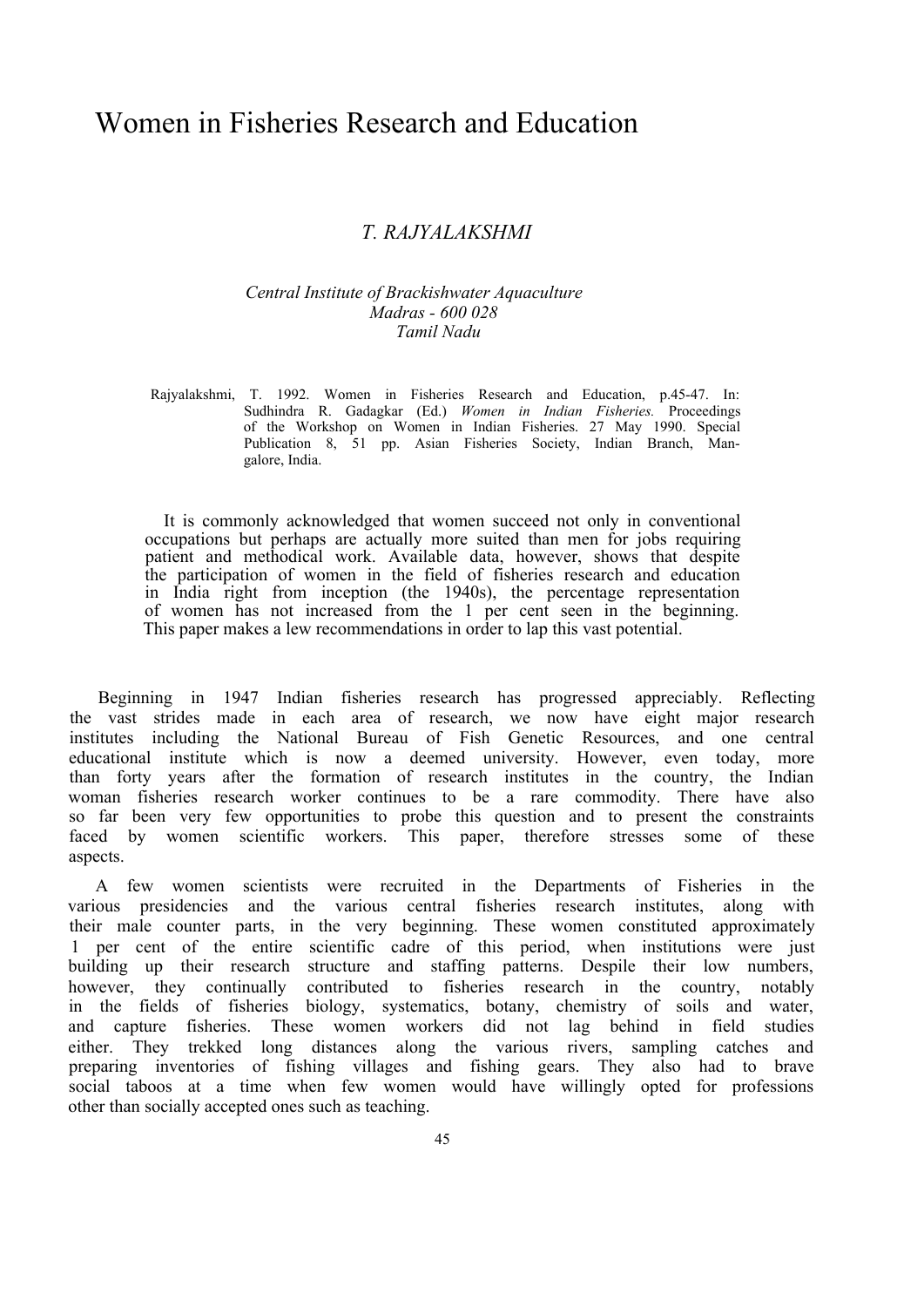In order to assess the present status of women in this field I have collected information from various institutions. This data shows that there are currently 174 professionally educated or trained women, working at various fisheries research institutes and colleges of the country. This means that the percentage contribution of women to the total work-force has not improved in spite of the fact that many women have been trained from as early as 1961 (with sponsorships from the respective state governments). The Central Institute of Fishery Technology, Cochin, is currently the largest employer of women, with 11 scientists. This is followed by the College of Fisheries, Mangalore (8), and CMFRI (5). CIFE and CICFRI have each employed 4 women, while KVK, Faculty of Fisheries, Ratnagiri, and Department of Fisheries, A.P. Agricultural University, have 2 female employees each. CIBA, FSI and CIFA each have 1 female staff member. Incidentally, the lone female staff member of CIBA, who retired in 1989 was also the first woman director of an ICAR institute.

The College of Fisheries, Mangalore, is the leading institute in teaching and research at both the under-graduate and post-graduate levels. This college and the Advanced Centre for Mariculture (CMFRI, Cochin) have imparted fisheries education to many women, several of whom have been recruited into various prestigious organisations. Fisheries College, Tuticorin has admitted many women students in the graduate course since 1984 and in post-graduate courses since 1988. The Cochin and Ratnagiri Colleges of Fisheries also have had a good strength of graduate and post-graduate women students. Among the other institutions CIFE has given away degrees and diplomas to as many as 61 women.

Thus there has lately been an improvement in the availability of professionally qualified women for recruitment. Perhaps this means that more women are being attracted to this field, and that traditional taboos are no longer valid. Whole new vistas are now opening up, such as in the fields of genetic engineering and biotechnology, where the patient and methodical work habits of women will be invaluable. Women themselves must therefore make greater inroads into these new and interesting fields.

It is heartening to note that women are becoming conscious of the need for a good professional education and a fulfilling career in their chosen field. Many women today are scientists, educators, extension workers and project leaders. Women are also beginning to be seen in the management cadre in financial institutions. However, allhough women have risen to the challenge of a career in fisheries research and education, some constraints still remain and must be considered seriously. Principal among them are the still persistent inhibitions among women about being employed in such a traditionally male dominated field, and the threat of dislocation due to transfers from place to place.

The following recommendations have been made to tackle most of the constraints and to formulate a more sympathetic and pragmatic approach for the utilisation of the vast potential of women fisheries researchers and educators.

- 1) Increasing the age of recruitment of women
- 2) Condoning any break in service incurred during maternity
- 3) Greater involvement of women in team work, as it is well known that teams work much better, and a combined team of men and women scientists will result in better turnover of work
- 4) Eradication of biases and reservations regarding research capabilities of women. It must be realized that research is primarily an objective task for which the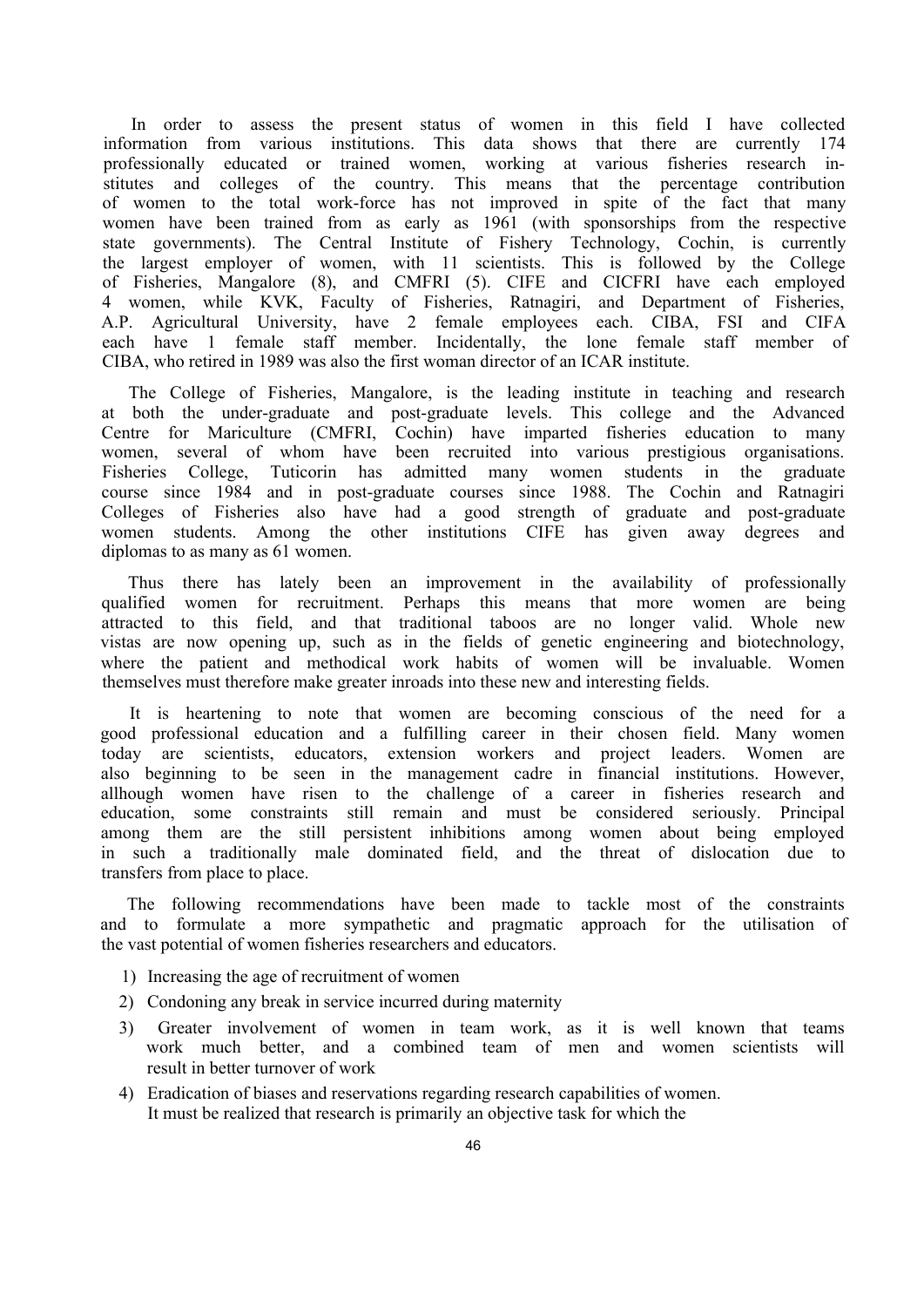aptitude is not gender based. Inclusion of at least one woman member in recruitment and other selection boards will help protect women from such biases.

- 5) Providing adequate transportation and accommodation to women working on field jobs
- 6) Providing greater training facilities for women in fields where methodical and patient work is required
- 7) Arranging for easier and greater mobility for women to move from one organisation to an other, when necessary

#### **Acknowledgments**

I acknowledge with grateful thanks the invitation and the opportunity given to me by Prof. H.P.C. Shetty, Chairman, Asian Fisheries Forum, Indian Branch, to personally present this paper in the workshop on "Women in Indian Fisheries" conducted during the 2nd Indian Forum in Mangalore. I also thank most heartily the Directors of all the Fisheries Research Institutes of the country, Integrated Fisheries Project, Fisheries Survey of India and Director of Instruction and Deans of the Colleges of Fisheries, Mangalore, Tuticorin and Ratnagiri, who have promptly responded to my single letter of request for supplying me information on the present strength of the women scientists/teachers/students in their respective Institutes/Colleges.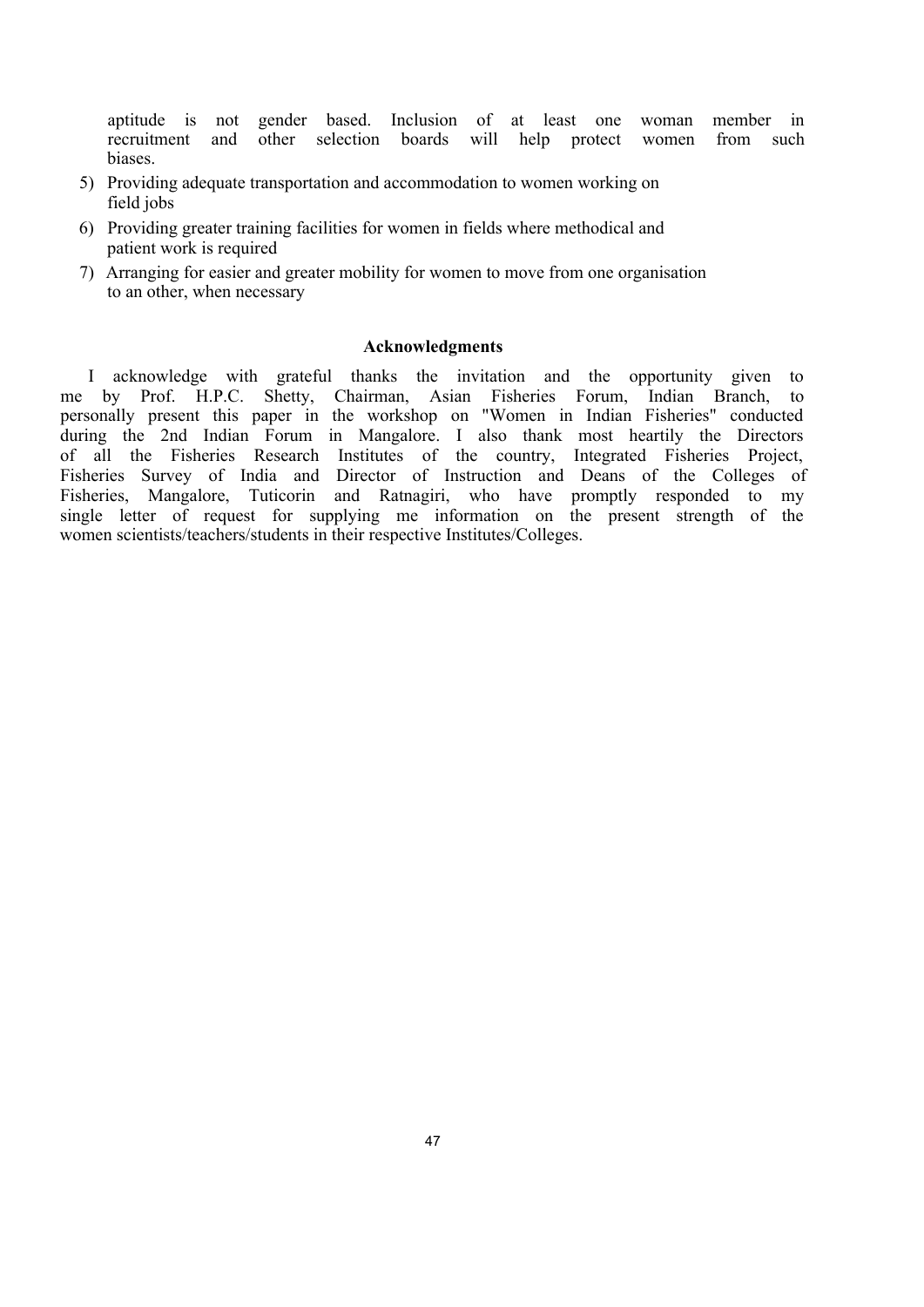## Women in Fisheries Management and Administration

### <span id="page-47-0"></span>*SHAKUNTALA SHENOY*

*Faculty of Fisheries, Konkan Agricultural University. Ratnagiri - 415 612 Maharashtra*

Shenoy, S., 1992. Women in Fisheries Management and Administration. p.48-49. In: Sudhindra R. Gadagkar (Ed.) *Women in Indian Fisheries.* Proceedings of the Workshop on Women in Indian Fisheries, 27 May 1990. Special Publication 8, 51 pp. Asian Fisheries Society, Indian Branch, Mangalore, India.

This paper elaborates on how women, who have always played an important role in the fishing industry, are now in a position to play a meaningful role in fisheries management and administration too, with the increasing number of women getting an education or training in this field.

The fishing industry in India has seen much progress in recent years and this development now calls for professionally trained manpower for both technical and administrative purposes.

Women have traditionally participated in most post harvest operations including marketing, apart from other activities such as net fabrication and repair. In the process they have developed a keen feeling for the industry and ingenious ways of managing the fish caught, so as to maximise their earnings.

As in most families living at subsistence levels, the woman plays an extremely important role in fishing families too, as a home maker. It is her thrift and ingenuity that often keeps the family together, as the men folk are generally wasteful. Therefore everything possible must be done to better the lot of these women. An ideal means of doing so is by forming fisherwomen's cooperatives.

As proof that such societies can be useful and successful, mention must be made of the *Mirkarwada Mahila Macchimar Sahakari Sangh,* that operates within a radius of 50-60 km from Ratnagiri, selling fish at various bazaar-day village markets. Managed entirely by fisherwomen, this society has purchased two trucks and two buses with assistance from NCDC, and has evolved its own transportation system in order to avoid the inconvenience of using public transport. Each member's fish is transported at night to a specified market, using the trucks. The women follow early next morning in the buses, get off at their respective markets, and are picked up on their way back, after the bazaar closes. Each market has services of loading,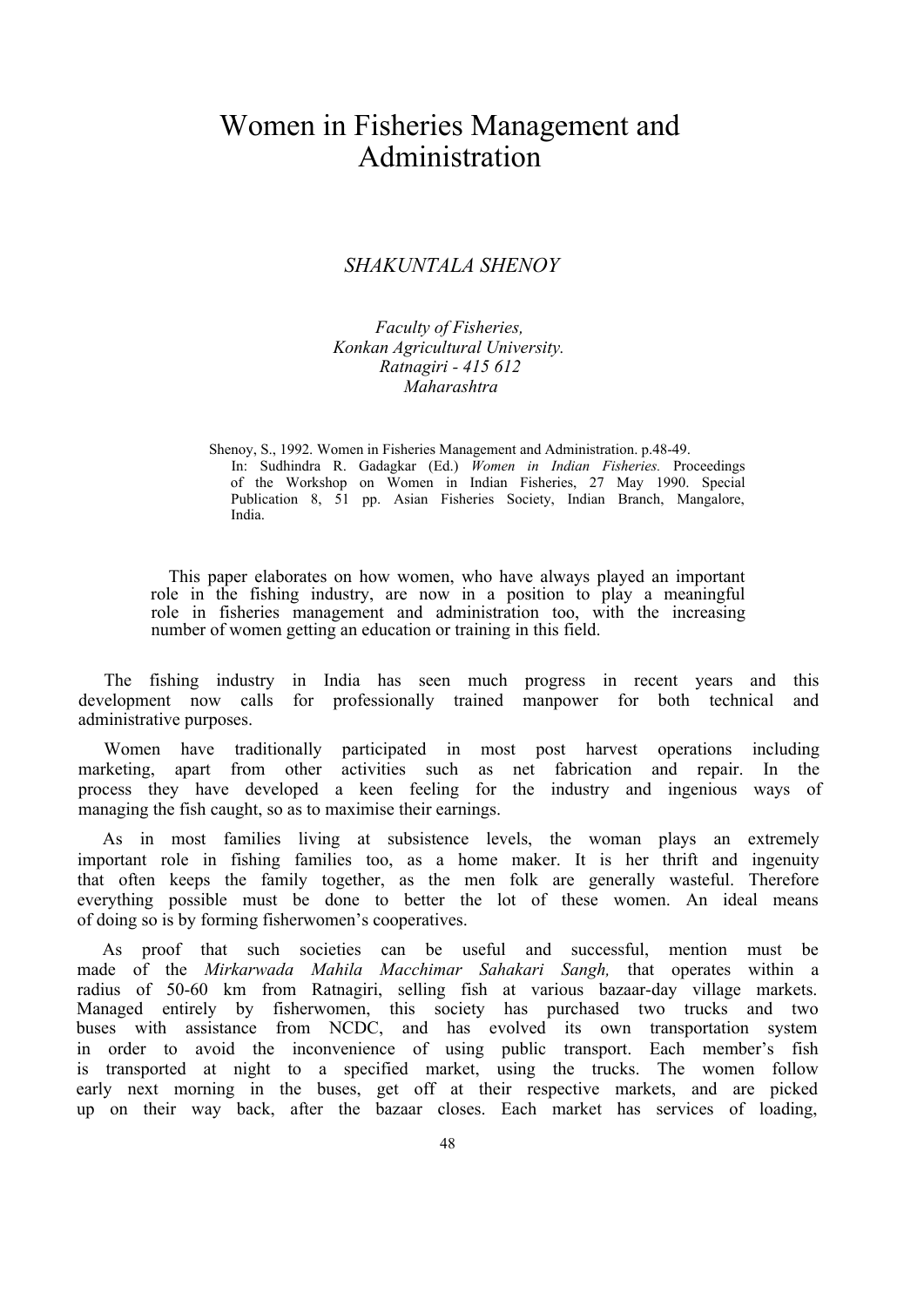unloading etc. organised by the society. This system has been working so well that fisherwomen in other places too have formed similar societies.

MATSYAFED of Kerala also deserves special mention, with its training and production centres and popular products such as 'Nutrifish'. The success of these cooperatives must inspire others, particularly unorganized and exploited women such as workers in the fish processing industry, to unite and start cooperatives where they can be their own masters.

The potential of educated women is obviously much more. Many educated women are employed as public servants, providing service in technical and administrative cadres. In the private sector, some women have proved to be exceptionally competent technicians and entrepreneurs, providing proof that women can also play important roles in technical and managerial aspects.

There are also a number of women in the field of fisheries research and education who have contributed significantly to the field. Young scientists of today have the advantage of a full education in fisheries and can be expected to contribute even further. An additional exposure to management studies should make these young professionals ideal planners and administrators.

Planning for growth in the fishing industry should be multi-faceted, making use of the potential in each person involved. Thus all hurdles and prejudices must be removed and women allowed to participate fully in achieving this goal.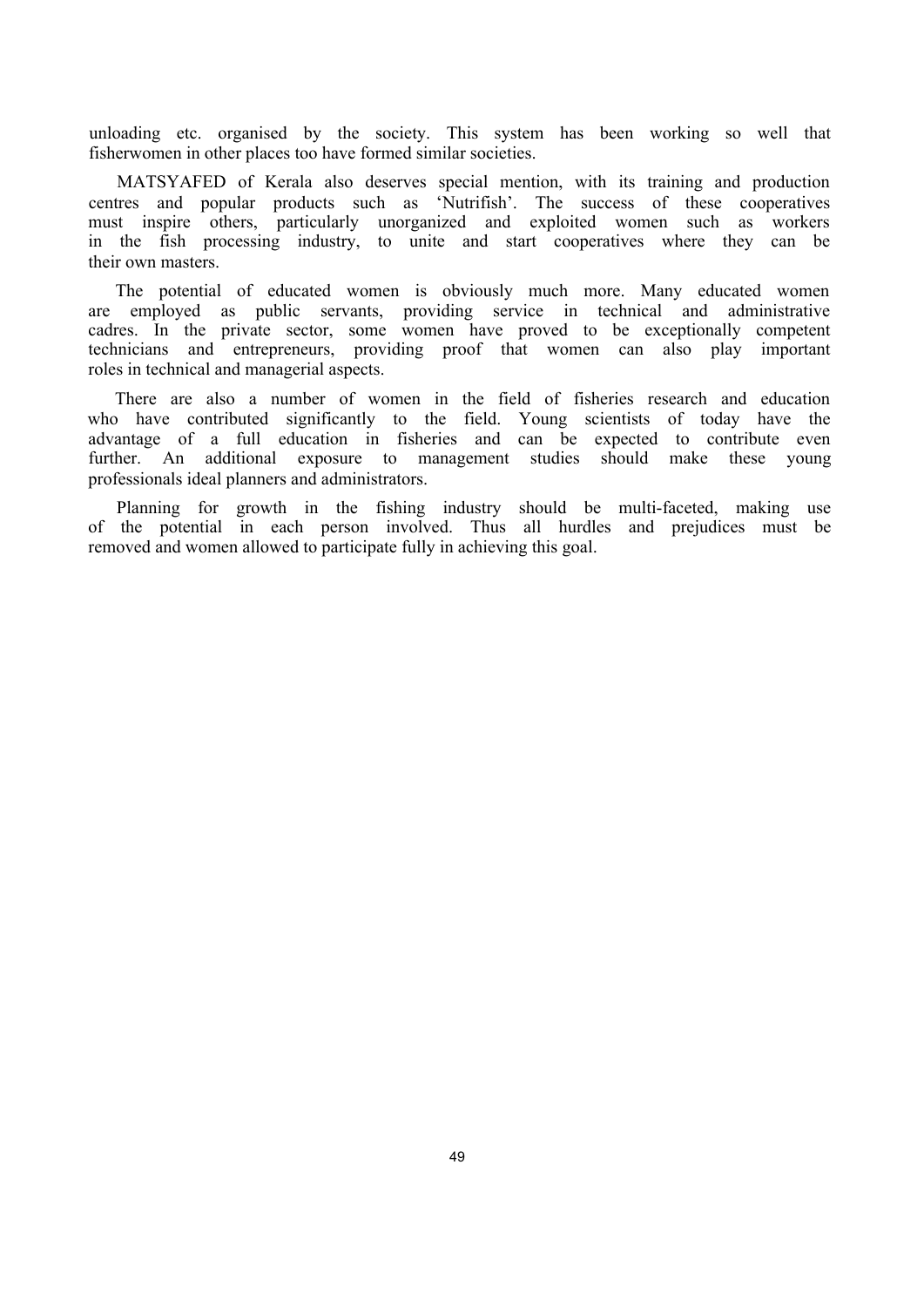## <span id="page-49-0"></span>Recommendations of the Workshop

This workshop came out with the following recommendations based on the papers presented and the discussion that followed. It is hoped that the concerned authorities will take due note of these recommendations and do the needful.

1. There is a need for creating more opportunities, with training wherever necessary, for gainful employment of women in the fisheries sector. Some suitable areas are feed management and water quality monitoring in culture ponds and hatcheries, seed collection, sorting and packing in hatcheries, culture of sea weeds and molluscs, fisheries data collection, scientific post harvest handling, and preparation of nutritious products from fish, shell fish and sea weeds.

2. With the advent of mechanisation women involved in traditional occupations such as basket weaving and net making have been adversely affected. Therefore efforts must be made to evolve a policy for the absorption of these women in the mechanised production process.

3. The Directorate of Fisheries in each state must formulate area specific model fisheries schemes for fisherwomen, with subsequent placement or self employment opportunities, in consultation with organisations like CIFT, BOBP, Colleges of Fisheries, financial institutions, etc. Further, women extension workers must be appointed to better reach the fisherwomen and provide technical assistance.

4. Similar to their counterparts in agriculture, fisherwomen too do not possess or control any worthwhile capital asset in spite of the fact that they generally contribute more to the family income than the men folk. Hence, viable project proposals exclusively for women in both traditional as well as emerging fields must be prepared for funding by financial institutions such as NABARD, Cooperative banks and Non Governmental Organisations. NGOs also have a role to play as consultants in the preparation of viable project proposals.

5. As women seem better suited to take up research in certain areas such as biotechnology owing to their patient and methodical work habits, they should be encouraged to qualify in these areas of expertise, in greater numbers.

6. Biases against women in the fields of education, research and management, must be eradicated, and women given equal opportunities for employment.

7. Fish processing, especially prawn peeling, is presently being done by women workers under conditions of severe exploitation by labour contractors. Therefore there is an urgent need for bringing prawn peeling too under the purview of labour laws, and for the plugging of existing loop holes that permit exploitation. The possibility of women cooperatives taking up prawn peeling must be explored.

8. The best protection against any form of exploitation is the resistance that comes from the victim. Women, in general, need to be made aware that it is within their powers to resist. Women fish vendors, in particular, must be encouraged to form associations for the retail sale of fish, to increase their bargaining power against exploitation at the hands of money lenders, middle men and private transport operators,